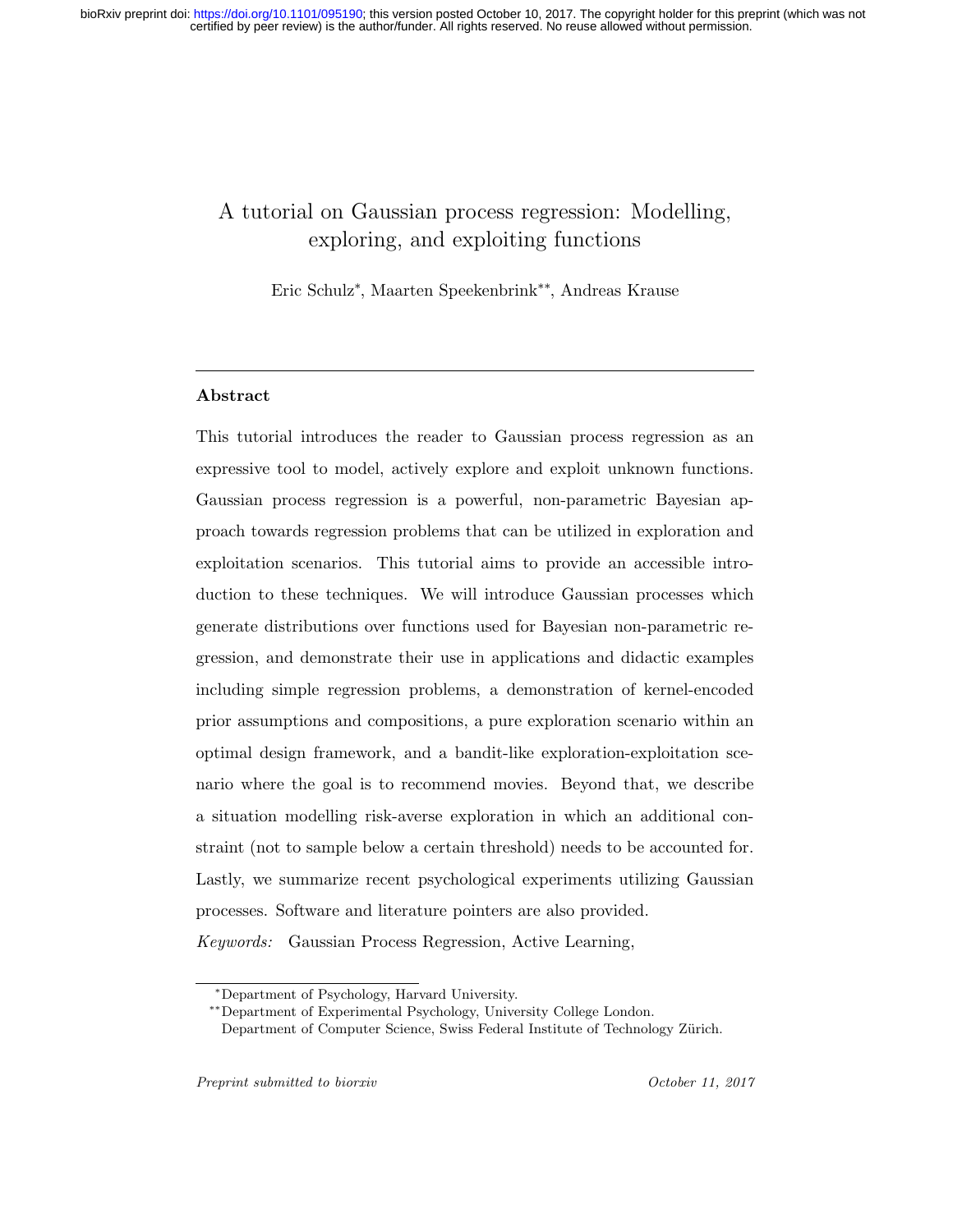### Exploration-Exploitation, Bandit Problems

### 1. Introduction

Whether we try to find a function that accurately describes participants' behaviour (Cavagnaro, Aranovich, McClure, Pitt, and Myung, 2014), estimate parameters of psychological models (Wetzels, Vandekerckhove, Tuerlinckx, and Wagenmakers, 2010), try to sequentially optimize the stimuli used in an experiment (Myung and Pitt, 2009), or model how participants learn to interact with their environment (Meder and Nelson, 2012), many problems require us to assess unknown functions that map inputs to outputs. Often, the shape of the underlying function is unknown, the function might be hard to evaluate analytically, or other requirements such as design costs might complicate the process of information acquisition. In these situations, Gaussian process regression can serve as a useful tool for performing inference both passively (for example, describing a given data set as best as possible, allowing one to also predict future data) as well as actively (for example, learning while choosing input points to produce the highest possible outputs, cf Williams and Rasmussen, 2006). Gaussian process regression is a non-parametric Bayesian approach (Gershman and Blei, 2012) towards regression problems. It can capture a wide variety of relations between inputs and outputs by utilizing a theoretically infinite number of parameters and letting the data determine the level of complexity through the means of Bayesian inference (Williams, 1998).

This tutorial will introduce Gaussian process regression as an approach towards describing, and actively learning and optimizing unknown functions. It is intended to be accessible to a general readership and focuses on practi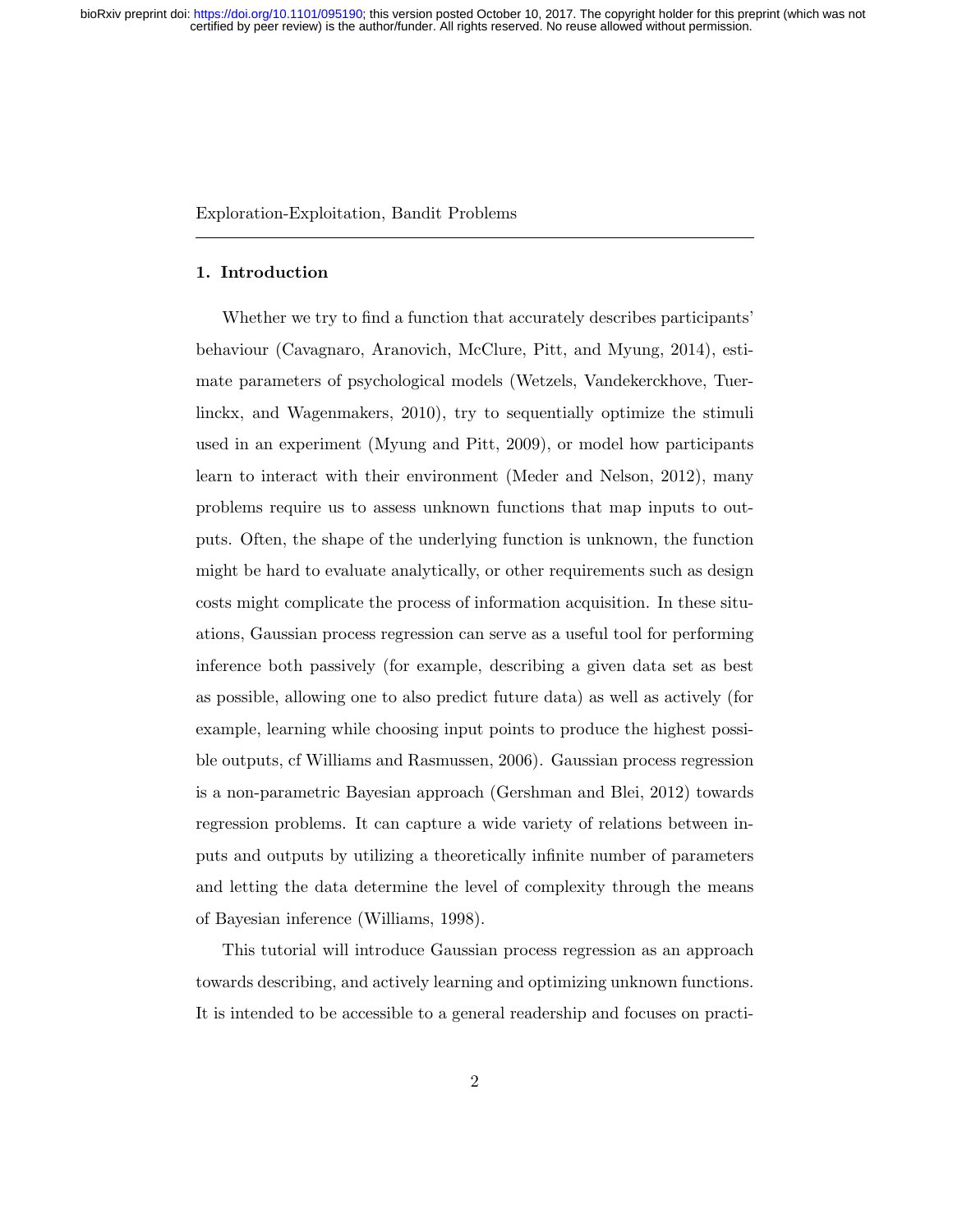cal examples and high-level explanations. It consists of six main parts: The first part will introduce the mathematical underpinnings of Gaussian process regression. The second part will show how different kernels can encode prior assumptions about the underlying function. Next, we will show how Gaussian processes can be used in problems of optimal experimental design, when the goal is pure exploration, i.e., to learn a function as well as possible. The fourth part will describe how Gaussian process-based Bayesian optimization (here defined as an exploration-exploitation problem) works. In the fifth part, we will talk about ways of utilizing Gaussian process explorationexploitation methods in situations with additional requirements and show one example of "safe exploration", where the goal is to avoid outputs below a certain threshold. We will conclude by summarizing current research that treats Gaussian process regression as a psychological model to assess human function learning.

As a tutorial like this can never be fully comprehensive, we have tried to provide detailed references and software pointers whenever possible.

### 2. Gaussian processes – distributions over functions

#### 2.1. Motivation

Let f denote an (unknown) function which maps inputs x to outputs y:  $f: X \to Y$ . Throughout the following examples, we will use Gaussian process regression to accomplish either one of three different goals:

By modelling a function  $f$  we mean mathematically representing the relation between inputs and outputs. An accurate model of f allows us to predict the output for many possible input values. In practice, this means collecting observations of both inputs and outputs and on the basis of this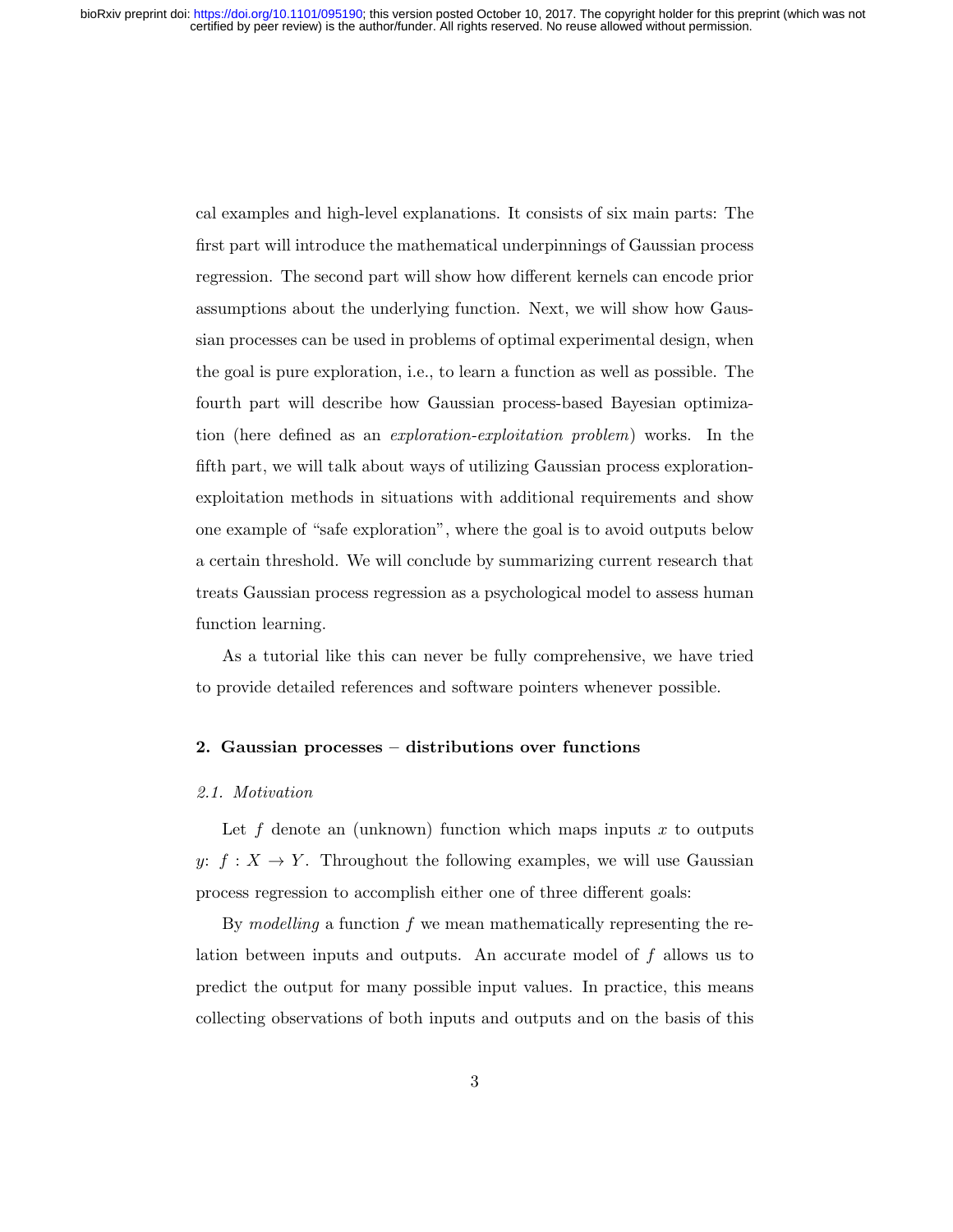generating accurate predictions for newly observed points. As an example of this, we will use Gaussian process regression to model mouse trajectories in a categorization experiment. Additionally, we will use compositional Gaussian process regression to decompose temporal dependencies in participants' reaction times into interesting patterns.

By *exploring* a function we mean to actively choose the input points for which to observe the outputs in order to accurately model the function. In pure exploration problems, the only objective is to explore the underlying function well in order to learn about it as quickly and accurately as possible. This set-up is closely related to optimal experimental design scenarios as it equates to adaptively selecting the input points based on what is already known about the function and where knowledge can be improved. In a simple simulation experiment, we will show how exploration based on Gaussian process regression can recover underlying response functions faster than other commonly used techniques.

In exploration-exploitation problems, the outcomes of chosen inputs are accrued over time. The objective is to find inputs that produce the highest outputs in order to maximise the total reward accrued within a particular period of time. Exploration solely serves the purpose of doing so most effectively. This set-up is closely related to optimization problems as the goal is to find the maximum of the function as efficiently as possible. It is called *exploration-exploitation* as scenarios where the output of the underlying function has to be optimized require us to both sample uncertain areas in order to gain more knowledge about the function (exploration) as well as sampling input points that are likely to generate high outputs given the current knowledge of the function (exploitation). As an example, we will show how Gaussian process-based exploration-exploitation quickly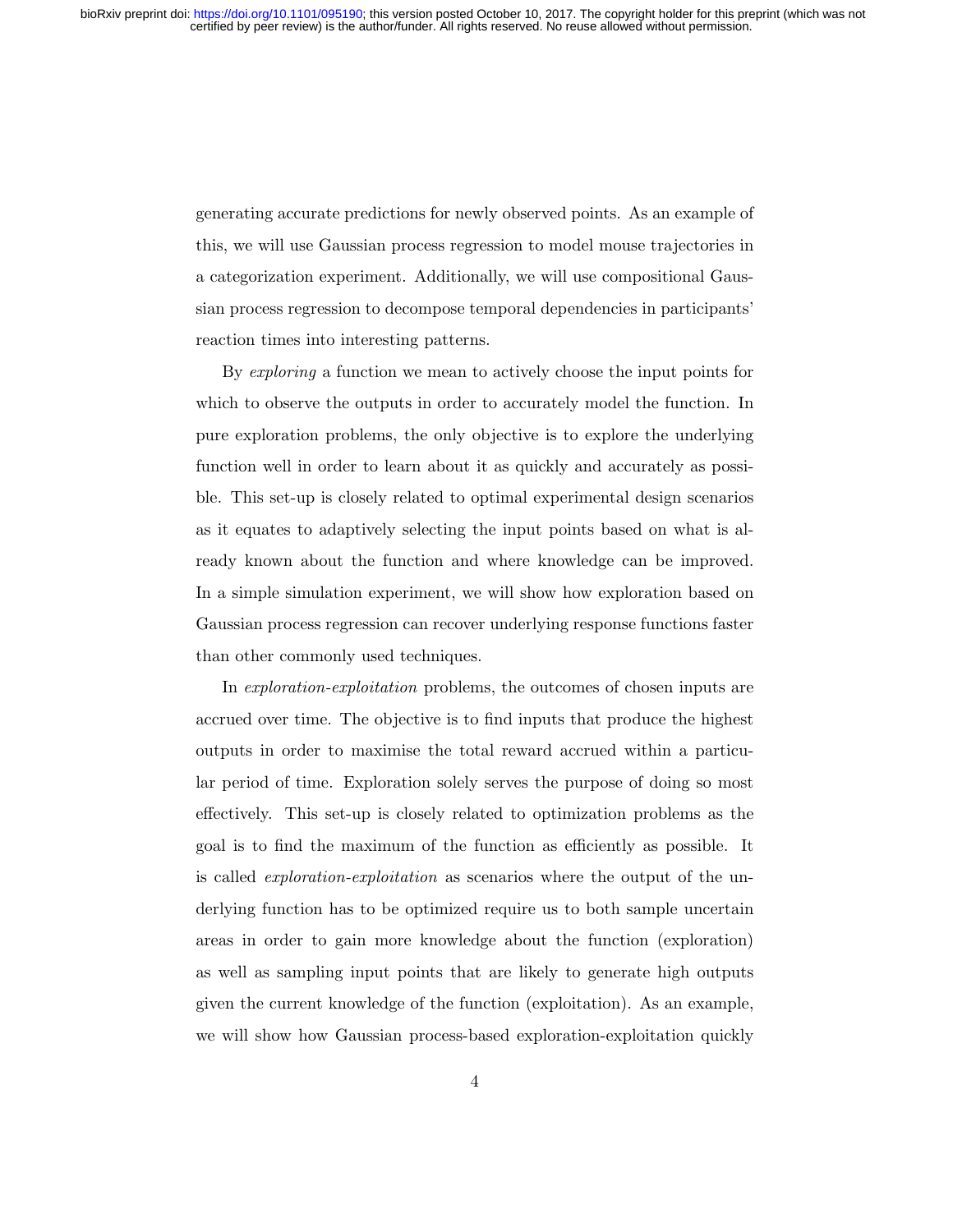finds highly rated items in a movie recommendation application. Moreover, we will show how this method can be adapted to additional requirements such as avoiding outputs below a given threshold.

Both exploration and exploration-exploitation tasks require choosing useful inputs. Doing so requires two ingredients:

- 1. A model used to learn about the function  $f$ .
- 2. A method to select inputs based on the current knowledge of f.

As a valid model of the underlying function  $f$  is crucial for all three goals of modelling, exploration, and exploitation, we will first focus on Gaussian processes as a powerful and expressive method to model unknown functions. We will focus on applying this tool to exploration-exploitation scenarios afterwards. Table 1 provides an overview of the different Gaussian process methods (and their example applications) introduced in this tutorial.

| Method        | Purpose               | Approach | Example                |
|---------------|-----------------------|----------|------------------------|
| Modelling     | Simple regression     | passive  | Mouse trajectories     |
| Compositional | Find patterns within  | passive  | Response time patterns |
| modelling     | data                  |          |                        |
| Exploration   | Learn function as     | active   | Learn simulated        |
|               | quickly as possible   |          | functions              |
| Exploration-  | Optimize function     | active   | Movie recommendation   |
| exploitation  |                       |          |                        |
| Safe          | Optimize function     |          | Cautious stimulus      |
| exploration   | while staying above a | active   | optimization           |
|               | threshold             |          |                        |

Table 1: Overview of different Gaussian process methods (including their example applications) introduced in this tutorial.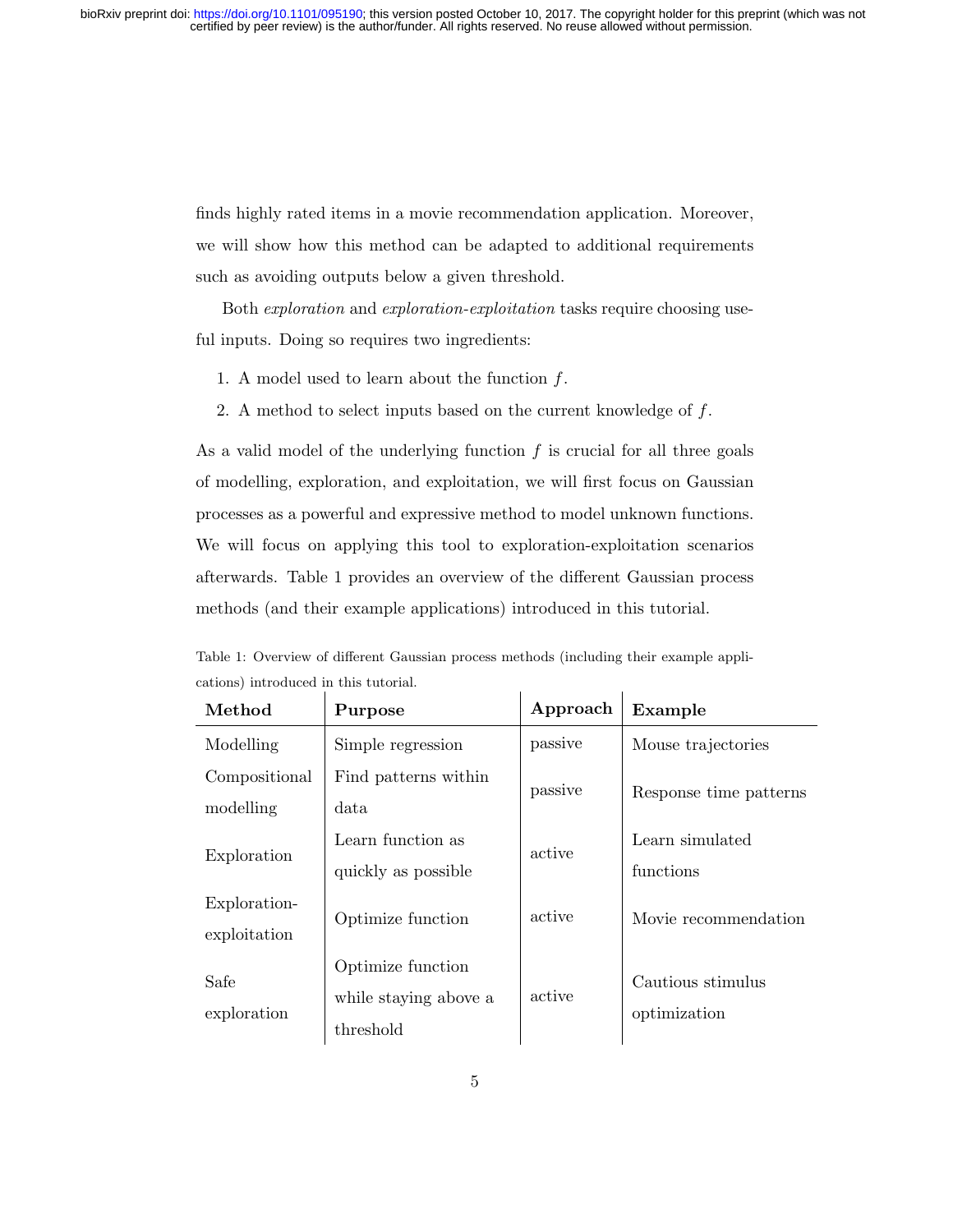| t              | $x_t$   | Уŧ      |
|----------------|---------|---------|
| 1              | $0.9\,$ | $0.1\,$ |
| $\overline{2}$ | 3.8     | 1.2     |
| 3              | 5.2     | 2.1     |
| 4              | 6.1     | 1.1     |
| 5              | 7.5     | 1.5     |
| 6              | 9.6     | 12      |

Table 2: Observations for the regression example. Inputs  $x_t$  and corresponding outputs  $y_t$  observed at 6 different times  $t = 1, \ldots, 6$ .

### 2.2. Modelling functions: the weight space view

Let us start by considering a standard approach to model functions: linear regression (here approached from a Bayesian viewpoint). Imagine we have collected the observations shown in Table 2 and that we want to predict the value of y for a new input point  $x_\star = 3$ . In linear regression, we assume that the outputs are a linear function of the inputs with additional noise:

$$
y_t = f(x_t) + \epsilon_i
$$

$$
= \beta_0 + \beta_1 x_t + \epsilon_t,
$$

where the noise term  $\epsilon_t$  follows a normal distribution

$$
\epsilon_t \sim \mathcal{N}(0, \sigma^2_{\epsilon})
$$

with mean 0 and variance  $\sigma_{\epsilon}^2$ . As this will be useful later, we can also write this in matrix algebra as

$$
y_t = \mathbf{x}_t^\top \mathbf{w} + \epsilon_i
$$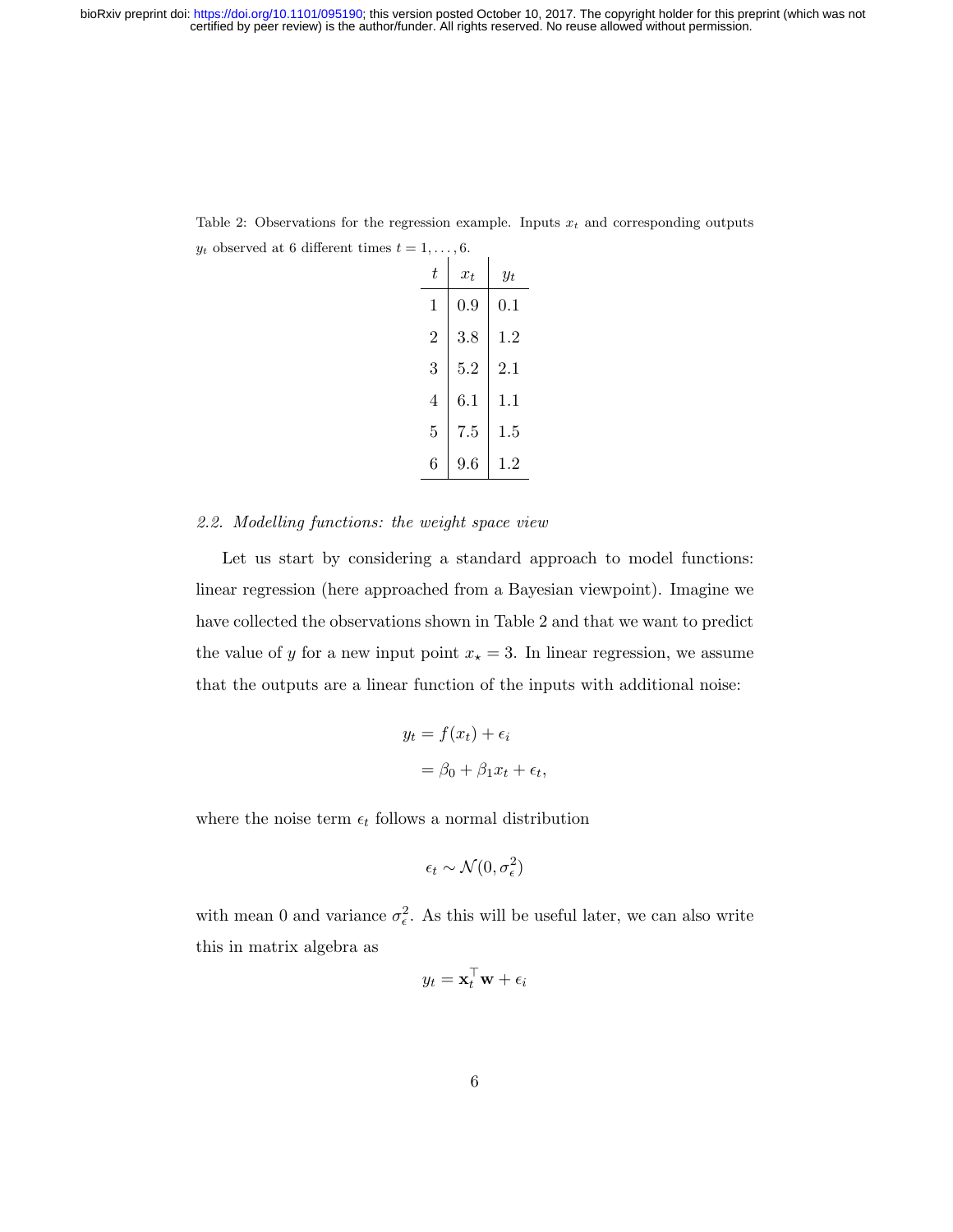defining the vectors

$$
\mathbf{x}_t = \begin{bmatrix} 1 \\ x_t \end{bmatrix}, \qquad \mathbf{w} = \begin{bmatrix} \beta_0 \\ \beta_1 \end{bmatrix}
$$

To predict the output for  $x_{\star}$ , we need to estimate the weights from the previous observations

$$
\mathbf{X}_{t} = \begin{bmatrix} 1 & 0.9 \\ 1 & 3.8 \\ \vdots & \vdots \\ 1 & 9.6 \end{bmatrix}, \quad \mathbf{y}_{t} = \begin{bmatrix} 0.1 \\ 1.2 \\ \vdots \\ 1.2 \end{bmatrix}.
$$

Adopting a Bayesian framework, we do so through the posterior distribution over the weights. If we use a Gaussian prior over the weights  $p(\mathbf{w}) = \mathcal{N}(0, \Sigma)$ and the Gaussian likelihood  $p(\mathbf{y}_t|\mathbf{X}_t,\mathbf{w}) = \mathcal{N}(\mathbf{X}_t^{\top}\mathbf{w}, \sigma_\epsilon^2 \mathbf{I})$ , then this posterior distribution is

$$
p(\mathbf{w}|\mathbf{y}_t, \mathbf{X}_t) \propto p(\mathbf{y}_t|\mathbf{X}_t, \mathbf{w})p(\mathbf{w})
$$
  
=  $\mathcal{N}\left(\frac{1}{\sigma_\epsilon^2} \mathbf{A}_t^{-1} \mathbf{X}_t \mathbf{y}_t, \mathbf{A}_t^{-1}\right)$  (1)

where  $\mathbf{A}_t = \mathbf{\Sigma}^{-1} + \sigma_\epsilon^{-2} \mathbf{X}_t \mathbf{X}_t^\top$  (see also Williams, 1998).

As inference is performed over the weights (i.e., we try to find the best estimate for the  $\beta$ -weights given the data), this is also sometimes referred to as "the weight space view of regression". To predict the output  $y_{\star}$  at a new test point  $\mathbf{x}_{\star}$ , we can average out the error term and focus on the expected value which is provided by the function f, predicting  $f_{\star} = y_{\star} - \epsilon_{\star} = f(\mathbf{x}_{\star}).$ In the predictive distribution of  $f_{\star}$ , we average out our uncertainty regarding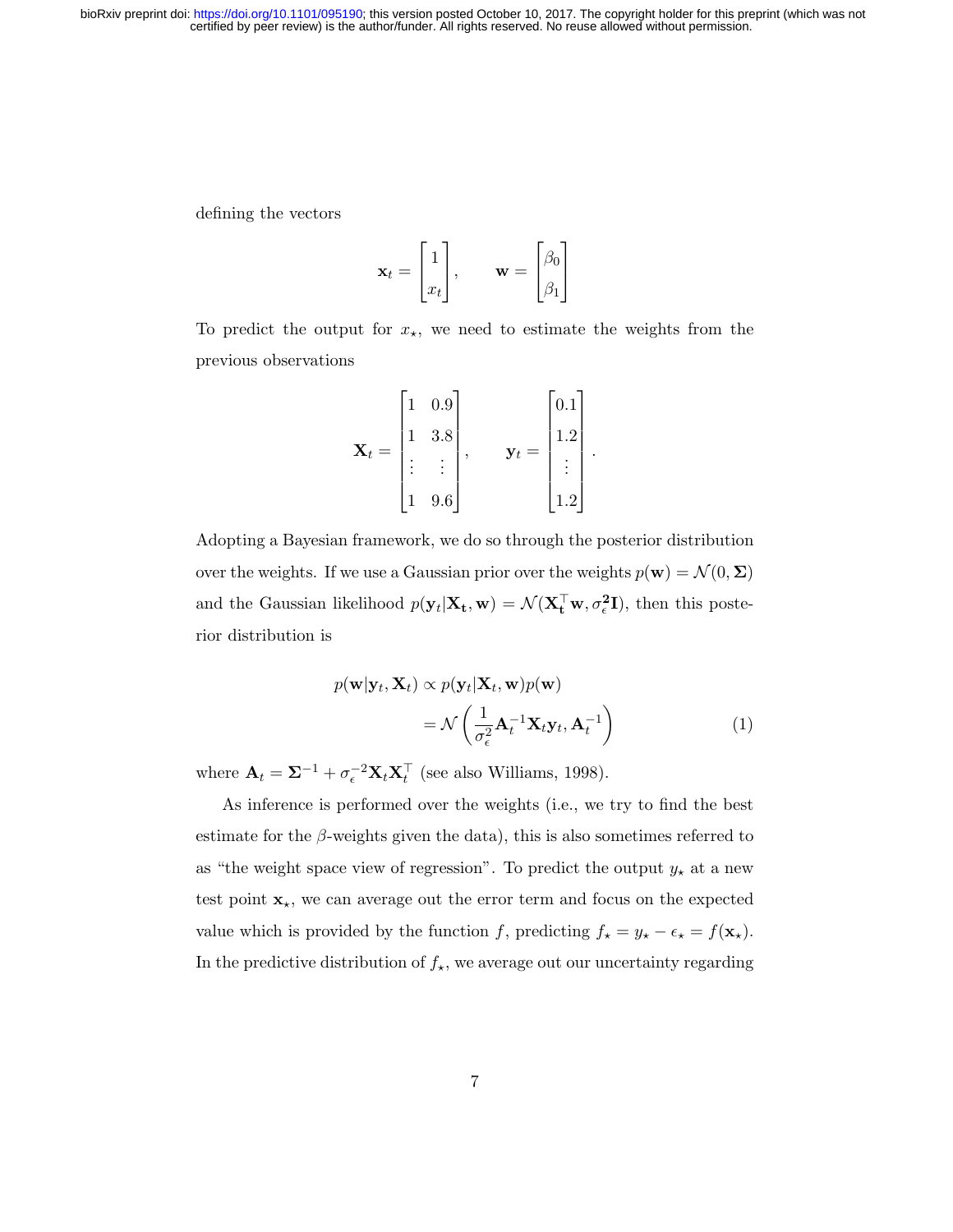the weights

$$
p(f_{\star}|\mathbf{x}_{\star}, \mathbf{X}_{t}, \mathbf{y}_{t}) = \int p(f_{\star}|\mathbf{x}_{\star}, \mathbf{w}) p(\mathbf{w}|\mathbf{X}_{t}, \mathbf{y}_{t}) d\mathbf{w}
$$
  
=  $\mathcal{N}\left(\frac{1}{\sigma_{\epsilon}^{2}} \mathbf{x}_{\star}^{\top} \mathbf{A}_{t}^{-1} \mathbf{X}_{t} \mathbf{y}_{t}, \mathbf{x}_{\star}^{\top} \mathbf{A}_{t}^{-1} \mathbf{x}_{\star}\right)$  (2)

You can also imagine generating this posterior predictive distribution over  $f_{\star}$  by first sampling weights from the posterior distribution over weights (see Equation 1), and then using these sampled weights to generate predictions for the new input points.

A good point prediction of  $y_{\star}$  is the mean of this predictive distribution. Comparing the mean in  $(2)$  to the mean in  $(1)$ , we see that we can simply multiply the posterior mean of **w** with the new input  $\mathbf{x}_{\star}$ , resulting in the prediction  $0.56 + 3 \times 0.12 = 0.92$ .

While linear regression is often chosen to model functions, it assumes the function has indeed a linear shape. However, only few relations in the real world are truly linear, and we need a way to model non-linear dependencies as well. One possible adjustment is to use a mapping of the inputs  $x$  onto a "feature space", i.e. by transforming the inputs with a non-linear function  $\phi(\mathbf{x})$ , resulting in an *n*-dimensional vector of numerical features representing the transformed input. After transformation, we can again perform linear Bayesian regression, but now on the transformed input. A common mapping is to use polynomials, resulting in polynomial regression. Take cubic regression as an example, which assumes a function  $f(x) = \beta_0 + \beta_1 x + \beta_2 x^2 + \beta_3 x^3$ . Deriving the posterior for this model is similar to the linear regression de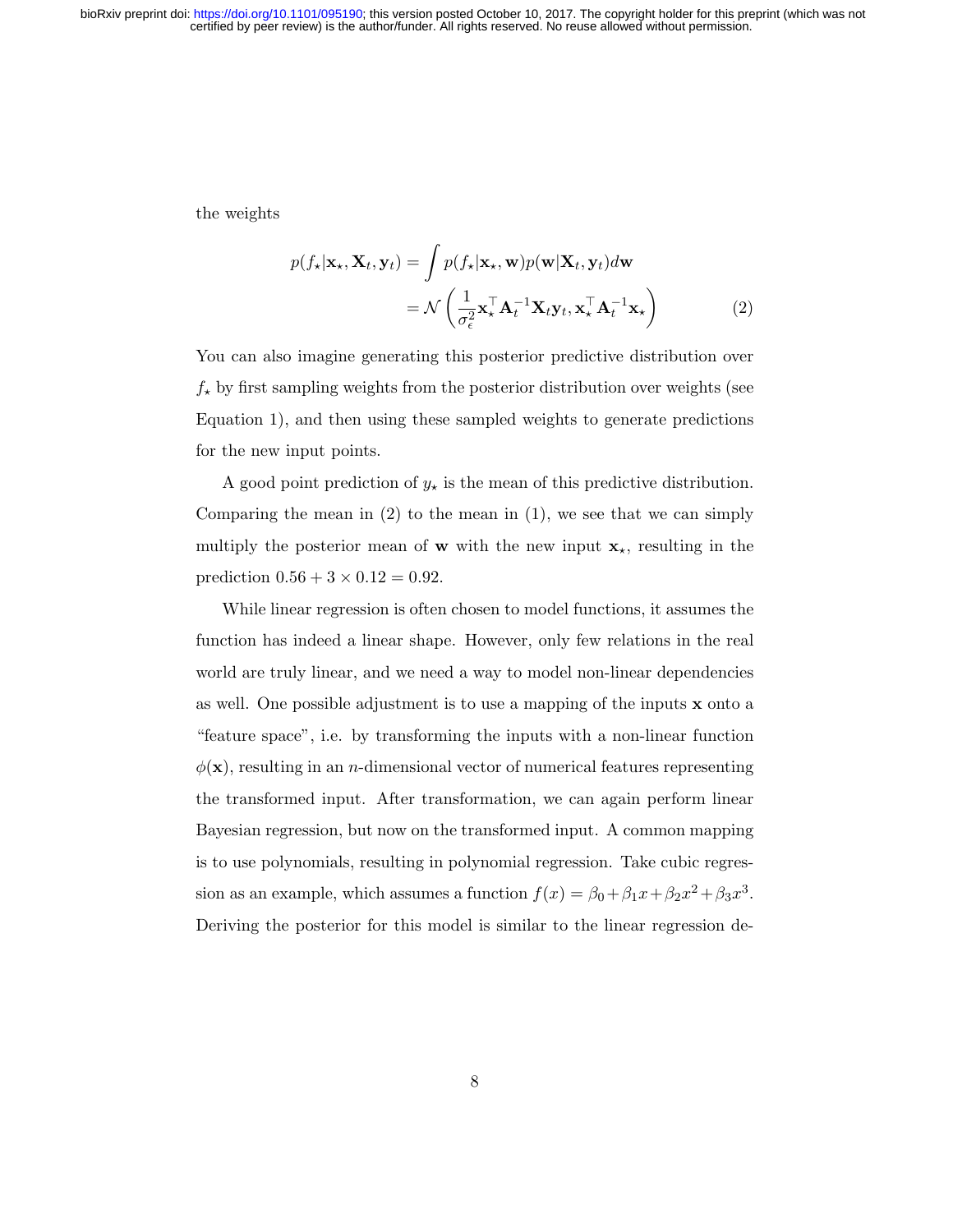scribed before, only that the input matrix  $\mathbf{X}_t$  is replaced by the mapping:

$$
\mathbf{\Phi}_t = \phi(\mathbf{X}_t) = \begin{bmatrix} 1 & 0.9 & 0.81 & 0.729 \\ 1 & 3.8 & 14.44 & 54.872 \\ \vdots & \vdots & \vdots & \vdots \\ 1 & 9.6 & 92.16 & 884.736 \end{bmatrix}.
$$

In our example –and again using the posterior mean of the weights– this would result in the prediction  $f_{\star} = -0.67 + 0.98 \times 3 - 0.13 \times 3^2 + 0.01 \times 3^3 =$ 1.37.



# Bayesian Regression

Figure 1: Example of performing Bayesian linear and cubic regression. Grey lines indicate predictions for different sampled posterior weights. Black dots mark empirical observations. Dark grey lines mark the current mean posterior predictions. The red triangle shows the prediction for a new data point  $x_* = 3$ .

Mapping input variables into a feature space offers considerably more flexibility and allows one to model functions of any shape. However, this flexibility is also a drawback. There are infinitely many mappings possible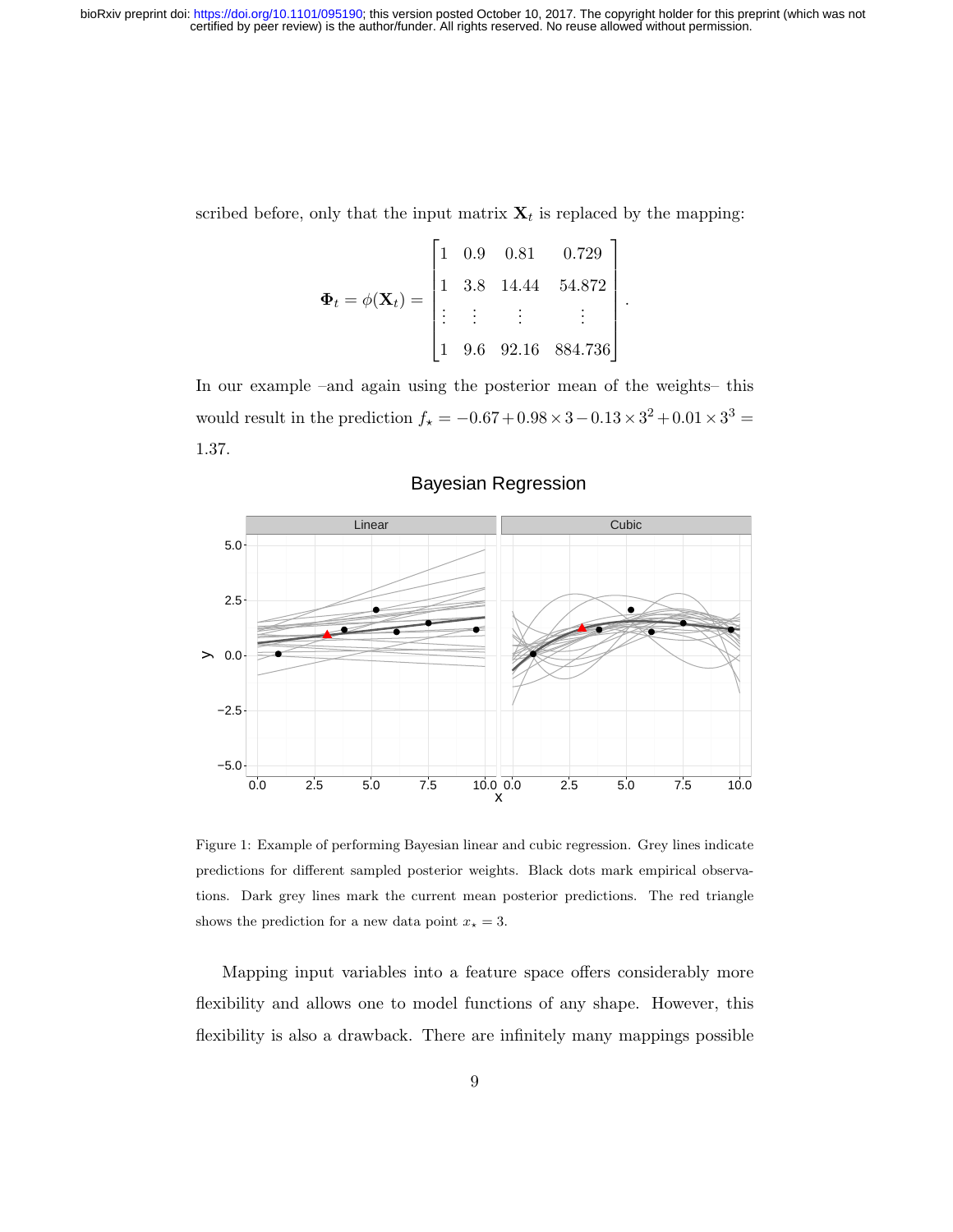and we have to choose one either a priori or by model comparison within a set of possible mappings. Especially if the problem is to explore and exploit a completely unknown function, this approach will not be beneficial as there is little guidance to which mapping we should try. Gaussian process regression, to which we turn next, offers a principled solution to this problem in which mappings are chosen implicitly, effectively letting "the data decide" on the complexity of the function<sup>1</sup>.

### 2.3. Modelling functions: the function space view

In the weight space view of the previous section, we focused on distributions over weights. As each set of weights implies a particular function, a distribution over weights implies a distribution over functions. In Gaussian process regression, we focus directly on such distributions over functions.

A Gaussian process defines a distribution over functions such that, if we pick any two or more points in a function (i.e., different input-output pairs), observations of the outputs at these points follow a joint (multivariate) Gaussian distribution. More formally, a Gaussian process is defined as a collection of random variables, any finite number of which have a joint (multivariate) Gaussian distribution.

In Gaussian process regression, we assume the output  $y$  of a function  $f$ at input x can be written as

$$
y = f(\mathbf{x}) + \epsilon \tag{3}
$$

with  $\epsilon \sim \mathcal{N}(0, \sigma_{\epsilon}^2)$ . Note that this is similar to the assumption made in linear regression, in that we assume an observation consists of an independent

<sup>&</sup>lt;sup>1</sup>We will see later that it is in fact not only the data that determines the complexity of the Gaussian process, but also the chosen kernel.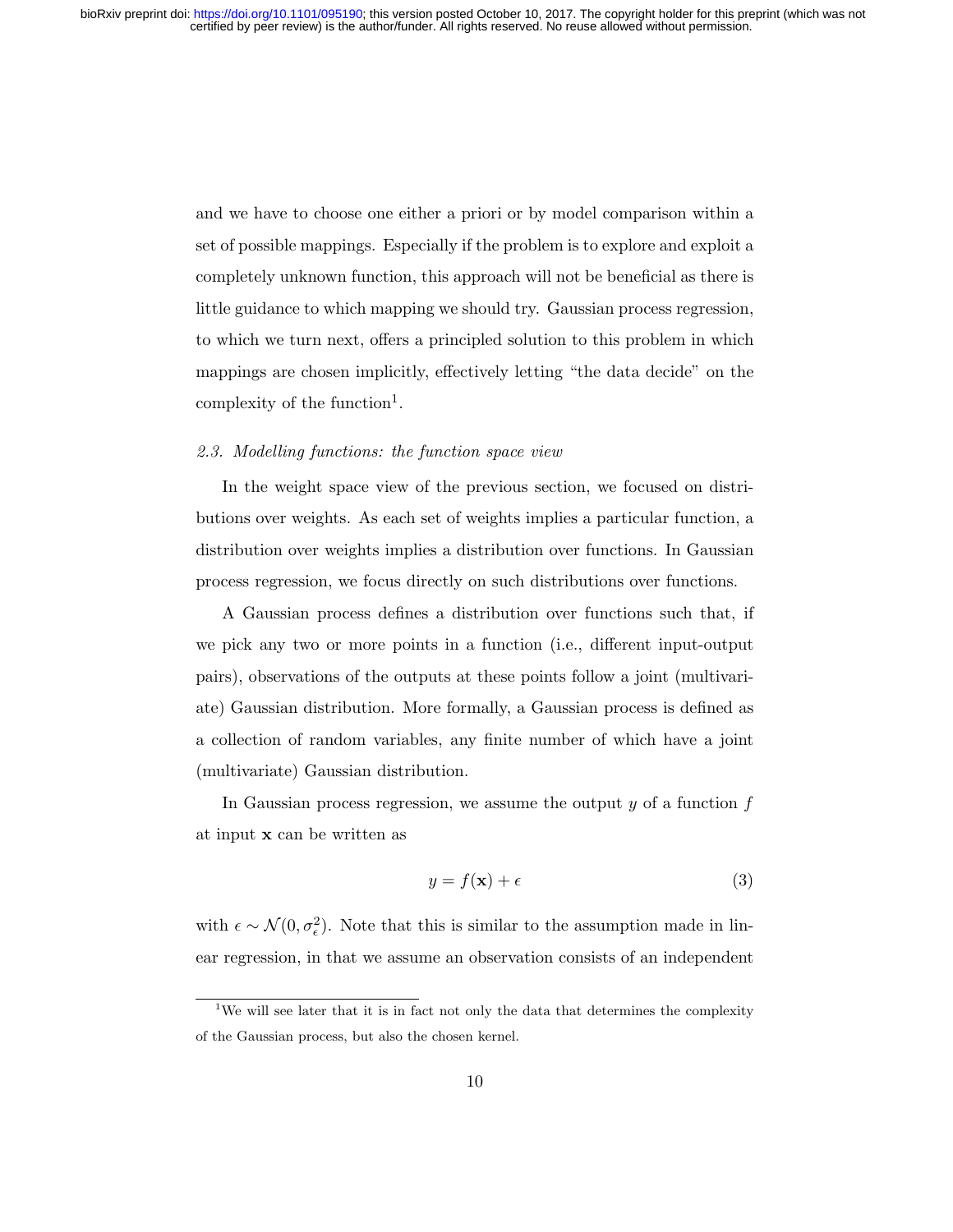"signal" term  $f(\mathbf{x})$  and "noise" term  $\epsilon$ . In Gaussian process regression, however, we assume that the signal term is also a random variable which follows a particular distribution. This distribution is subjective in the sense that the distribution reflects our uncertainty regarding the function. The uncertainty regarding f can be reduced by observing the output of the function at different input points. The noise term  $\epsilon$  reflects the inherent randomness in the observations, which is always present no matter how many observations we make. In Gaussian process regression, we assume the function  $f(\mathbf{x})$  is distributed as a Gaussian process:

$$
f(\mathbf{x}) \sim \mathcal{GP}(m(\mathbf{x}), k(\mathbf{x}, \mathbf{x}'))
$$
.

A Gaussian process  $\mathcal{GP}$  is a distribution over functions and is defined by a mean and a covariance function. The mean function  $m(\mathbf{x})$  reflects the expected function value at input x:

$$
m(\mathbf{x}) = \mathbb{E}[f(\mathbf{x})],
$$

i.e. the average of all functions in the distribution evaluated at input x. The prior mean function is often set to  $m(\mathbf{x}) = 0$  in order to avoid expensive posterior computations and only do inference via the covariance function. Empirically, setting the prior to 0 is often achieved by subtracting the (prior) mean from all observations. The covariance function  $k(\mathbf{x}, \mathbf{x}')$  models the dependence between the function values at different input points  $x$  and  $x'$ :

$$
k(\mathbf{x}, \mathbf{x}') = \mathbb{E}\left[ (f(\mathbf{x}) - m(\mathbf{x})) (f(\mathbf{x}') - m(\mathbf{x}')) \right]
$$

The function  $k$  is commonly called the *kernel* of the Gaussian process (Jäkel, Schölkopf, and Wichmann, 2007). The choice of an appropriate kernel is based on assumptions such as smoothness and likely patterns to be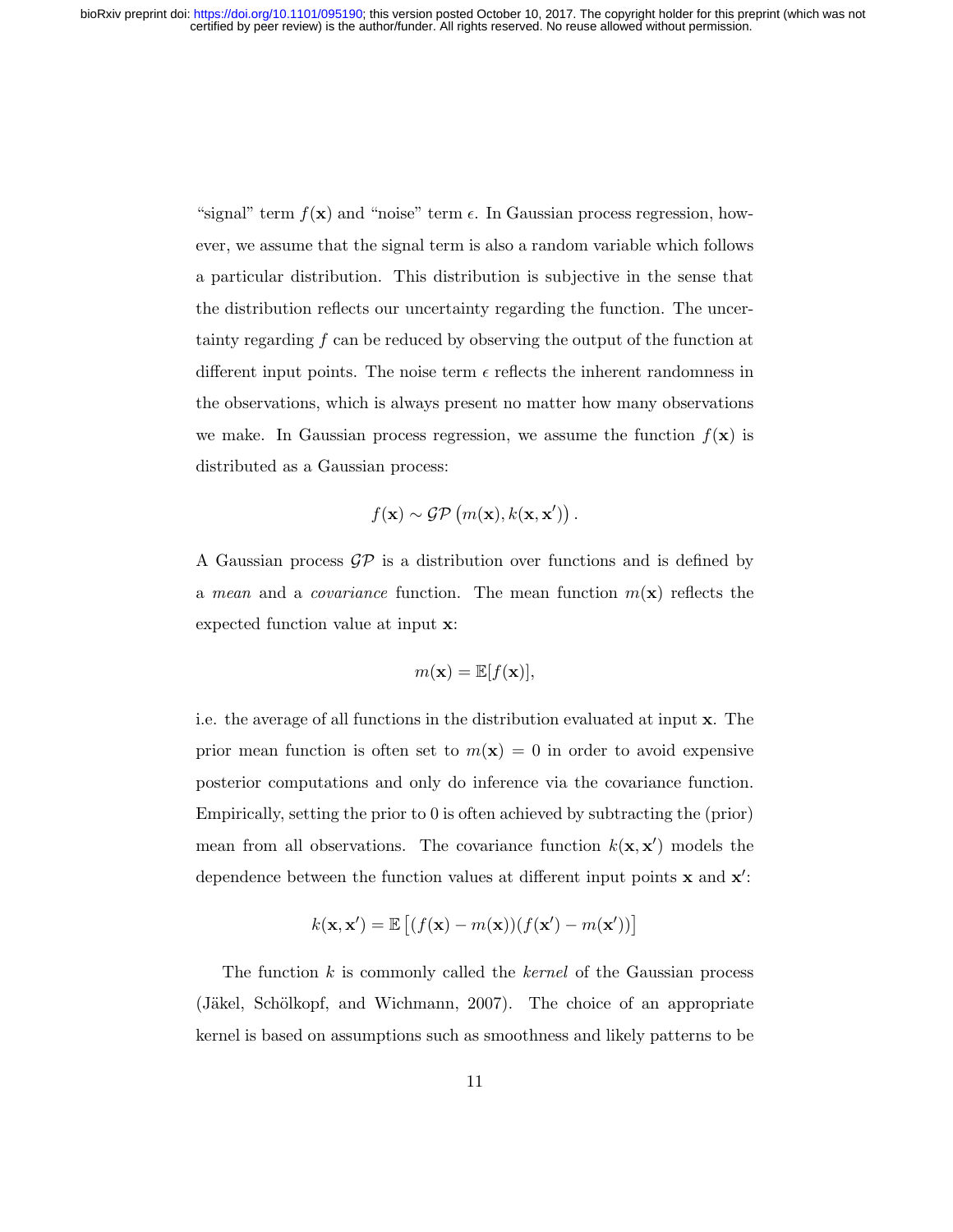expected in the data. A sensible assumption is usually that the correlation between two points decays with the distance between the points. This means that closer points are expected to behave more similarly than points which are further away from each other. One very popular choice of a kernel fulfilling this assumption is the radial basis function kernel, which is defined as

$$
k(\mathbf{x}, \mathbf{x}') = \sigma_f^2 \exp\left(-\frac{\|\mathbf{x} - \mathbf{x}'\|^2}{2\lambda^2}\right).
$$

The radial basis function provides an expressive kernel to model smooth and stationary functions. The two hyper-parameters  $\lambda$  (called the lengthscale) and  $\sigma_f^2$  (the signal variance) can be varied to increase or reduce the a priori correlation between points and consequentially the variability of the resulting function.

Once a mean function and kernel are chosen, we can use the Gaussian process to draw a priori function values, as well as posterior function values conditional upon previous observations.

### 2.3.1. Sampling functions from a GP

Although Gaussian processes are continuous, sampling a function from a Gaussian process is generally done by computing the function values of a selected set of input points. Theoretically, a function can be represented as a vector of infinite size; however, as we only have to make predictions for finitely many points in practice, we can draw outputs for these points by using a multivariate normal distribution with a covariance matrix generated by the kernel. Let  $X_{\star}$  be a matrix with on each row a new input point  $\mathbf{x}_i^{\star}, i = 1, \ldots, n$ . To sample a function, we first compute the covariances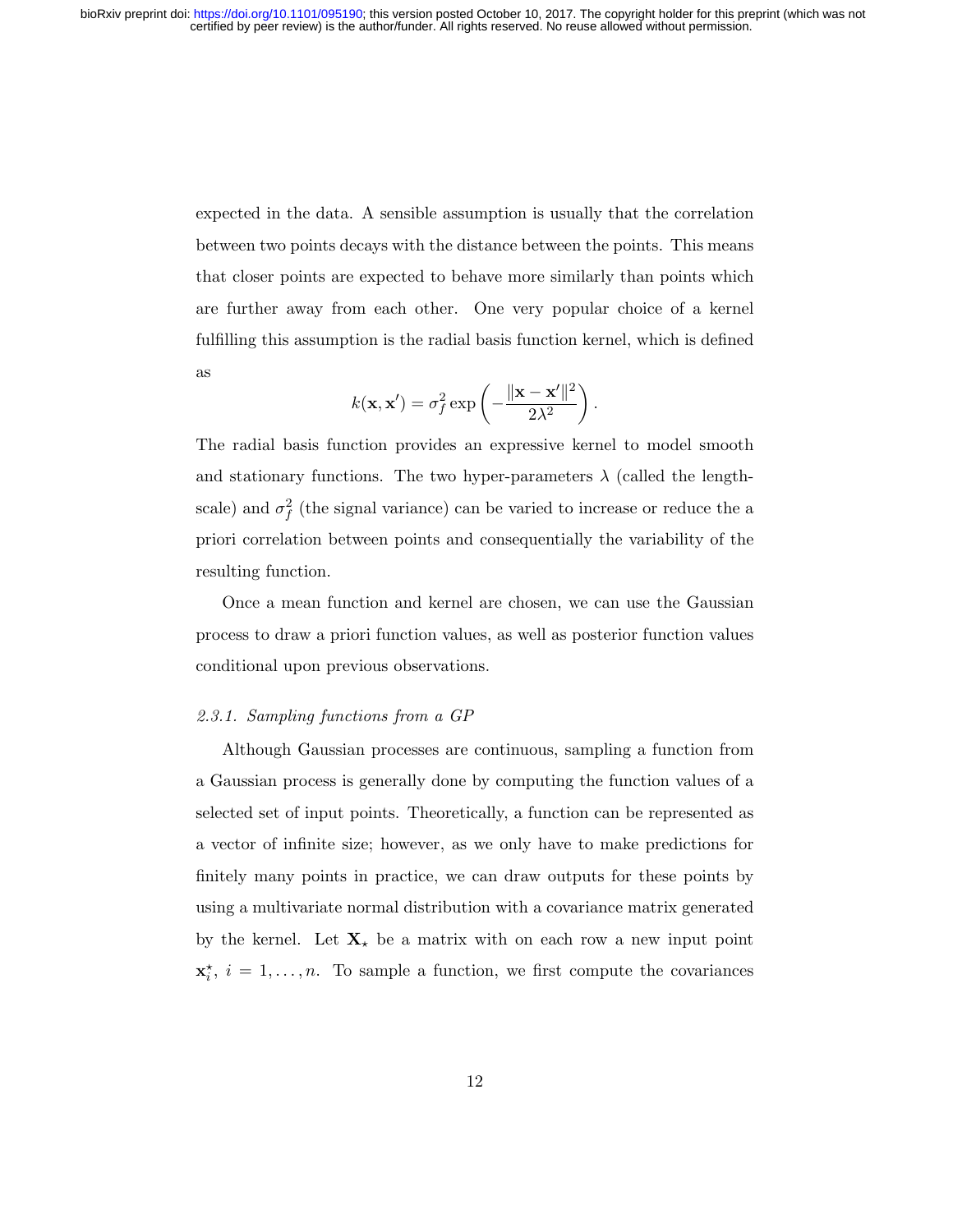between all inputs in  $\mathbf{X}_{\star}$  and collect these in an  $n \times n$  matrix:

$$
K(\mathbf{X}_{\star}, \mathbf{X}_{\star}) = \begin{bmatrix} k(\mathbf{x}_{1}^{\star}, \mathbf{x}_{1}^{\star}) & k(\mathbf{x}_{1}^{\star}, \mathbf{x}_{2}^{\star}) & \dots & k(\mathbf{x}_{1}^{\star}, \mathbf{x}_{n}^{\star}) \\ k(\mathbf{x}_{2}^{\star}, \mathbf{x}_{1}^{\star}) & k(\mathbf{x}_{2}^{\star}, \mathbf{x}_{2}^{\star}) & \dots & k(\mathbf{x}_{2}^{\star}, \mathbf{x}_{n}^{\star}) \\ \vdots & \vdots & \ddots & \vdots \\ k(\mathbf{x}_{n}^{\star}, \mathbf{x}_{1}^{\star}) & k(\mathbf{x}_{n}^{\star}, \mathbf{x}_{2}^{\star}) & \dots & k(\mathbf{x}_{n}^{\star}, \mathbf{x}_{n}^{\star}) \end{bmatrix}
$$

Choosing the usual prior mean function  $m(\mathbf{x}) = 0$  to simplify the matrix algebra shown in Equation 4, we can then sample values of f at inputs  $\mathbf{X}_{\star}$ from the  $\mathcal{GP}$  by sampling from a multivariate normal distribution

$$
\mathbf{f}_\star \sim \mathcal{N}\left(\mathbf{0}, K(\mathbf{X}_\star, \mathbf{X}_\star)\right)
$$

where we use the notation  $f_{\star} = [f(\mathbf{x}_1^{\star}), \dots, f(\mathbf{x}_n^{\star})]^{\top}$ . Note that  $f_{\star}$  is a sample of the function values. To sample observations  $\mathbf{y}_{\star},$  we would have to add an additional and independent sample of the noise term  $\epsilon$ .

## 2.3.2. Posterior predictions from a GP

Suppose we have collected observations  $\mathcal{D}_t = {\mathbf{X}_t, \mathbf{y}_t}$  and we want to make predictions for new inputs  $\mathbf{X}_{\star}$  by drawing  $\mathbf{f}_{\star}$  from the posterior distribution  $p(f|\mathcal{D}_t)$ . By definition, previous observations  $\mathbf{y}_t$  and function values  $f_{\star}$  follow a joint (multivariate) normal distribution. This distribution can be written as

$$
\begin{bmatrix} \mathbf{y}_t \\ \mathbf{f}_\star \end{bmatrix} \sim \mathcal{N} \left( \mathbf{0}, \begin{bmatrix} K(\mathbf{X}_t, \mathbf{X}_t) + \sigma_\epsilon^2 \mathbf{I} & K(\mathbf{X}_t, \mathbf{X}_\star) \\ K(\mathbf{X}_\star, \mathbf{X}_t) & K(\mathbf{X}_\star, \mathbf{X}_\star) \end{bmatrix} \right)
$$

where  $K(\mathbf{X}_t, \mathbf{X}_t)$  is the covariance matrix between all observed points so far,  $K(\mathbf{X}_{\star}, \mathbf{X}_{\star})$  is the covariance matrix between the newly introduced points as described earlier,  $K(\mathbf{X}_{\star}, \mathbf{X}_{t})$  is the covariance matrix between the new input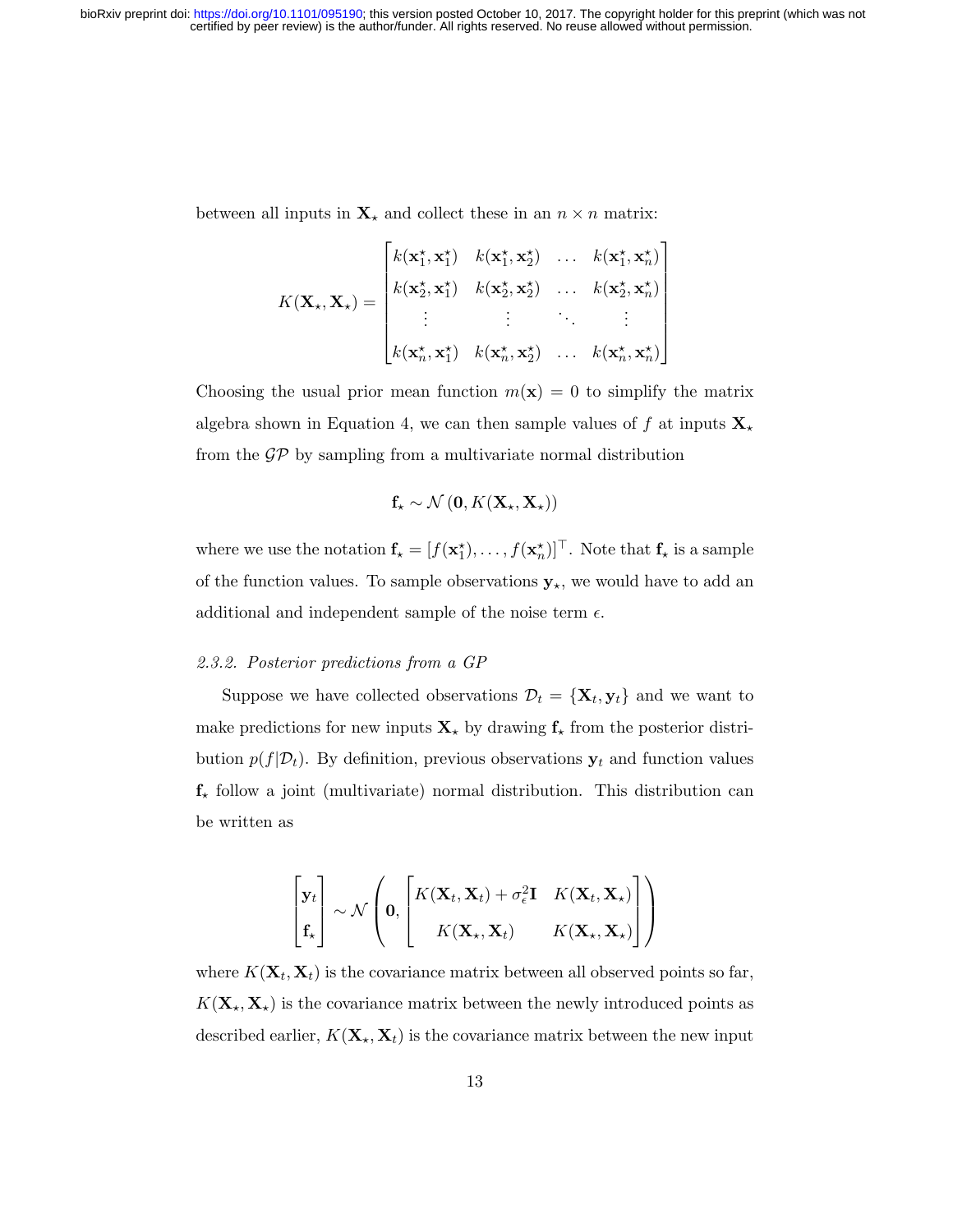points and the already observed points and  $K(\mathbf{X}_t, \mathbf{X}_t)$  is the covariance matrix between the observed points and the new input points. Moreover, I is an identity matrix (with 1's on the diagonal, and 0's elsewhere) and  $\sigma_{\epsilon}^2$  is the assumed noise level of observations (i.e. the variance of  $\epsilon$ ). Using standard results (see for example Rasmussen and Nickisch, 2010), the conditional distribution  $p(\mathbf{f}_{\star}|\mathbf{X}_t, \mathbf{y}_t, \mathbf{X}_{\star})$  is then a multivariate normal distribution with mean

$$
K(\mathbf{X}_{\star}, \mathbf{X}_{t}) \left[ K(\mathbf{X}_{t}, \mathbf{X}_{t}) + \sigma_{\epsilon}^{2} \mathbf{I} \right]^{-1} \mathbf{y}_{t}
$$

and covariance matrix

$$
K(\mathbf{X}_{\star}, \mathbf{X}_{\star}) - K(\mathbf{X}_{\star}, \mathbf{X}_{t}) \left[ K(\mathbf{X}_{t}, \mathbf{X}_{t}) + \sigma_{\epsilon}^{2} \mathbf{I} \right]^{-1} K(\mathbf{X}_{t}, \mathbf{X}_{\star})
$$

Note that this posterior is also a GP with mean function

$$
m_t(\mathbf{x}) = K(\mathbf{x}, \mathbf{X}_t) \left[ K(\mathbf{X}_t, \mathbf{X}_t) + \sigma_\epsilon^2 \mathbf{I} \right]^{-1} \mathbf{y}_t \tag{4}
$$

and kernel

$$
k_t(\mathbf{x}, \mathbf{x}') = k(\mathbf{x}, \mathbf{x}') - K(\mathbf{x}, \mathbf{X}_t) \left[ K(\mathbf{X}_t, \mathbf{X}_t) + \sigma_\epsilon^2 \mathbf{I} \right]^{-1} K(\mathbf{X}_t, \mathbf{x}') \tag{5}
$$

This means that calculating the posterior mean and covariance of a GP involves first calculating the 4 different covariance matrices above and then combining them according to Equations 4-5. In order to aid the understanding of the matrix algebra involved in these calculations, the different matrices are represented visually in Figure 2.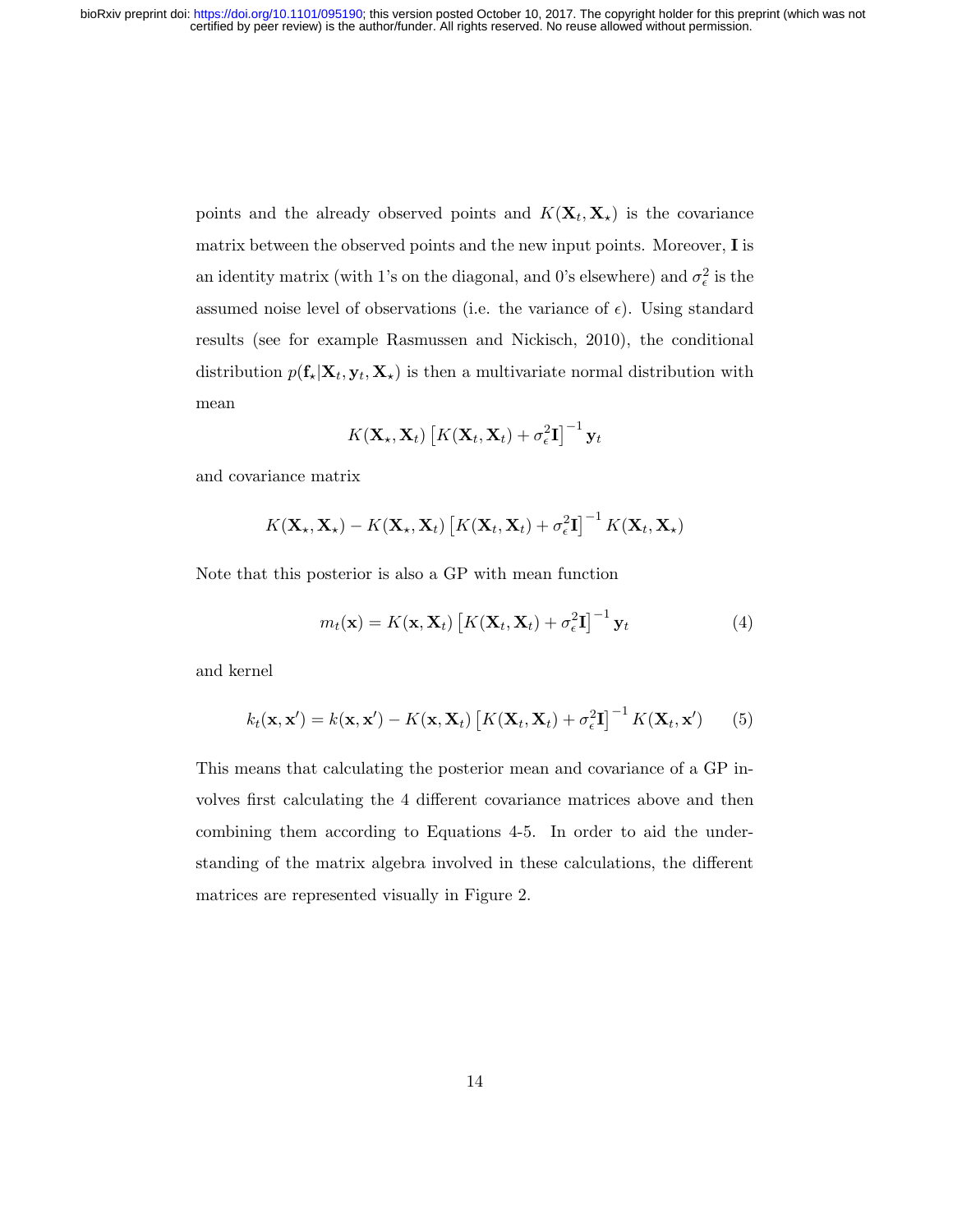

Figure 2: Visual representation of calculating the GP posterior mean and covariance given the example points from Table 2. Lighter colours indicate higher values. For the posterior mean, the covariance between all observed points is multiplied by the inverse of the sum of the covariance of the observed points and the noise matrix, as well as by the observations of the dependent variable. For the posterior covariance, the overall covariance between all possible input points is calculated and afterwards the product of the covariance between the observed points and all possible input points, the inverse of the sum between the covariance of the observed points and the noise matrix, as well as the covariance between all possible input points and the observed points, is subtracted.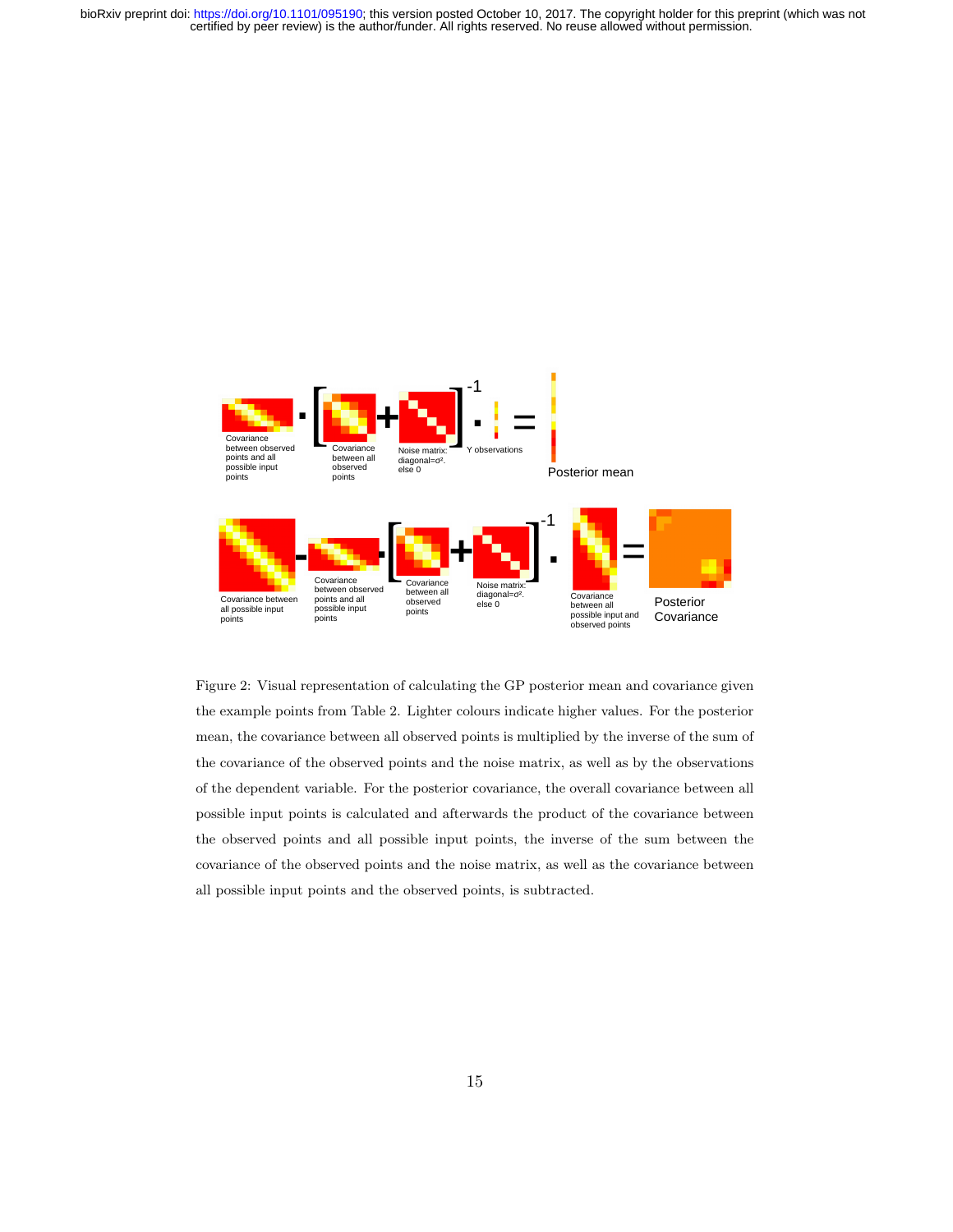To predict  $f_{\star}$ , we can simply use the mean function in (4), or sample functions from the GP with this mean function and the kernel in (5), as described in the previous section.

Figure 3 shows an example of samples from a GP prior with a radial basis function kernel (with  $\lambda = 0.5$ ), and samples from the posterior mean functions after the data in Table 2 has been observed.

### 2.3.3. Switching back to the weight view

We can rewrite the mean function in (4) as

$$
m_t(\mathbf{x}) = \sum_{i=1}^t w_i k(\mathbf{x}_i, \mathbf{x})
$$

where each  $x_i$  is a previously observed input value in  $X_t$  and the weights are collected in the vector  $\mathbf{w} = [K(\mathbf{X}_t, \mathbf{X}_t) + \sigma_\epsilon^2 \mathbf{I}]^{-1} \mathbf{y}_t$ . This equation shows that Gaussian process regression is equivalent to a linear regression model using basis functions  $k$  to project the inputs into a feature space. To make new predictions, every output  $y_t$  is weighted by how similar its associated input  $x_t$  is to the to-be-predicted point x by a similarity measure induced by the kernel. This results in a simple weighted sum to make predictions for new points<sup>2</sup>. Therefore, a conceptually infinite parameter space boils down to a finite sum when making predictions<sup>3</sup>. This sum only depends on the chosen kernel k and the data  $\mathcal{D}_t$  observed thus far (Kac and Siegert, 1947). This is why Gaussian process regression is referred to as a nonparametric technique. It is not the case that this regression approach has no parameters; actually, it has theoretically as many parameters  $w$  as there

<sup>&</sup>lt;sup>2</sup>In fact, simple Bayesian linear regression can be recovered by using a linear kernel  $k(x, x') = \sigma_b^2 + \sigma_f^2(x - c)(x' - c)$ , which means that for 0-mean,  $k(x, x') = x^{\top} x'$ 

<sup>3</sup>This is also sometimes referred to as the "kernel trick"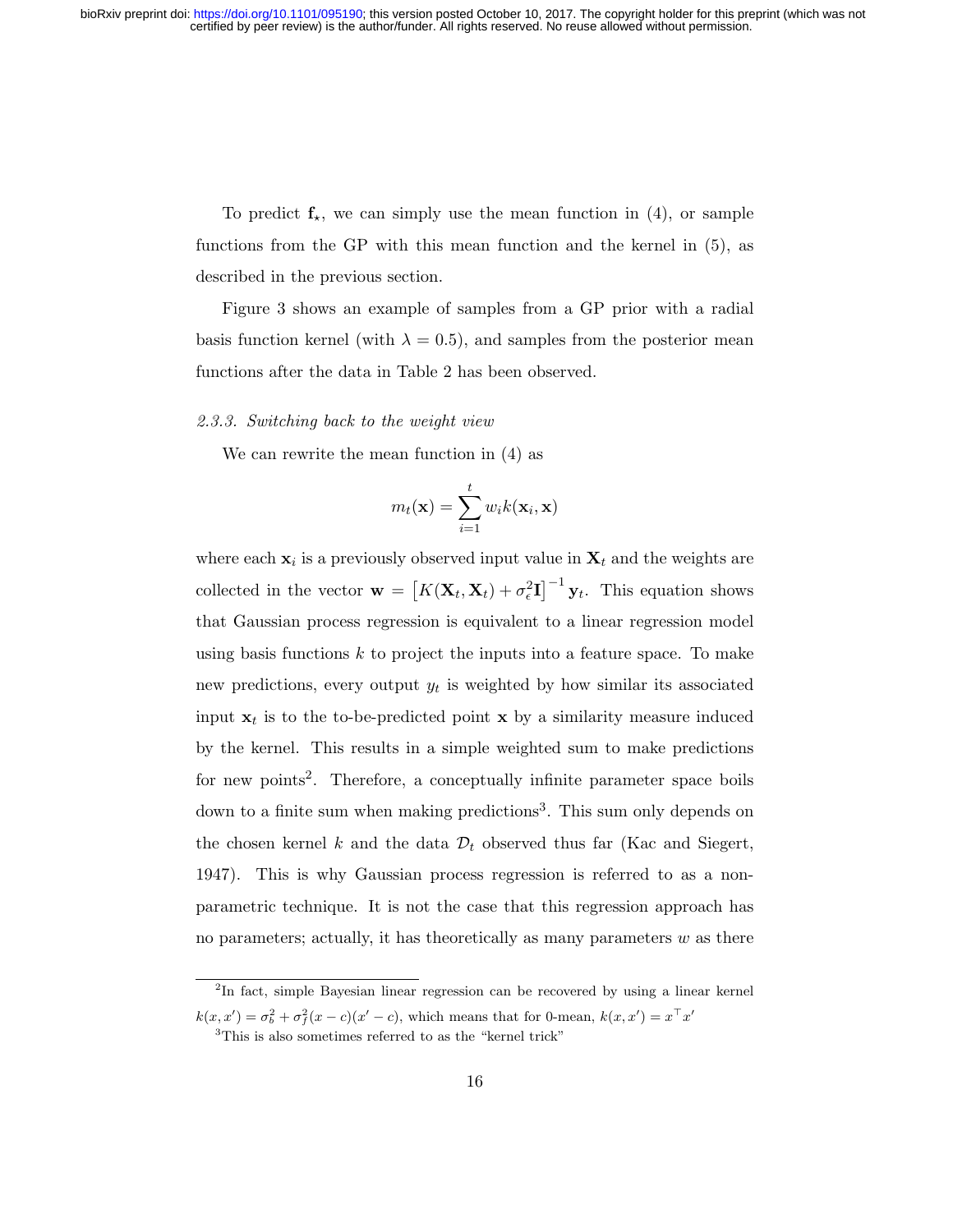

Figure 3: Samples from a Gaussian process prior and posterior. Grey lines indicate samples from the GP. Black dots mark empirical observations. The dark grey line marks the current mean of the GP. The red triangle shows the prediction for the new input point.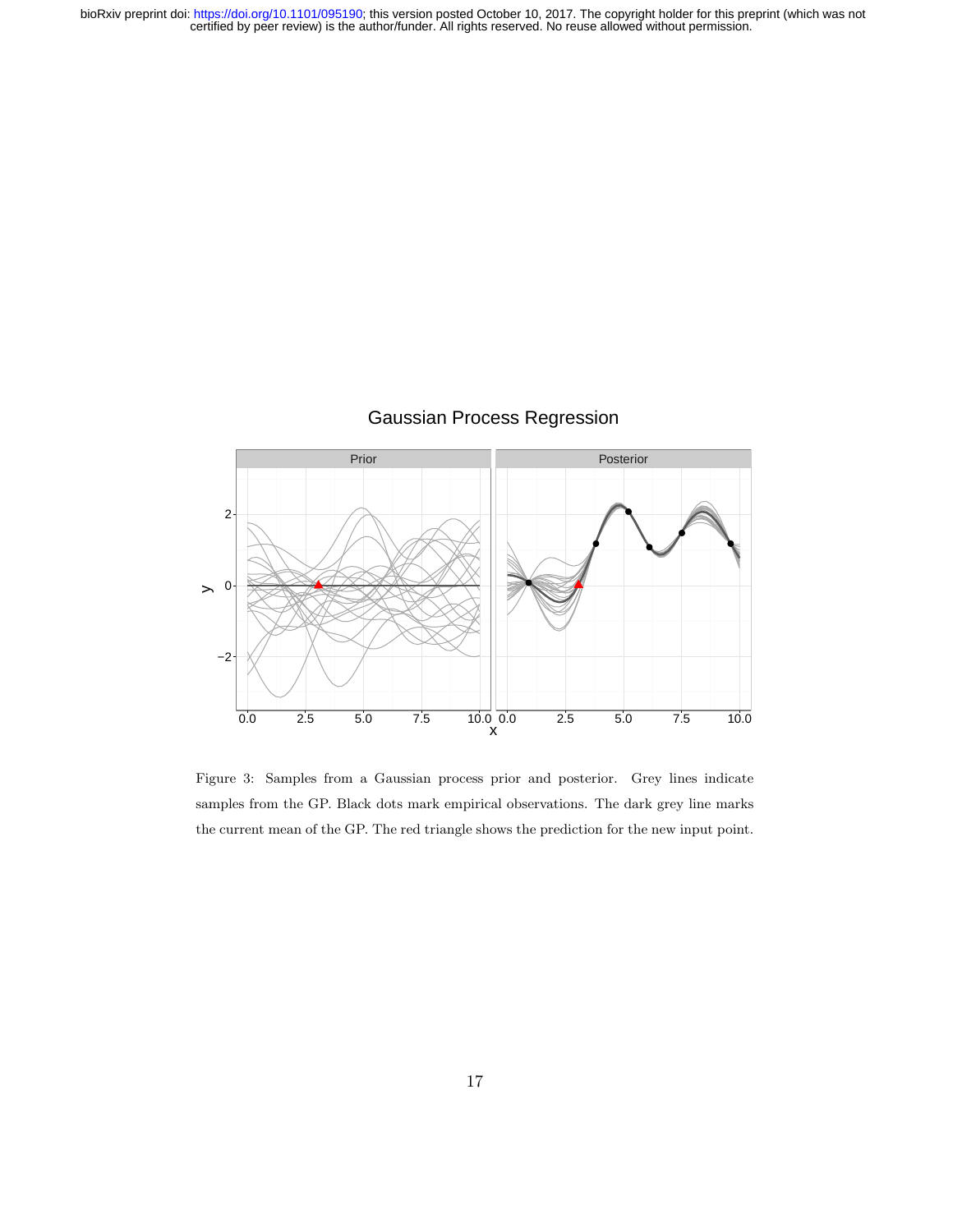are observations. However, making predictions involves only a finite sum over all past observations. Details for generating a prediction for  $x<sub>\star</sub> = 3$ given a radial basis function kernel with length scale  $\lambda = 1$ , observation variance  $\sigma_{\epsilon}^2 = 0.01$ , and signal variance  $\sigma_f^2 = 1$  are provided in Table 4.

Table 3: Example of generating a prediction using a Gaussian process with a radial basis function kernel.  $w_i = \left[K(X, X) + \sigma_{\epsilon}^2 I\right]^{-1} y_i$ ;  $x_{\star} = 3$ ;

| t              | $x_t$ | $y_t$ | $w_t$    | $k(x_t, x_\star)$                    | $w_t k(x_t, x_\star)$ |
|----------------|-------|-------|----------|--------------------------------------|-----------------------|
| 1              | 0.9   | 0.1   | 0.51     | 0.38                                 | 0.19                  |
| $\overline{2}$ | 3.8   | 1.2   | $-3.88$  | 0.87                                 | $-3.37$               |
| 3              | 5.2   | 2.1   | 13.3     | 0.34                                 | 4.53                  |
| $\overline{4}$ | 6.1   | 1.1   | $-12.55$ | 0.12                                 | $-1.48$               |
| 5              | 7.5   | 1.5   | 5.83     | 0.01                                 | 0.06                  |
| 6              | 9.6   | 1.2   | $-0.34$  | 0.00                                 | 0.00                  |
|                |       |       |          | $\sum_{t=1}^6 w_t k(x_t, x_\star)$ : | $-0.06$               |

### 2.4. Optimizing hyper-parameters

The kernel usually contains hyper-parameters such as the length-scale, signal variance, and noise variance, which are unknown and need to be inferred from the data. As the posterior distribution over the hyper-parameters is non-trivial to obtain, full Bayesian inference of the hyper-parameters is not frequently used in practice. Instead, common practice is to obtain point estimates of the hyper-parameters by maximising the marginal (log) likelihood. This is similar to parameter estimation by maximum likelihood and is also referred to as type-II maximum likelihood (ML-II, cf Williams and Rasmussen, 2006). Given the data  $\mathcal{D} = \{X, y\}$  and hyper-parameters  $\boldsymbol{\theta}$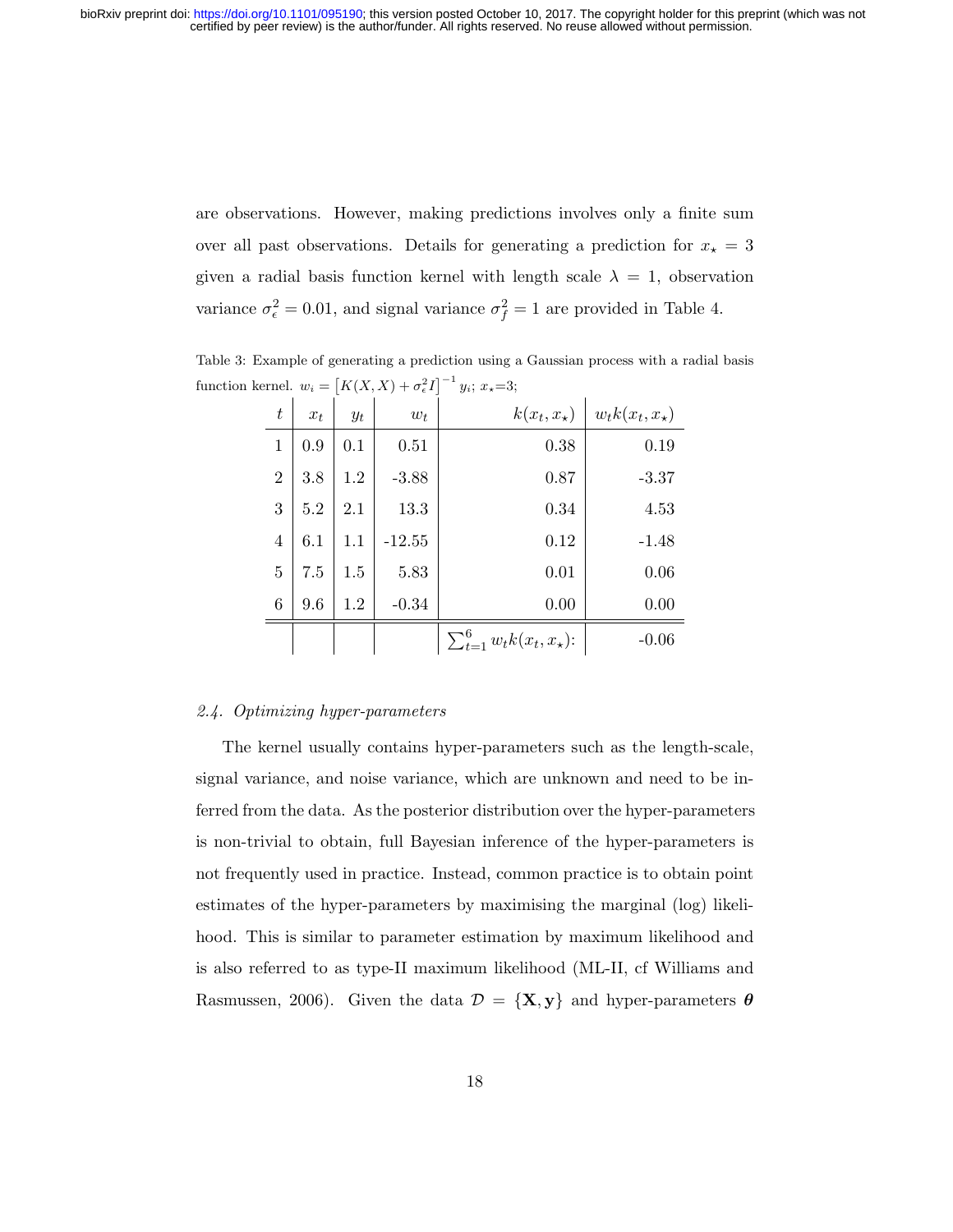$(e.g., \boldsymbol{\theta} = (\lambda, \sigma_f^2, \sigma_e^2)),$  the log marginal likelihood is

$$
\log p(\mathbf{y}|\mathbf{X}, \boldsymbol{\theta}) = -\frac{1}{2}\mathbf{y}^{\top}\mathbf{K}_{y}^{-1}\mathbf{y} - \frac{1}{2}\log|\mathbf{K}_{y}| - \frac{n}{2}\log 2\pi
$$
 (6)

where  $\mathbf{K}_y = K(\mathbf{X}, \mathbf{X}) + \sigma_\epsilon^2 \mathbf{I}$  is the covariance matrix of the noisy output values y. The marginal log likelihood can be viewed as a penalized fit measure, where the term  $-\frac{1}{2}$  $\frac{1}{2}$ **y**<sup> $\top$ </sup>**K**<sub>y</sub><sup> $-1$ </sup>**y** measures the data fit –that is how well the current kernel parametrization explains the dependent variable– and  $-\frac{1}{2}$  $\frac{1}{2}$ log  $|\mathbf{K}_y|$  is a complexity penalization term. The final term  $-\frac{n}{2}$  $\frac{n}{2} \log 2\pi$  is a normalization constant. The marginal likelihood is normally maximized through a gradient-ascent based optimization tool such as implemented in Carl Rasmussen's MATLAB function minimize.m<sup>4</sup>. These routines make use of the partial derivatives of (6) with respect to  $\theta$ :

$$
\frac{\partial}{\partial \theta_j} \log p(\mathbf{y}|X, \theta) = \frac{1}{2} \mathbf{y}^\top \mathbf{K}_y^{-1} \mathbf{y} - \frac{1}{2} \operatorname{tr} \left( \mathbf{K}_y^{-1} \frac{\partial \mathbf{K}_y}{\partial \theta_j} \right) \n= \frac{1}{2} \operatorname{tr} \left( (\alpha \alpha^\top - \mathbf{K}_y^{-1}) \frac{\partial \mathbf{K}_y}{\partial \theta_j} \right)
$$

with  $\alpha = \mathbf{K}_y^{-1} \mathbf{y}$ .

There are recent efforts to make hyper-parameter estimation fully Bayesian, for example by using Stan (Flaxman, Gelman, Neill, Smola, Vehtari, and Wilson, 2015), which are promising to result in more robust estimates by additionally providing uncertainty estimates for the obtained parameters.

# 3. Example: Modelling mouse trajectories

As an example of modelling functions, we consider mouse trajectory data from Kieslich and Henniger (2017). Participants performed a task in which

<sup>&</sup>lt;sup>4</sup>A recent version of this function is available at http://learning.eng.cam.ac.uk/carl/code/minimize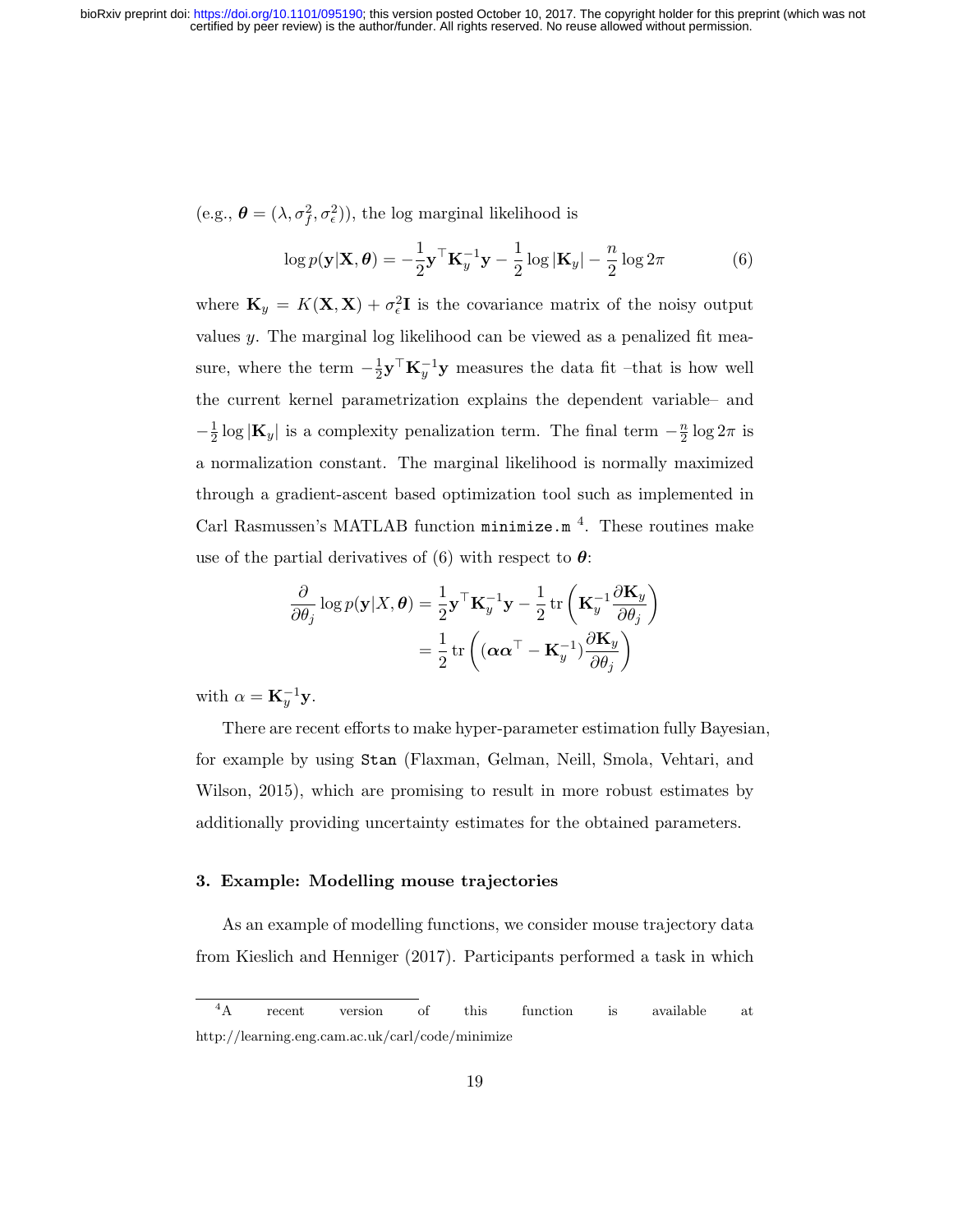they had to classify animals (for example, a lion or a falcon) into different categories (for example, a mammal or a bird) by using a computer mouse to move a cursor from a start position (on the left of the screen) to the correct category (on the right of the screen). Kieslich and Henniger tracked the location of participants' cursors at different time points, and these discretized points can be summarized by functions describing movement trajectories over the screen. Studying mouse trajectory data can reveal additional realtime information about psychological processes such as categorization and perception (see Freeman and Ambady, 2010).

Gaussian process regression has been successfully applied to such scenarios, where it is useful as the priors over different functions can also be modelled hierarchically, thereby assessing whether participants move the mouse differently for typical (e.g., "monkey-mammal") or atypical (e.g., "penguinbird") category members, as described in more detail by Cox, Kachergis, and Shiffrin (2012). Here, we simply want to test if Gaussian process regression can be used as an appropriate smoothing technique for such data. Smoothing mouse trajectory data is especially important if one wants to make claims about the underlying shapes of group-level trajectories, for example whether or not trajectories look different for typical than for atypical exemplars. Additionally, smoothing mouse trajectories by using Gaussian process regression comes with the additional benefit that possible posterior trajectories can be samples as the GP provides not only a descriptive but also a generative model of the data.

We take participants' raw trajectory data (their x-y-coordinates) over time and assess how well Gaussian process regression is able to predict leftout trajectory points. More specifically, we use participants  $x$  coordinates as input, and the y coordinates as output; for every trajectory, we randomly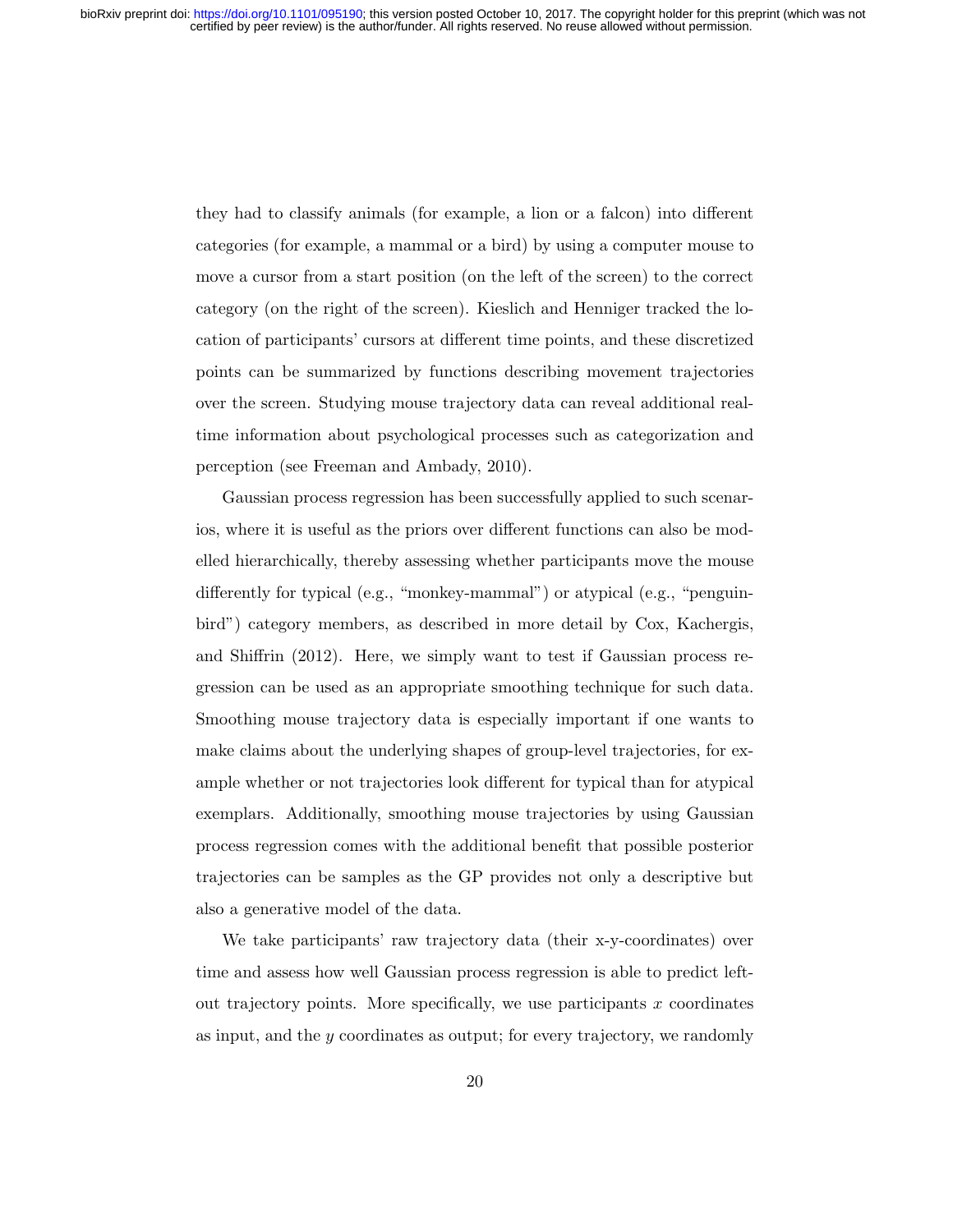sample 80% of the points and use them as a training set, and then predict the left-out 20% trajectory points. In order to make meaningful claims about GP's usefulness, we compare its performance to two other smoothing techniques. First, a polynomial regression with up to 5 degrees, where the order is chosen by Akaike's "An Information Criterion" (Akaike, 1974; Lee, 2004). Secondly, a cubic smoothing spline with the degrees of freedom determined by cross validation within the training set (Durrleman and Simon, 1989).

The left part of Figure 4 shows the mean square error over 1000 runs including the attached standard error. We can see that Gaussian process regression produces a lower out-of-sample prediction error than either the polynomial regression or the spline smoothing, thereby demonstrating that it is a useful tool for mouse trajectory modelling. The right part of Figure 4 shows an example of smooth lines generated by Gaussian process regression.

## 4. Encoding prior assumptions via the kernel

So far we have only focused on the radial basis function kernel to perform Gaussian process regression. However, other kernels are possible and flexibility in choosing the kernel is one of the benefits of Gaussian process regression. The kernel function k directly encodes prior assumptions about the underlying function such as its smoothness and periodicity. Additionally, more complex kernels can be created by combining simpler kernels through operations such as addition or multiplication.

### 4.1. Encoding smoothness

The radial basis function kernel is a special case of a general class of kernel functions called the Matérn kernel. The Matérn covariance between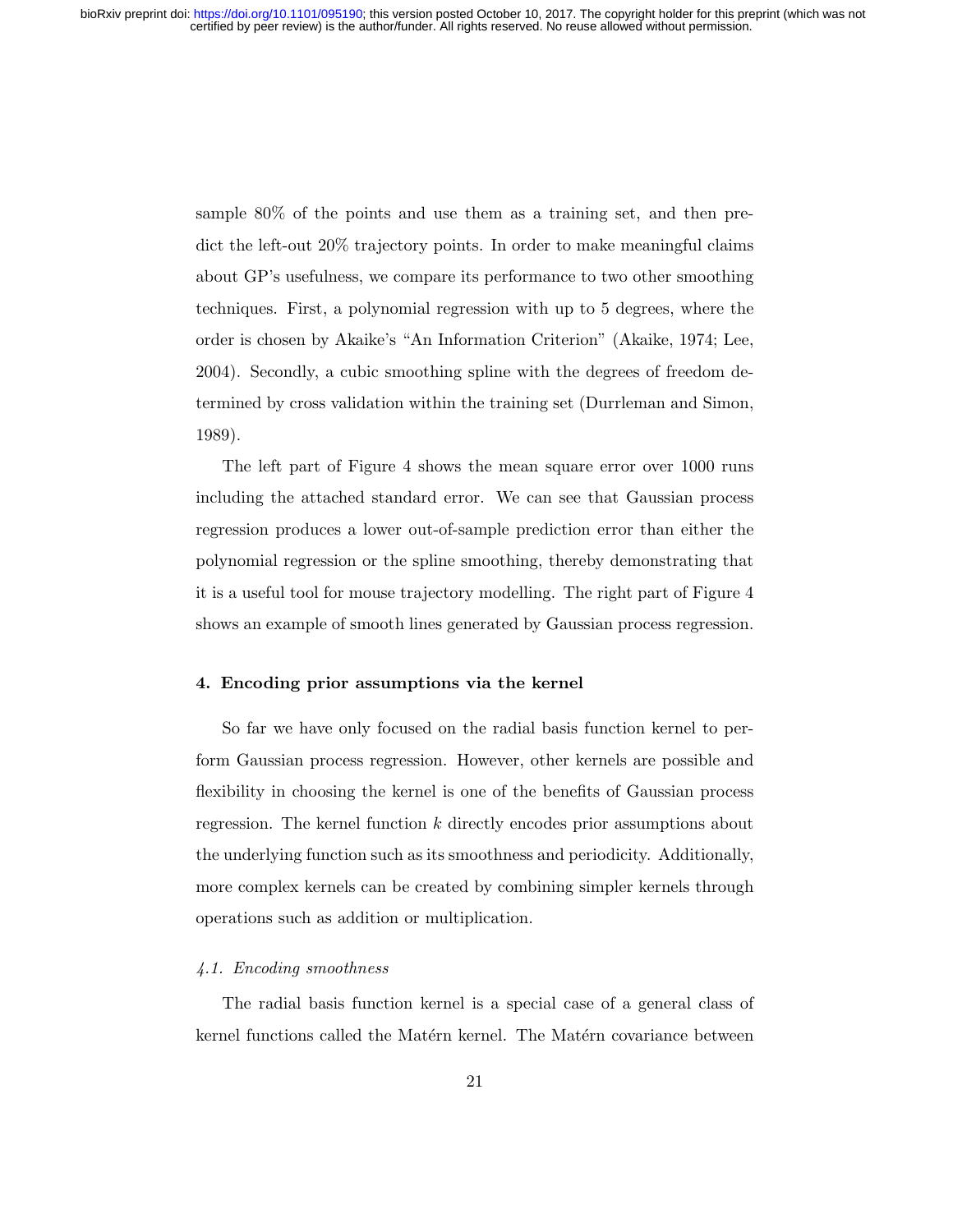

Figure 4: Modeling mouse trajectories. Left: Performance of Gaussian Process mouse trajectory smoothing as compared to Splines and polynomial regression. Error bars represent the standard error of the mean. Right: Smoothing lines produced by Gaussian Process regression.

two points with distance  $\tau = |\mathbf{x} - \mathbf{x}'|$  is

$$
k_{\nu}(\tau) = \sigma^2 \frac{2^{1-\nu}}{\Gamma(\nu)} \left(\sqrt{2\nu}\frac{\tau}{\rho}\right) K_{\nu} \left(\sqrt{2\nu}\frac{\tau}{\rho}\right)
$$

where  $\Gamma$  is the gamma function,  $K_v$  is the modified Bessel function of the second kind, and  $\rho$  and  $\nu$  are non-negative covariance parameters. A GP with a Matérn covariance function has sample paths that are  $\nu - 1$  times differentiable. When  $\nu = p + 0.5$ , the Matérn kernel can be written as a product of an exponential and a polynomial of order p.

$$
k_{p+0.5}(\tau) = \sigma^2 \exp\left(-\frac{\sqrt{2\nu}\tau}{\rho}\right) \frac{\Gamma(p+1)}{(2p+1)} \times \sum_{i=0}^p \frac{(p+i)!}{i!(p-i)!} \left(\frac{\sqrt{8\nu}\tau}{\rho}\right)^{p-i}
$$

Here, p directly determines how quickly the covariance between two points thins out in dependency of the distance between the two points. If  $p = 0$ ,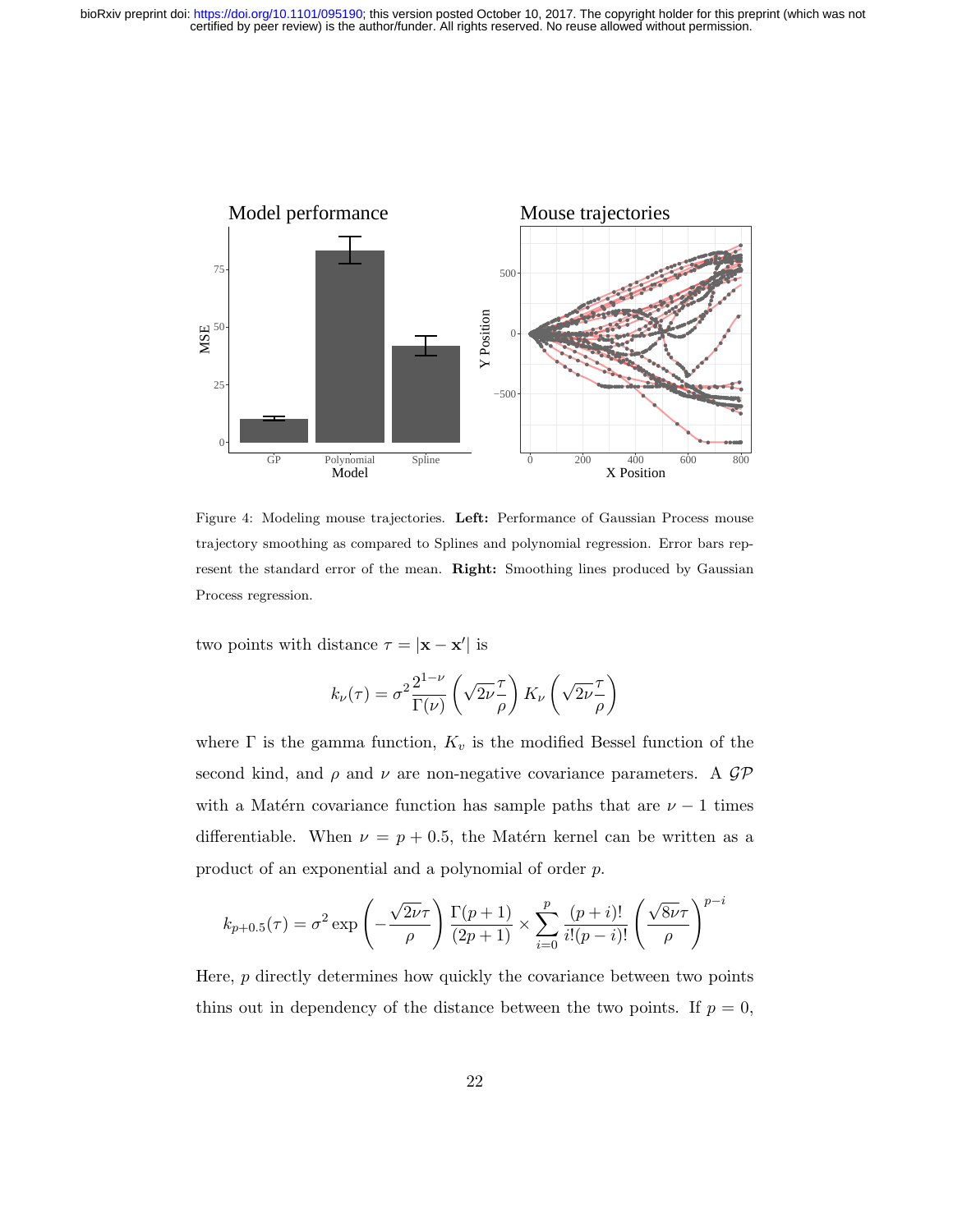then this leads to the Ornstein-Uhlenbeck process kernel

$$
k(\tau) = \sigma_f^2 \exp\left(-\frac{\tau}{\lambda}\right),\,
$$

which encodes the prior assumption that the function is extremely unsmooth (rough) and that observations do not provide a lot of information about points that are anything but very close to the points we have observed so far. In the limit as  $p \to \infty$ , the Matérn kernel becomes a radial basis function kernel. This kernel expects very smooth functions for which observing one point provides considerably more information than if we assume very rough underlying functions. Figure 5 shows prior and posterior samples for both the Ornstein-Uhlenbeck process and the radial basis function kernel. Notice how the prior samples are a lot more "rugged" for the former and very smooth for the later. We can also see how encoding different prior smoothness assumptions leads to different posterior samples after having observed the same set of points (the points we used before). In particular, expecting very rough functions a priori leads to posteriors that do not generalize far beyond the encountered observations, whereas expecting very smooth functions leads to posterior samples that generalize more broadly beyond the encountered points.

In most real world applications, practitioners choose the radial basis function kernel and then optimize its length-scale in order to account for potential mismatches between prior smoothness assumptions and the observed data. The main reason for this is that the radial basis function kernel is easy to specify and also computationally convenient as one only has to evaluate an exponentiated distance instead of a product between a polynomial and an exponent as is the case for the Matern kernel. Within explorationexploitation scenarios, another frequent choice is to use a Matérn kernel with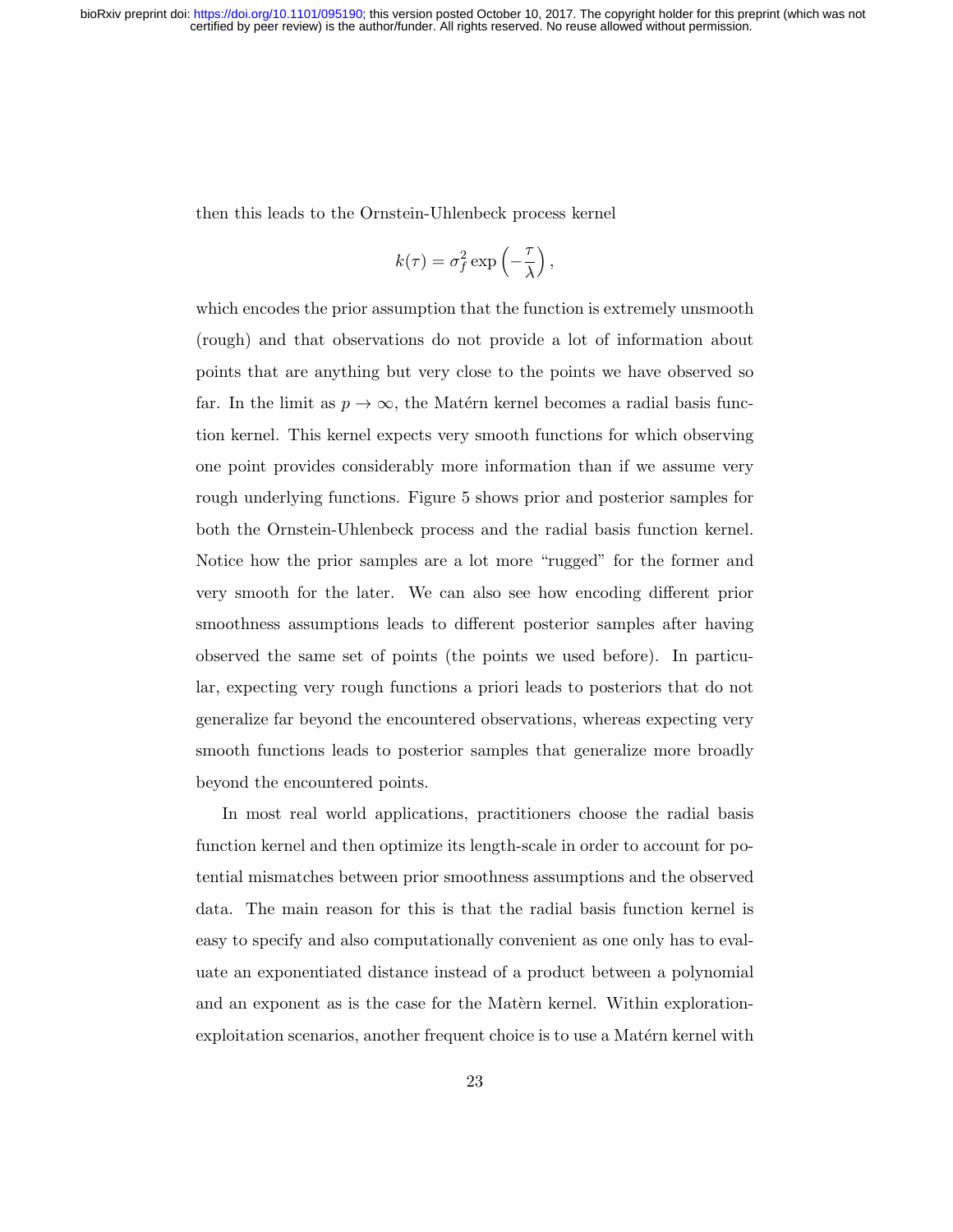# Differently Smooth GPs



Figure 5: Samples from differently smooth Gaussian process priors and posteriors after having observed the same set of points. Grey lines indicate samples from the GP. Black dots mark empirical observations. The dark grey line marks the current mean of the GP. The red triangle shows the prediction for the new data point.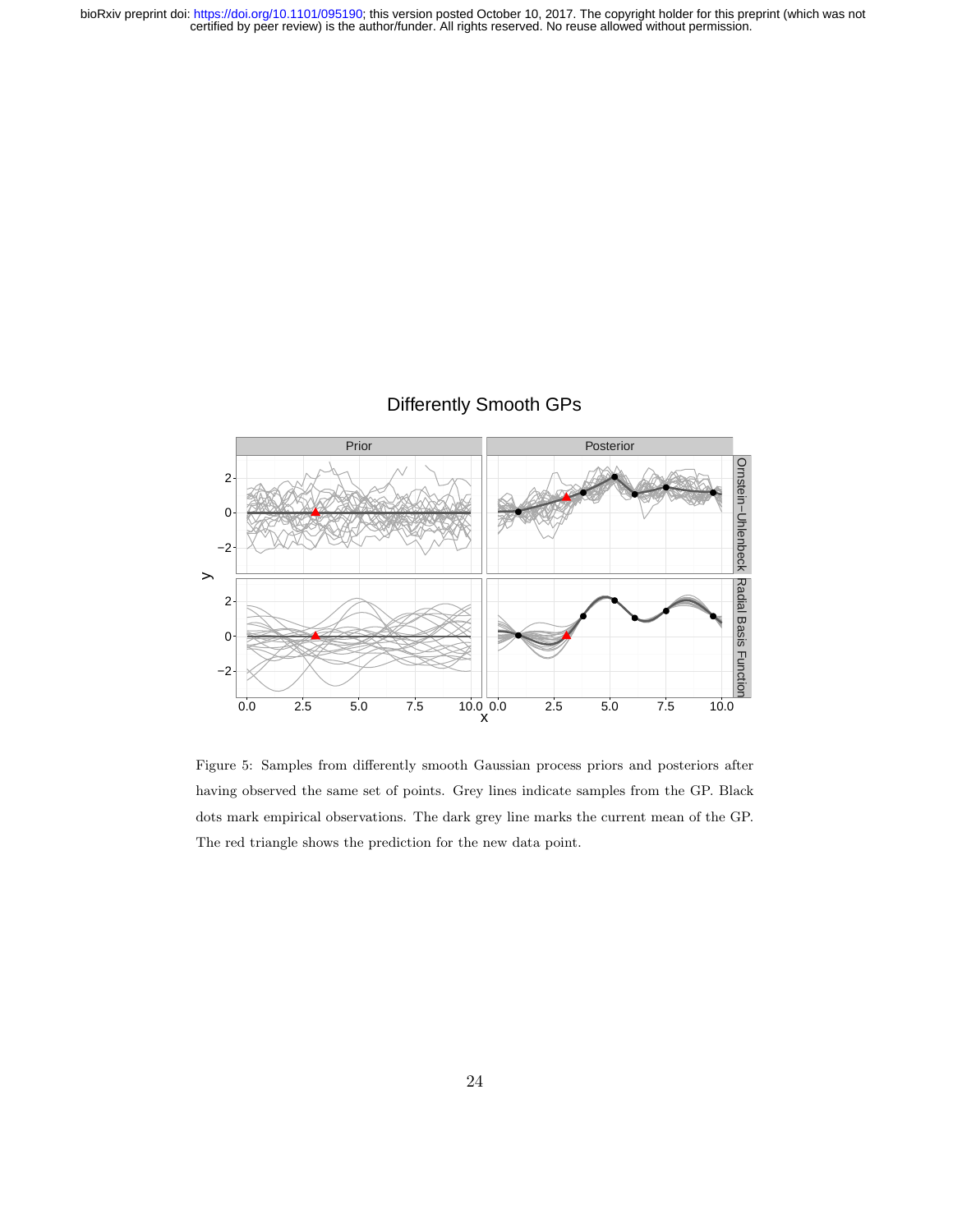$p = 5$  as an intermediate solution to encode the expectation of "smooth but not too smooth" functions. However, instead of relying on such default choices, it will be usually better to choose the level of smoothness by considering the expected properties of the underlying function, in order to avoid mismatched priors (Schulz, Speekenbrink, Hernández-Lobato, Ghahramani, and Gershman, 2016c). For example, whereas mouse trajectories are normally smooth and therefore might lend themselves well to using a radial basis function kernel, other processes such as eye movements might be less smooth and therefore modelled more precisely with an Ornstein-Uhlenbeck kernel (Engbert and Kliegl, 2004).

### 4.2. Composing kernels

Another advantage of Gaussian process regression is that different kernels can be combined, thereby creating a rich set of interpretable and reusable building blocks (Duvenaud, Lloyd, Grosse, Tenenbaum, and Ghahramani, 2013). For example, adding two kernels together models the data as a superposition of independent functions. Multiplying a kernel with a radial basis function kernel, locally smooths the predictions of the first kernel.

Take the data set of atmospheric concentration of carbon dioxide over a forty year horizon as shown in Figure 6. We can immediately see a pattern within this data, which is that the CO2-concentration seems to increase over the years, that there seems to be some periodicity by which at some times within each year the CO2 emission is higher, and that this period may not be perfectly replicated every year. Using a Gaussian process regression framework, we can combine different kernels as building blocks in the attempt to explain these patterns. Figure 6 shows posterior mean predictions for different kernel combinations.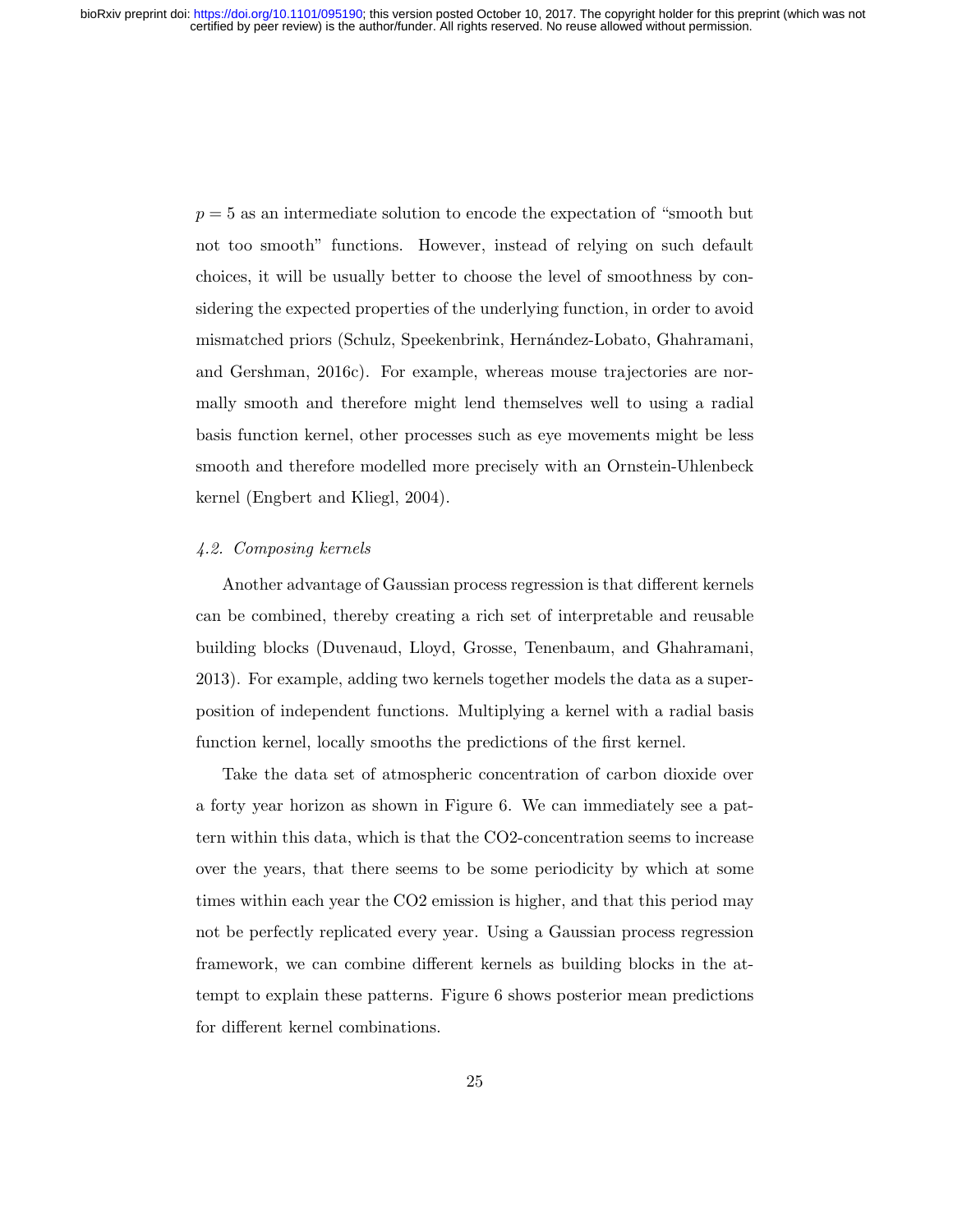

# Kernel composition example

Figure 6: Example of composing kernels by combining simpler kernels in order to explain a complex function. Data were mean-centred before fitting the Gaussian process and predictions were transformed back afterwards. Grey lines show observed CO2 emissions. Red lines show posterior predictions of Gaussian process regressions with different kernels: RBF is a radial basis function kernel, RBF+Lin is a kernel composed by adding a RBF and a linear kernel,  $RBF\times Per + Lin$  is a kernel composed by multiplying a radial basis and periodic kernel and adding a linear kernel.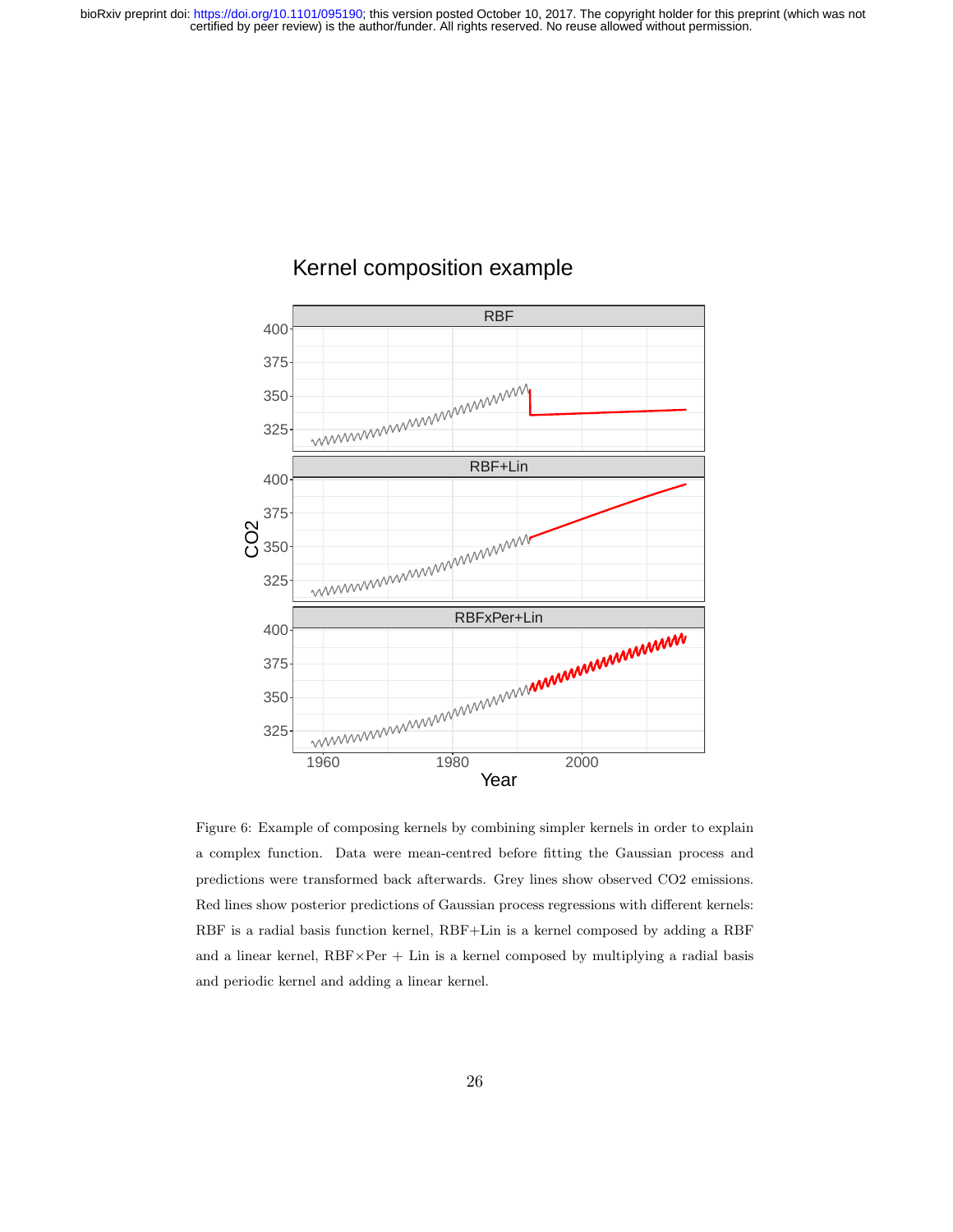The first one shows a radial basis function alone, the second a sum of a radial basis function kernel and a linear kernel,  $k(x, x') = (x - c)(x' - c)$ c), and the third one the sum between a linear kernel and the product between a radial basis function kernel and a periodic kernel,  $k(x, x') =$  $\theta_1^2 \exp\left(-\frac{2\sin^2(\pi |x-x'| \theta_2)}{\lambda^2}\right)$  $\frac{|x-x'|\theta_2}{\lambda^2}$ . As the radial basis function kernel tends to reverse back to the mean over time, it does not do a good job capturing the linear trend of the data. Therefore, adding a linear kernel to the radial basis function kernel already seems to improve predictions. Finally, multiplying the radial basis function kernel with a periodic kernel to create a locally smoothed periodic kernel, which is then combined with an increasing trend by adding a linear kernel seems to predict the data best. This shows that the kernel can also be used to encode structural assumptions about the underlying function more explicitly, especially when one wants to cover more complex patterns than just interpolating smooth functions. Lloyd, Duvenaud, Grosse, Tenenbaum, and Ghahramani (2014) show how compositional Gaussian process regression can be used to create an "automatic statistician" which generates a full descriptive report when provided with a time series.

#### 4.3. Example: Temporal dependencies in response time analysis

Compositional Gaussian process regression is most useful if the underlying function is supposed to show some inherent structure. One application for which structural patterns have been discussed in the literature is the analysis of long distance dependencies of response time patterns (Wagenmakers, Farrell, and Ratcliff, 2004; Van Zandt and Townsend, 2014). In particular, previous investigation suggest that response times over multiple trials are dependent based on an auto-regressive term (i.e., previous response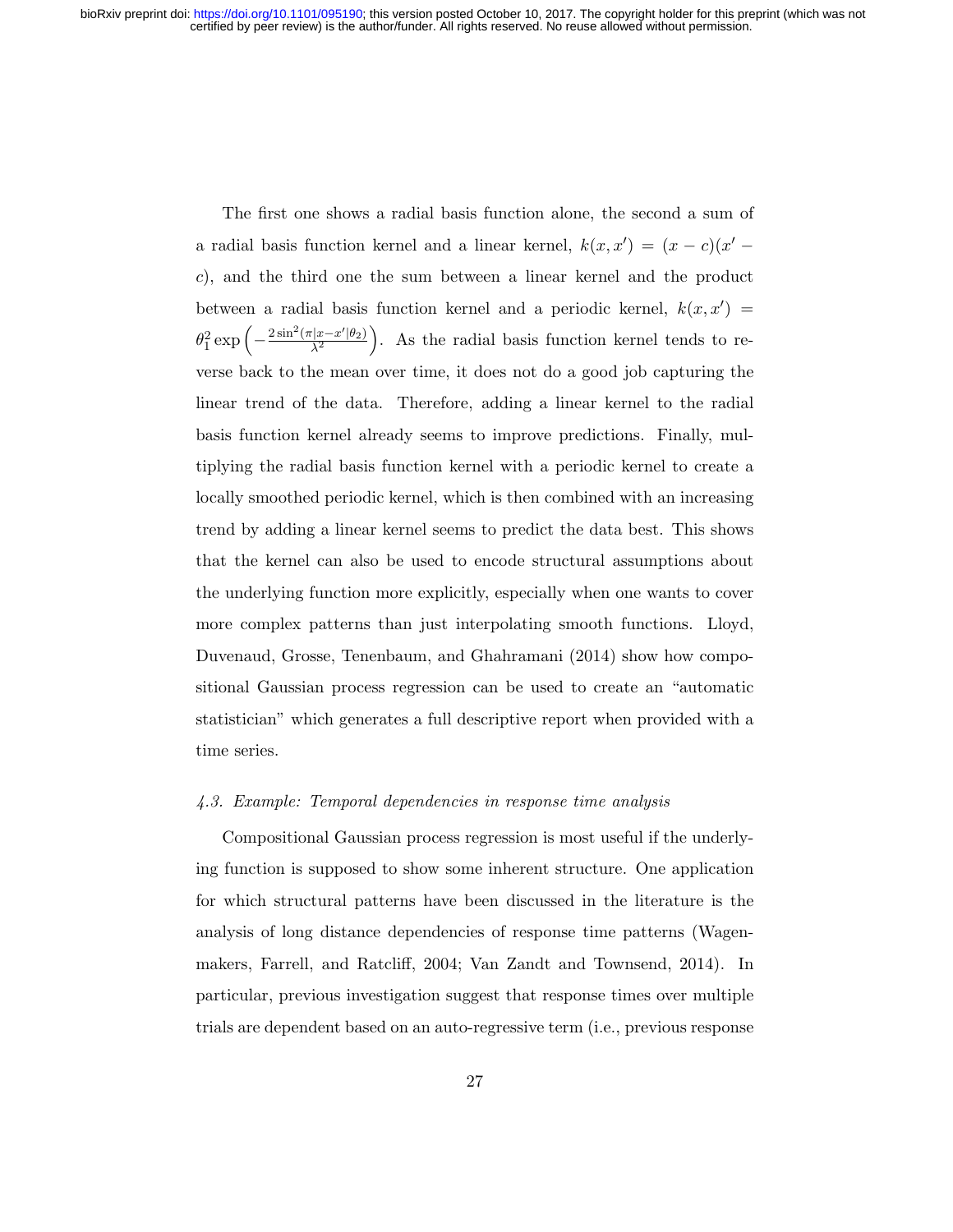times can predict the following) and a moving average term (i.e., the average response time can shift over trials). Here, we use compositional Gaussian Process regression in order to see what kind of patterns it can extract from participants long distance response time trials. For this, we analyse 4 participants of Wagenmakers et al. (2004) original study investigating long distance dependencies. We do not think that this analysis can supplant the more detailed approaches described in the literature, but nonetheless think it is interesting to probe such data sets for compositional patterns.

The results of a compositional Gaussian process regression modelling response times over 500 trials are shown for each participant individually in Figure 7.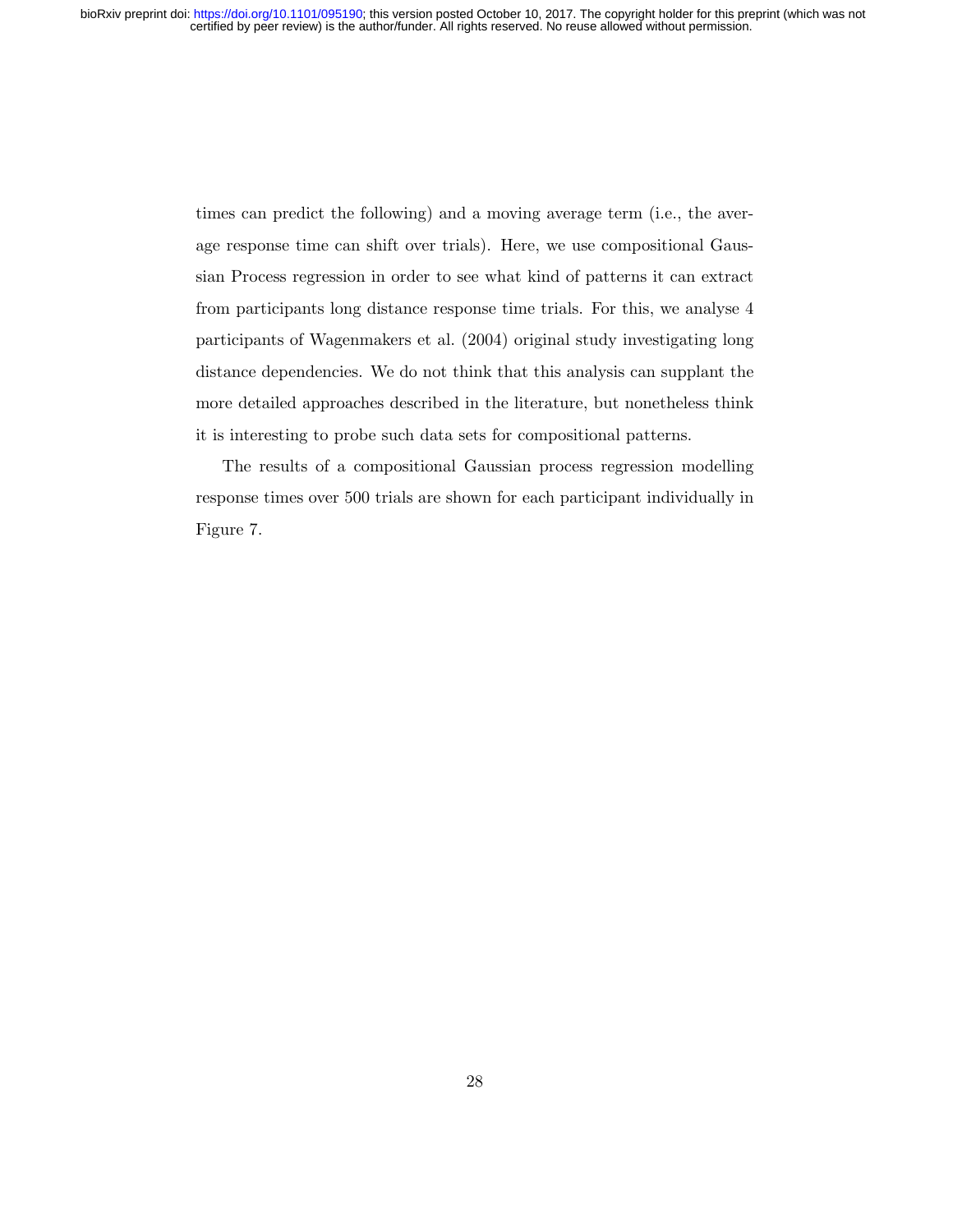

# Compositional response time modeling

Figure 7: Response time data from Wagenmakers et al.. Grey line shows raw log-response times. Coloured lines are created by the compositions extracted by compostional Gaussian Process regression.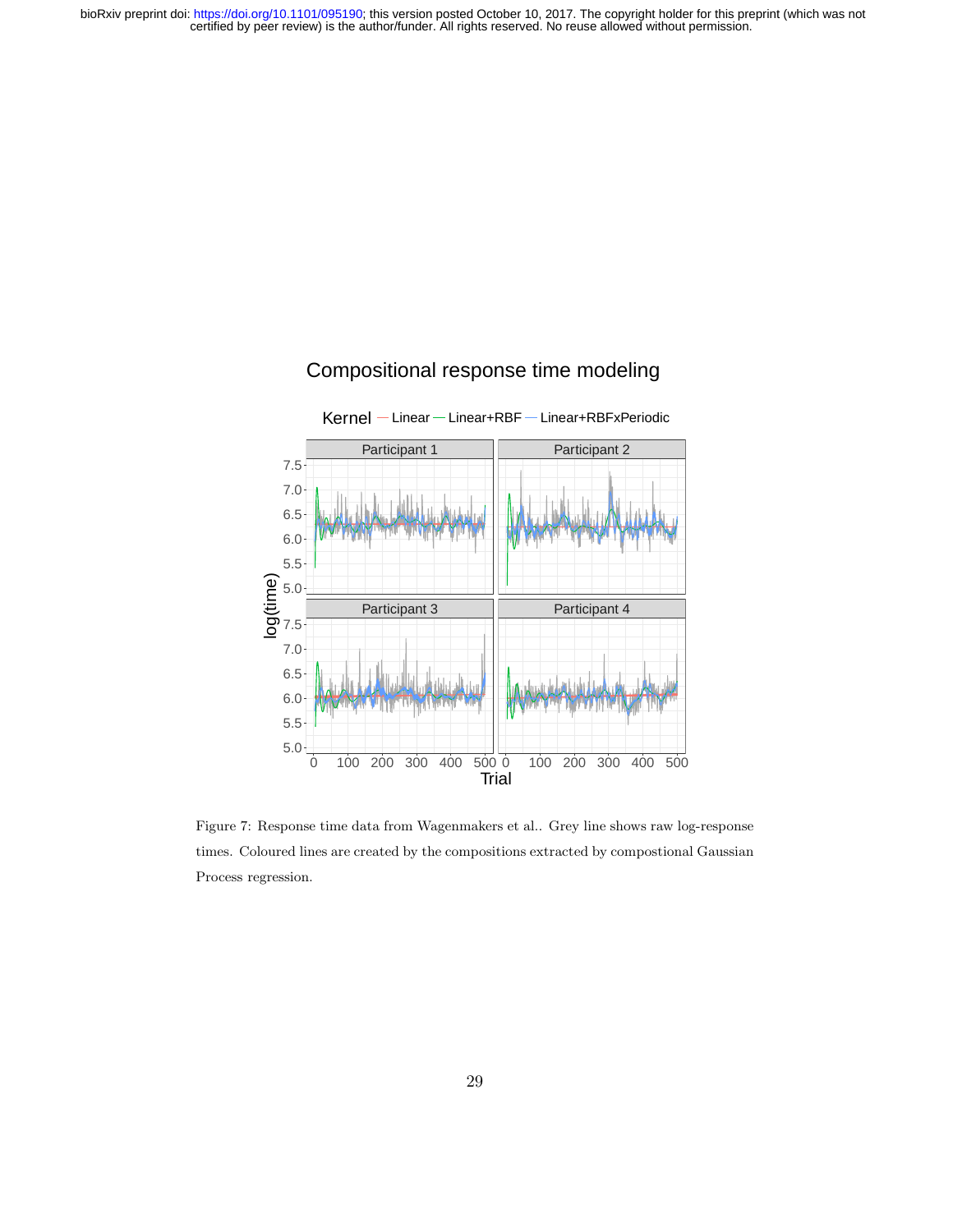Interestingly, all of the participants are best described by the same compositional components which are a Periodic  $\times$  Linear + RBF (see Figure 7) which indicates a repeating pattern with increasing amplitude and an overall smooth inter-dependency between trials. This means that participants might be going through stages of shorter and longer response trials while the biggest effect is that trials are predicted by previous trials in a smooth way, similar to what has been found in the literature before.

#### 5. General set-up for exploration-exploitation problems

Having found a powerful way to model functions, we can now focus on ways to cleverly explore and exploit unknown functions. Within the Gaussian process approach both pure exploration and exploration-exploitation can be treated in a similar manner. Both use Gaussian process regression to model the underlying function<sup>5</sup> and estimate the utility of available queries (candidate input points to sample next) through what is called an acquisition function. An acquisition function  $V$  can be seen as measuring the usefulness (or utility) of candidate input points in terms of allowing one to learn the function as best as possible (exploration) or producing the best possible output (exploitation). The approach then goes on to choose as the next input the one that promises to produce the highest utility. The way this works is shown in Algorithm 1.

This algorithm starts out with a Gaussian process distribution over functions, then assesses the usefulness of the available samples by utilizing the acquisition function and selects the point that currently maximizes this func-

<sup>&</sup>lt;sup>5</sup>In this context, a Gaussian process regression is sometimes also referred to as a "surrogate model" (see Gramacy and Lee, 2008).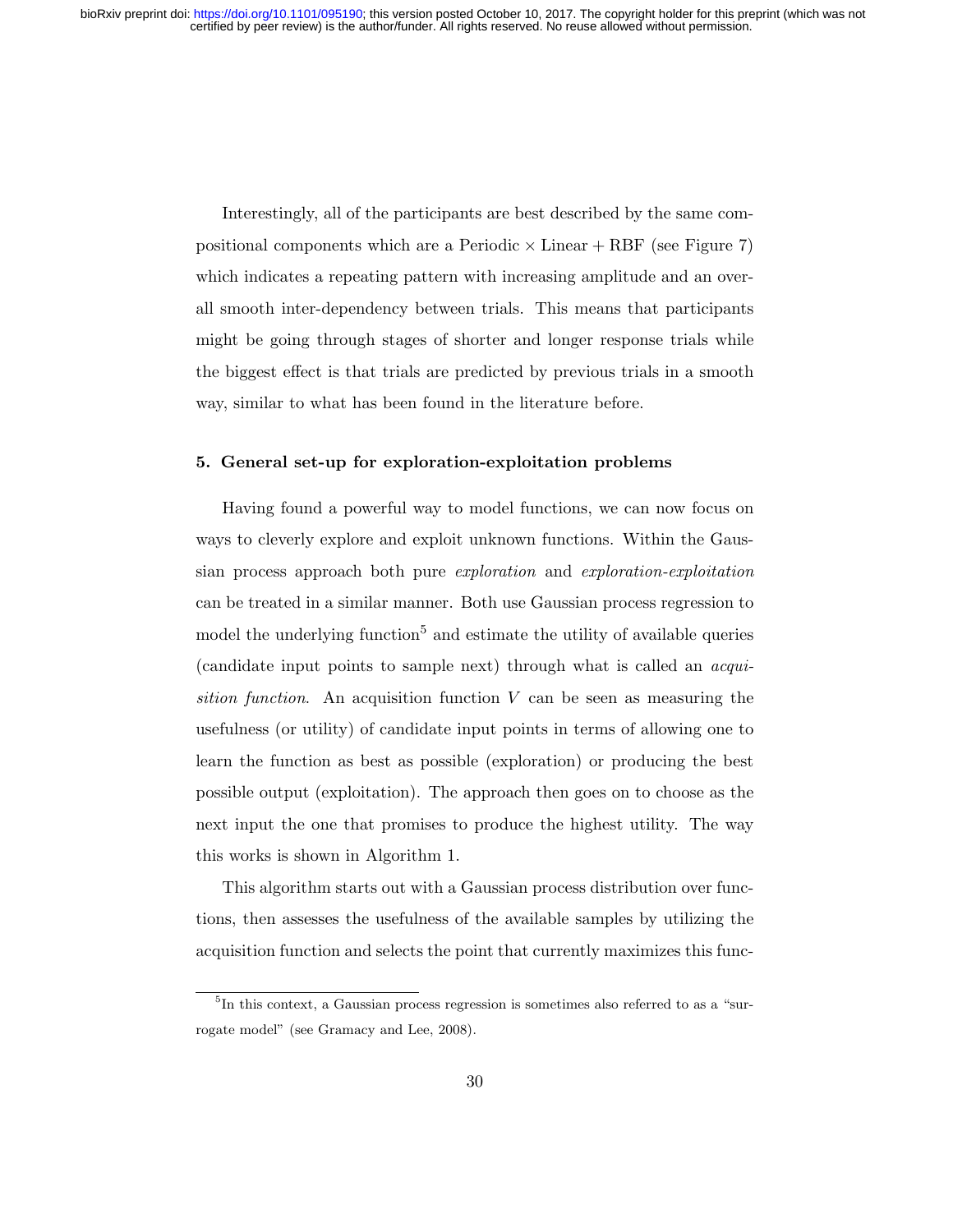# Algorithm 1 General  $\mathcal{GP}$  optimization algorithm

**Require:** Input space  $\mathcal{X}$ ; acquisition function  $V_t$ ;  $\mathcal{GP}$ -prior for f with mean function  $m(\mathbf{x})$  and kernel  $k(\mathbf{x}, \mathbf{x}')$ for  $t = 1, 2, ...$  do Choose  $\mathbf{x}_t^* = \arg \max_{\mathbf{x} \in \mathcal{X}} V_t(\mathbf{x})$ Sample  $y_t = f(\mathbf{x}_t^{\star}) + \epsilon_t$ end for

tion. The value of the utility function  $V_t(\mathbf{x})$  thereby always depends on the current posterior of the Gaussian process at time point  $t$  (it can change on every trial). Afterwards, the new output at the chosen sample point is observed, the Gaussian process is updated, and the process starts anew. We will use a simple radial basis function kernel to model the unknown functions for all of the remaining examples. This choice is reasonable as in this setting, we need to choose an input from a bounded range of possible input points. As we do not have to extrapolate beyond the lower and upper bound of this range, modelling the function mostly consists of interpolation.

# 6. Gaussian process active learning

The goal in a active learning setting is to learn an unknown function as accurately and quickly as possible. In a psychological setting this could mean for example to try and find out what a participant-specific forgetting curve might look like and choosing retention intervals adaptively in order to optimally learn about this function on each subsequent trial of an experiment (e.g., Myung, Cavagnaro, and Pitt, 2013).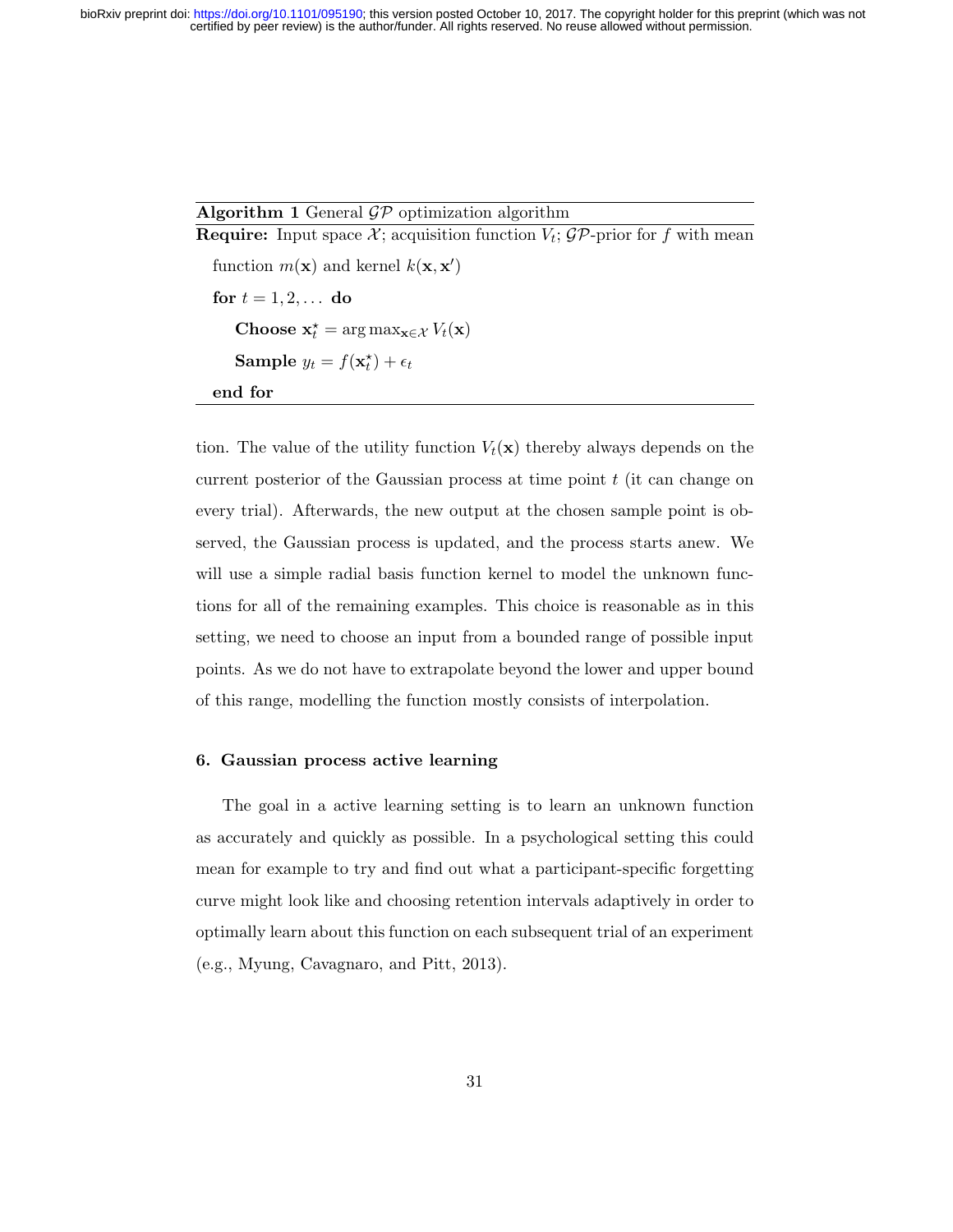### 6.1. Acquisition function

In Bayesian inference, learning about a function means that the posterior distribution over possible functions becomes more certain (e.g., less dispersed). A useful measure of the uncertainty about a random variable Y with probability distribution  $p$  is the differential entropy

$$
H(Y) = -\int p(y) \log p(y) \, dy = \mathbb{E}[\log p(Y)].
$$

The information that an input  $x$  provides about the random variable, which we call the information gain, is the reduction in entropy due to observing the input and corresponding output

$$
I(Y; x) = H(Y) - H(Y|x) = -\int p(y) \log p(y) + p(y, x) \log p(y, x) \, dy.
$$

For example, if Y follows a d-variate Gaussian distribution with mean  $\mu$ and covariance  $\Sigma$ , then the entropy is

$$
H(Y) = \frac{1}{2} \log (2\pi e)^d |\mathbf{\Sigma}|.
$$

In our setting, we want to learn about the function, i.e. reduce the entropy in the distribution  $p(f)$ . In Gaussian process regression, we can write the information gain as

$$
I(f; \mathbf{y}) = \frac{1}{2} \log |I + \sigma^{-2} \mathbf{K}|,
$$
\n(7)

where  $\mathbf{K} = [k(x, x')]$ .

Even though finding the overall information gain maximizer is NP-hard, it can be approximated by an efficient greedy algorithm based on Gaussian process regression. If  $F(A) = I(f; y_A)$  is the information about the function f after having observed a set of points A, then this algorithm picks  $x_t =$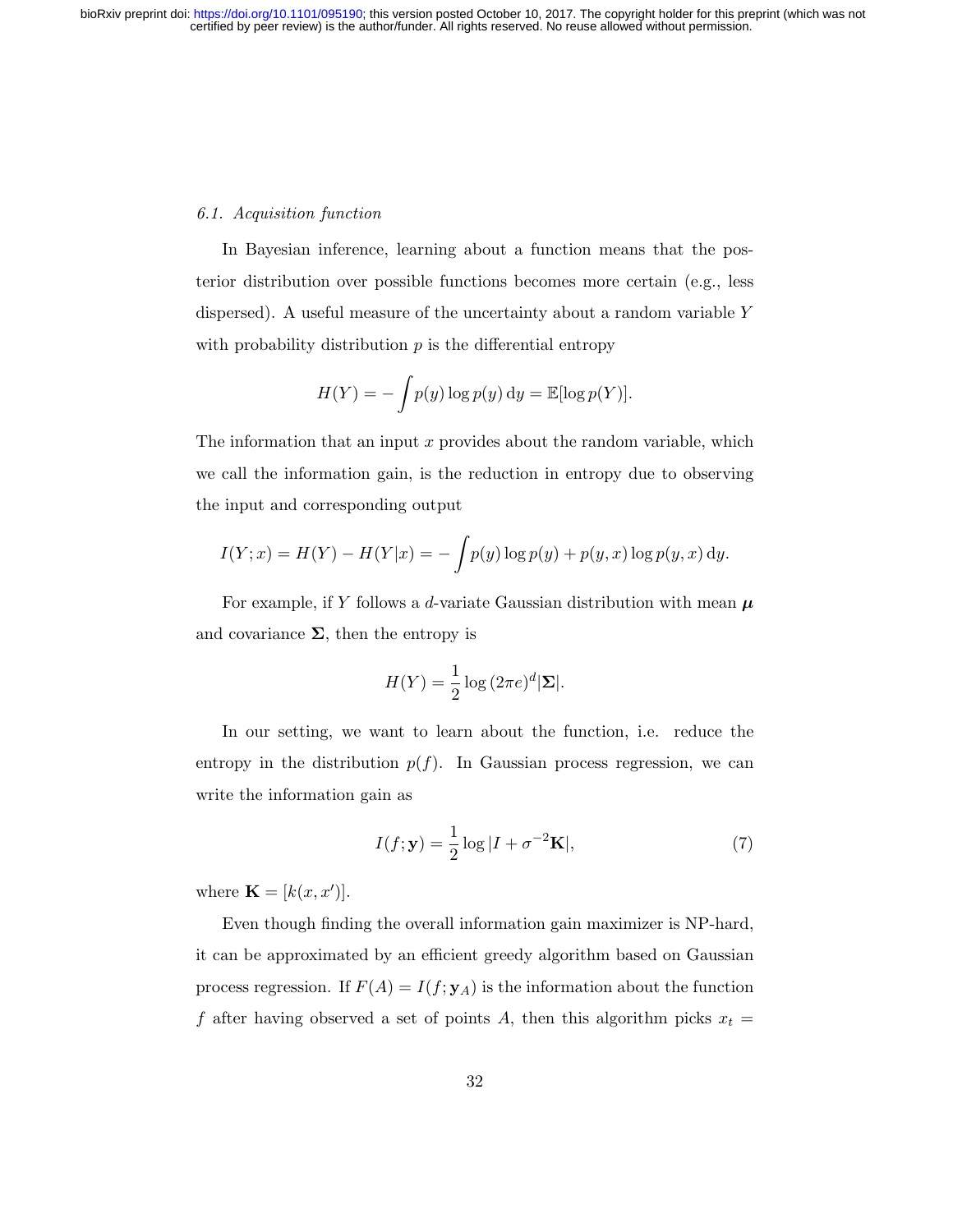arg max  $F(A_{t-1} \cup {\bf{x}})$ , that is greedily querying the point whose predicted output is currently most uncertain.

$$
V_t(\mathbf{x}) = k_{t-1}(\mathbf{x}, \mathbf{x}') \tag{8}
$$

Here, uncertainty is measure by the variance of  $f$  at input  $x$ .

This algorithm starts with a Gaussian process prior for  $f$  and at each time  $t = 1, \ldots, T$ , sequentially samples those input points where the current posterior predictive distribution  $p(f|\mathcal{D}_{t-1})$  evaluated at **x** shows the highest variance, i.e. the highest predictive uncertainty. This is a "greedy" algorithm in the sense that it focuses on minimizing the current uncertainty, rather than looking further ahead into the future. Even though this algorithm, sometimes also called uncertainty sampling in statistics, looks naïve at first, it can actually be shown to obtain at least a constant fraction of the maximum information gain reachable using at most  $T$  samples (see Krause, Singh, and Guestrin, 2008, for more details):

$$
F(A_T) \ge \left(1 - \frac{1}{e}\right) \max_{|A| \subseteq T} F(A) \tag{9}
$$

where  $F(A_T)$  measures the information about f at time point t within the set  $A$  and  $e$  is Euler's number. This is based on two properties of the acquisition function called submodularity and monotonicity (Krause and Golovin, 2012). Intuitively, submodularity here corresponds to a diminishing returns property of the acquisition function by which newly sampled points will add less and less information about the underlying function. Montonicity means that information never hurts (it is always helpful to observe more points). Both properties are crucial to show that the greedy algorithm can be successful. A simple example of the Gaussian process uncertainty reduction sampler is shown in Figure 8 below. We have used the same set of observations as before and let the algorithm select a new observation by picking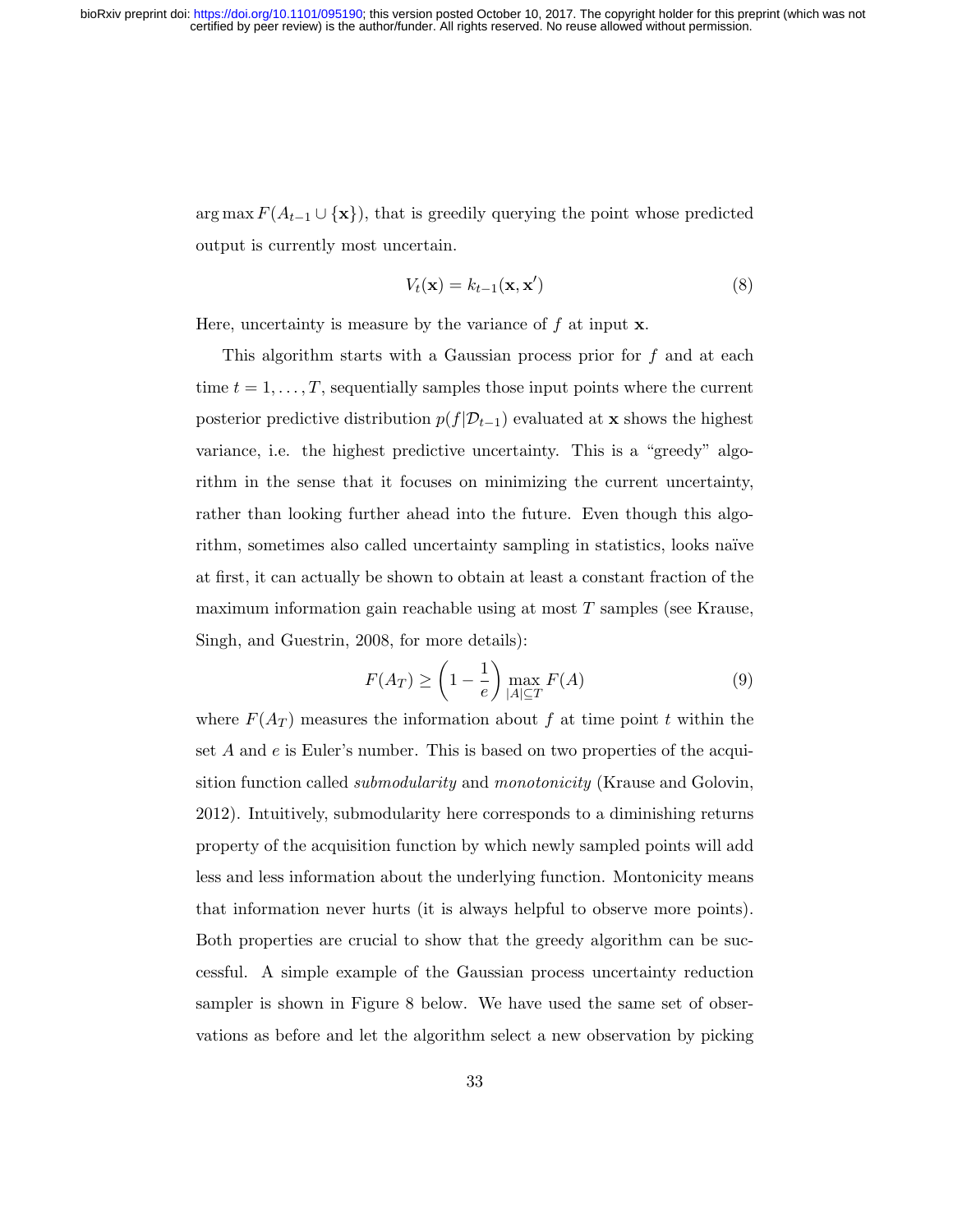as the next observation the one that currently has the highest predictive uncertainty attached.



# Optimal design

Figure 8: GP-uncertainty reduction example. The dark grey line marks the current mean of the GP. The dashed line shows the mean plus the standard deviation. The light grey lines are samples from the GP. The red triangle marks the current candidate point with the highest attached uncertainty.

### 6.2. Example: Learning unknown functions

In order to demonstrate how Gaussian process-based exploration works, we will show how the algorithm learns a set of unknown functions and compare it to other algorithms. The objective is to learn an unknown function as quickly and accurately as possible. For simplicity, we will focus on a function  $f$  which takes a one-dimensional and discretized input  $x \in [0, 0.01, 0.02, \ldots, 10.00]$  and to which it maps an output y.

As GP regression is considered to learn many different functions well, we will test the algorithm on a number of different functions that are frequently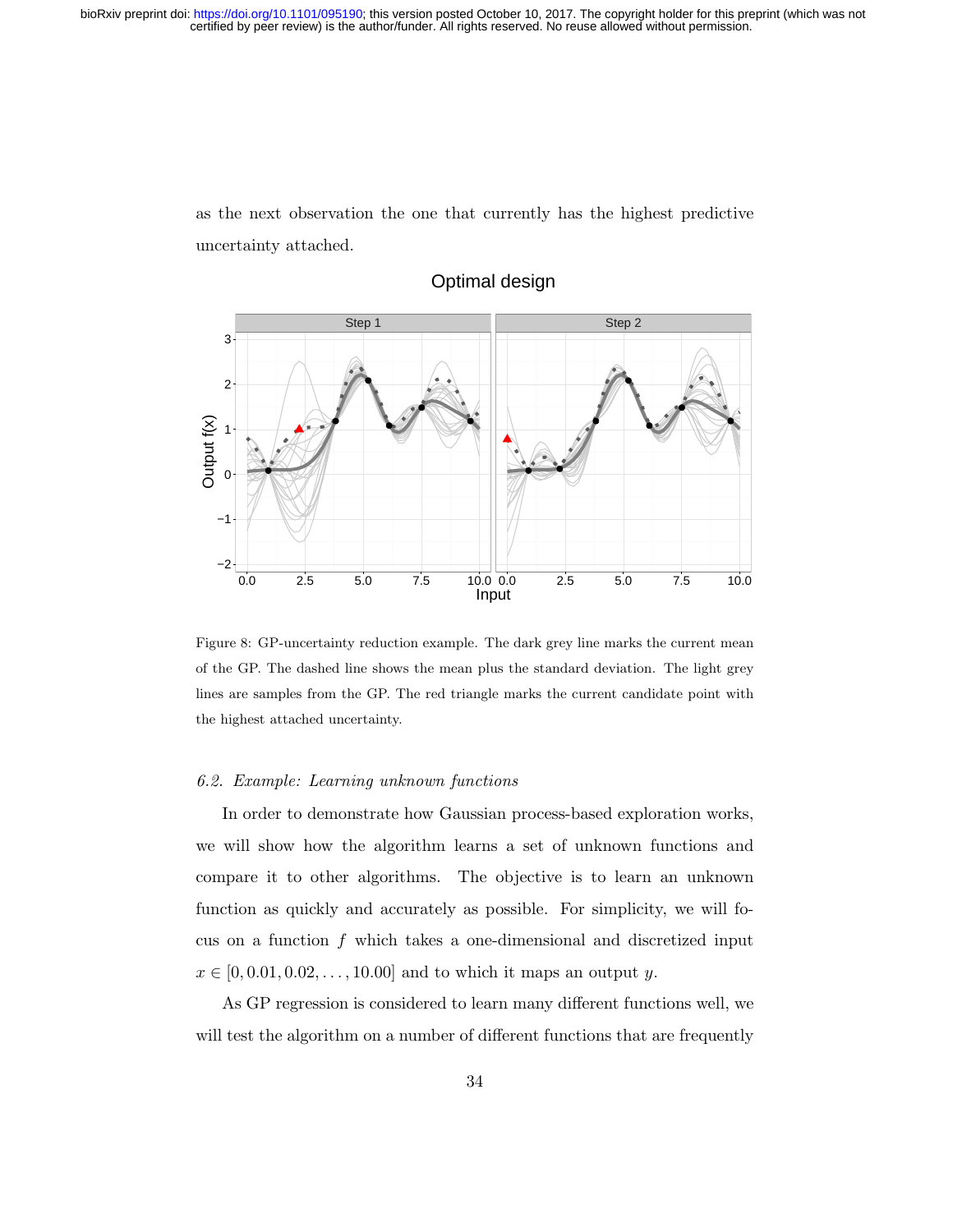encountered in psychology: a linear, quadratic, cubic, logarithmic, sine, and a non-stationary<sup>6</sup> function. The functions are summarized in Table 4.

Table 4: Functions used in the Gaussian process exploration simulation.

| <b>Function</b> | Equation                                                                                                                                                                                                                                                           |           |
|-----------------|--------------------------------------------------------------------------------------------------------------------------------------------------------------------------------------------------------------------------------------------------------------------|-----------|
|                 |                                                                                                                                                                                                                                                                    |           |
|                 |                                                                                                                                                                                                                                                                    |           |
|                 |                                                                                                                                                                                                                                                                    |           |
|                 |                                                                                                                                                                                                                                                                    |           |
|                 | Tancollinear<br>$\begin{cases}\nf(x) = x \\ f(x) = x^2 + x\n\end{cases}$<br>cubic<br>$\begin{cases}\nf(x) = x^3 - x^2 + x \\ f(x) = x \times \sin(x) \\ f(x) = \begin{cases}\n\sin(\pi x) + \cos(\pi x), & \text{if } x < 8 \\ x, & \text{otherwise}\n\end{cases}$ |           |
|                 |                                                                                                                                                                                                                                                                    | otherwise |

In addition to a GP regression model, we also used models that explicitly assume the function has a particular parametric form. These latter models learn the parameters (the weights) defining the function directly and were defined as a Gaussian process with a polynomial kernel with fixed degrees of freedom, i.e. performing Bayesian linear regression. All of the models were set up to learn the underlying function by picking as the next observation the one that currently has the highest uncertainty (standard deviation of the predicted mean) from within the input space  $x = [0, 10]$ .

We let each model run 100 times over 40 trials for each underlying function and averaged the mean squared error over the whole discretized input space for each step. We tested two different versions of learning the underlying functions with a Gaussian process regression, one which selected input points at random, i.e. uniformly from within the input space (GP-

<sup>6</sup>A non-stationary function for our purpose is a function that changes its parametric form over different parts of the input space.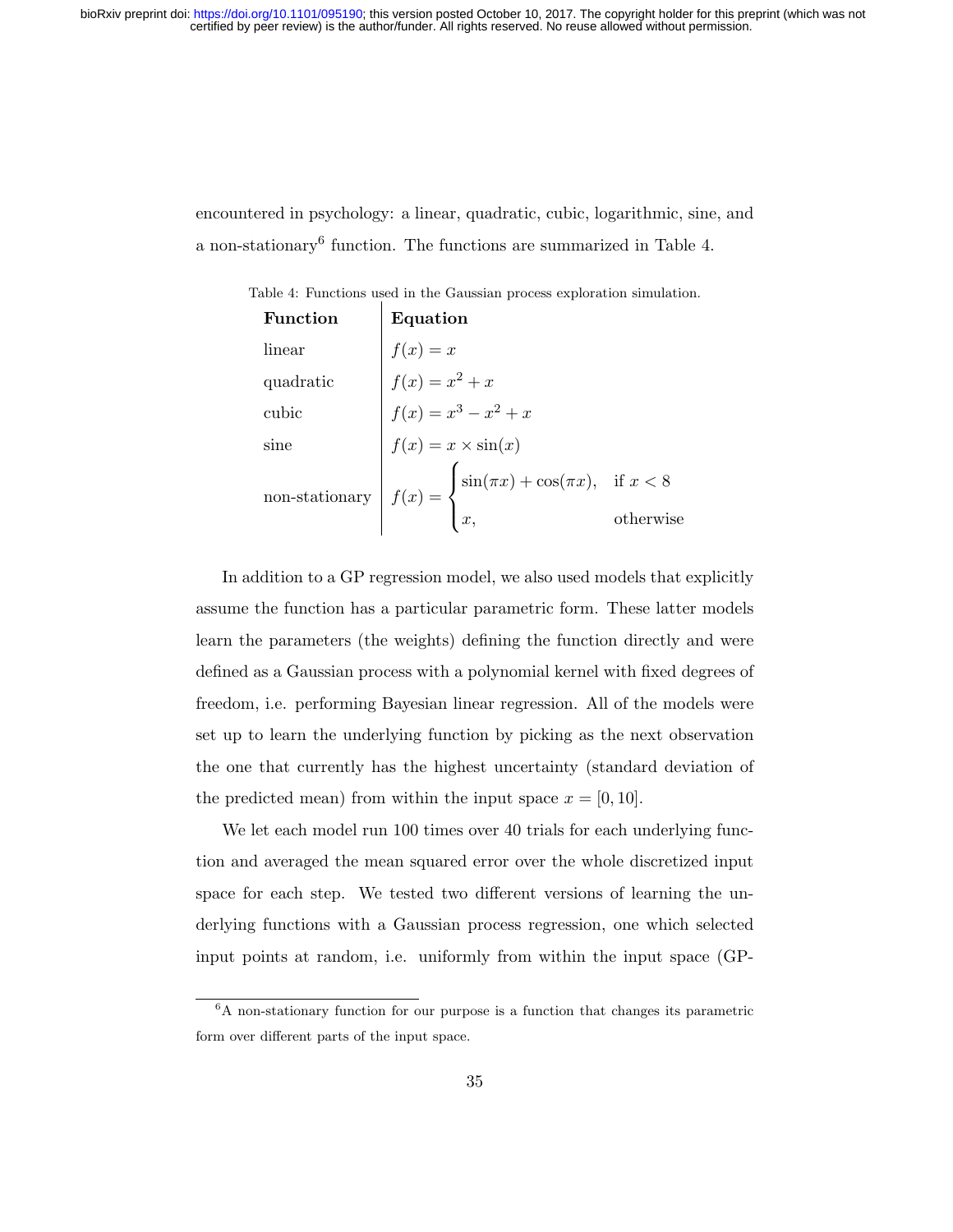> Random), and the uncertainty reduction sampler described above, which learns actively by choosing input points based on their predictive variance (GP-Active). For all models, on each trial, the hyper-parameters (e.g., the length-scale of the RBF kernel) were optimized by maximizing the marginal log likelihood of the observations thus far. Results are shown in Figure 9.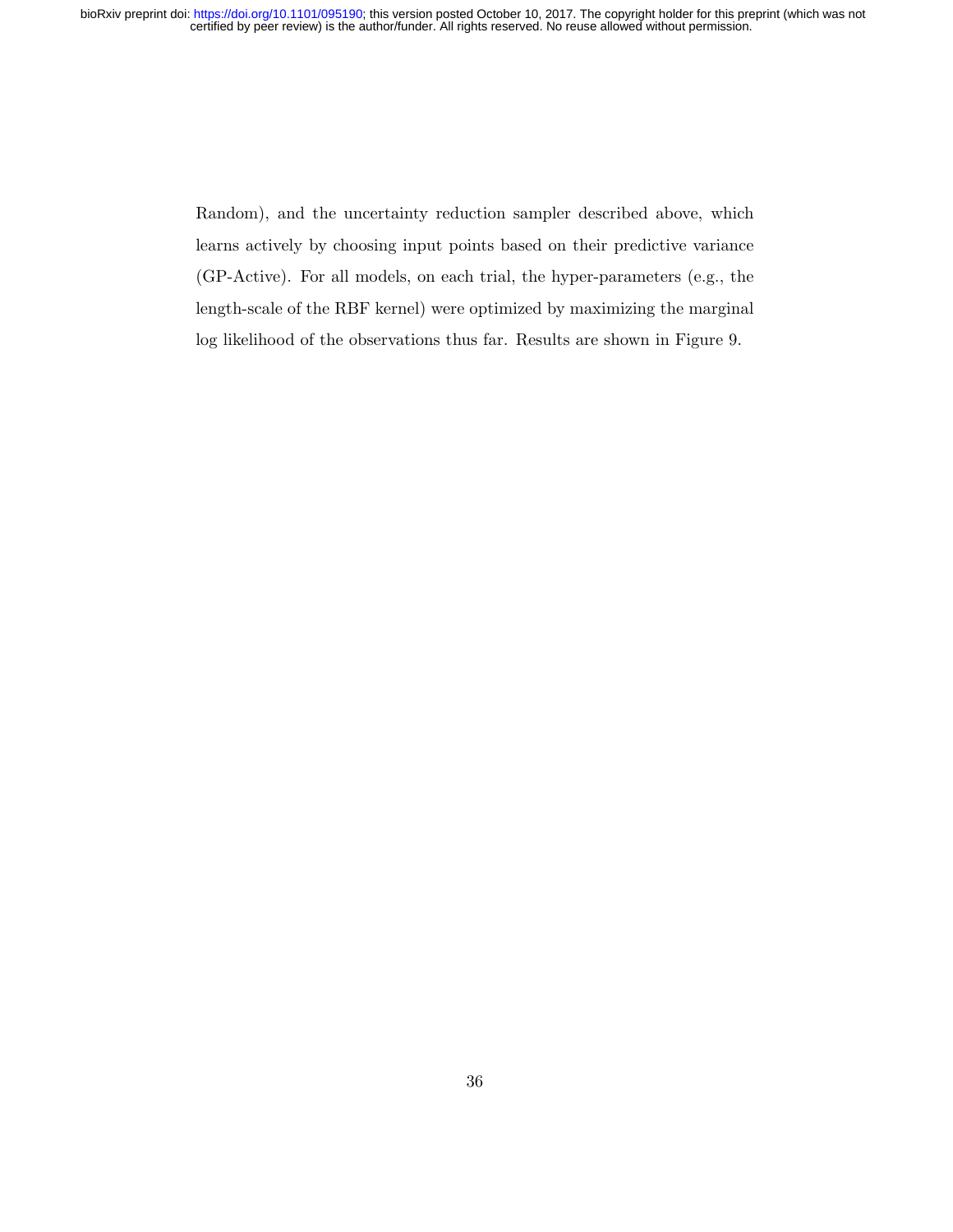

# Performance over time

Figure 9: GP-uncertainty reduction example. GP-produced error always goes down. Linear model not always shown due to poor performance.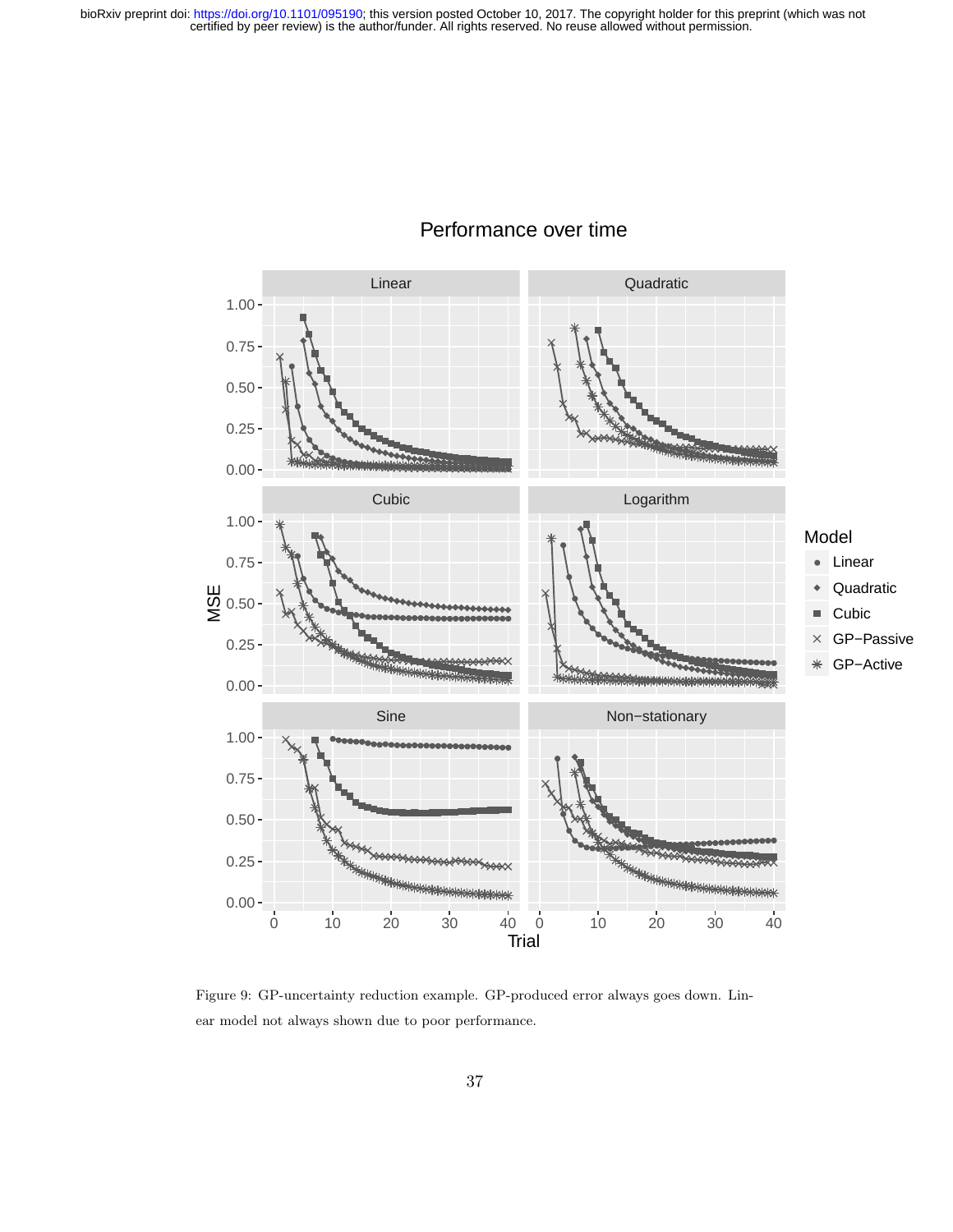It can be seen that the Gaussian process model learns all functions efficiently. Even when the inputs are sampled at random, the error always goes down for a Gaussian process regression. However, the error generally goes down faster when inputs are selected actively. The other models only occasionally learn better than the GP models, when the assumed parametric form matches the true underlying form (for example, using a linear function to learn an underlying linear function). In some cases, using a cubic Bayesian regression seems to result in overfitting which leads to the overall error increasing again. In such cases, it might sometimes be better to select input points at random first. Overall, the results indicate that Gaussian process regression is especially useful in cases where the underlying function is not known.

# 7. Exploration-Exploitation and Bayesian Optimization

In an exploration-exploitation scenario the goal is to find the input to a function that produces the maximum output as quickly as possible.

$$
\mathbf{x}^* = \arg\max_{\mathbf{x} \in D} f(\mathbf{x})
$$
 (10)

where  $x^*$  is the input that produces the highest output. One way to measure the quality of this search process is to quantify regret. Regret is the difference between the output of the currently chosen argument and the best output possible

$$
r(\mathbf{x}) = f(\mathbf{x}^*) - f(\mathbf{x}).\tag{11}
$$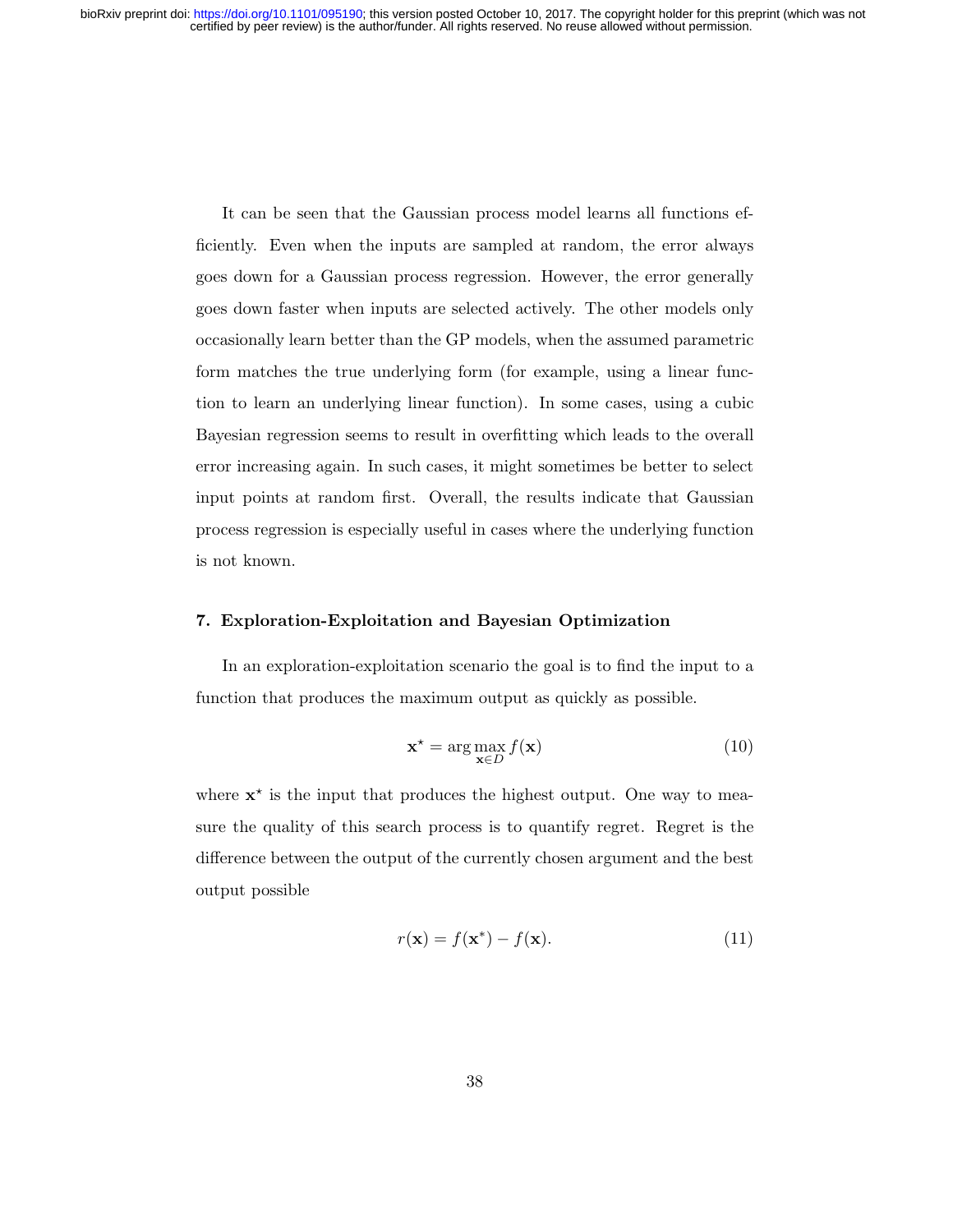The cumulative regret is the sum of the regret over all trials, and the goal in an exploration-exploitation scenario is to minimize the cumulative regret:

$$
R_T = \sum_{t=1}^T r(x_t) \tag{12}
$$

Again, finding the strategy that chooses the inputs to minimize the expected cumulative regret is NP-hard. That is, determining the sequence of queries (i.e. input choices) that lead to the lowest total regret is impossible for all but the most trivial cases. However, there is again a greedy trick one can apply in this scenario, which starts by reinterpreting the function maximization – or regret minimization – problem as a multi-armed bandit task (cf Katehakis and Veinott Jr, 1987). In a bandit task there are multiple options (arms) with unknown probability of producing a reward and the goal is to choose the best arm in order to maximise the overall reward (the name stems from the one armed bandits that can be found in casinos). In the current situation, we can view the discretized input points as the arms of a multi-armed bandit, and the output of the function at those points as the unknown rewards that are associated to each arm. What distinguishes the current situation from traditional bandit tasks is that the rewards of the arms are correlated in dependency of the underlying covariance kernel. Nevertheless, viewing the task as a multi-armed bandit allows us to use strategies that have been devised for traditional bandit tasks. One popular strategy is called the upper confidence bound (UCB) algorithm, which relies on the following acquisition function:

$$
V_t(\mathbf{x}) = m_{t-1}(\mathbf{x}) + \omega_t \sqrt{s_{t-1}(\mathbf{x})},\tag{13}
$$

where  $\sqrt{s_{t-1}(\mathbf{x})}$  is the predictive standard deviation at a point **x**, and  $m_t$  is the posterior mean function (4) and the posterior variance is  $s_t = k_t(\mathbf{x}, \mathbf{x})$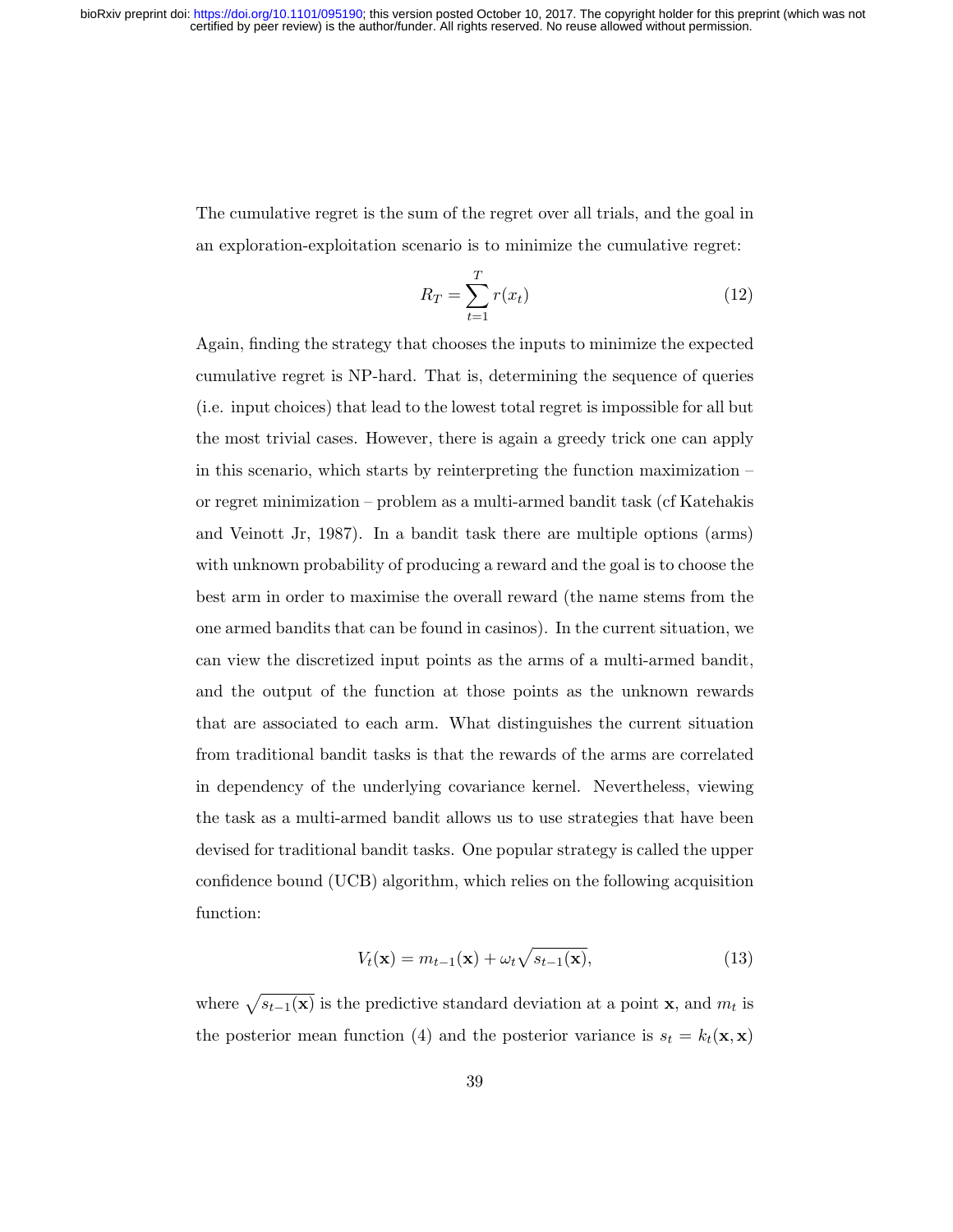(5). Finally,  $\omega_t$  is a free parameter that determines the width of the confidence interval. For example, setting  $\omega_t = 1.96$ , results in a 95% confidence interval for a single value x given a Gaussian distribution.

The UCB algorithm chooses the arm for which the upper confidence bound is currently the highest. The upper confidence bound is determined by two factors: the current estimate of the mean of  $f$  at a particular point (the higher the estimate, the higher the bound) and the uncertainty attached to that estimate (the higher the uncertainty, the higher the bound). Therefore, the UCB algorithm trades off naturally between expectation and uncertainty. An example of how the UCB algorithm works, using the same data as before, is shown in Figure 10.



Upper Confidence Band sampling

Figure 10: GP-UCB example. The dark grey line marks the current mean of the GP. The dashed line marks the GP's upper confidence bound. The light grey lines are samples from the GP. The red triangle marks the point that currently produces the highest UCB.

Even though the greedy UCB strategy is naïve, it can be shown that its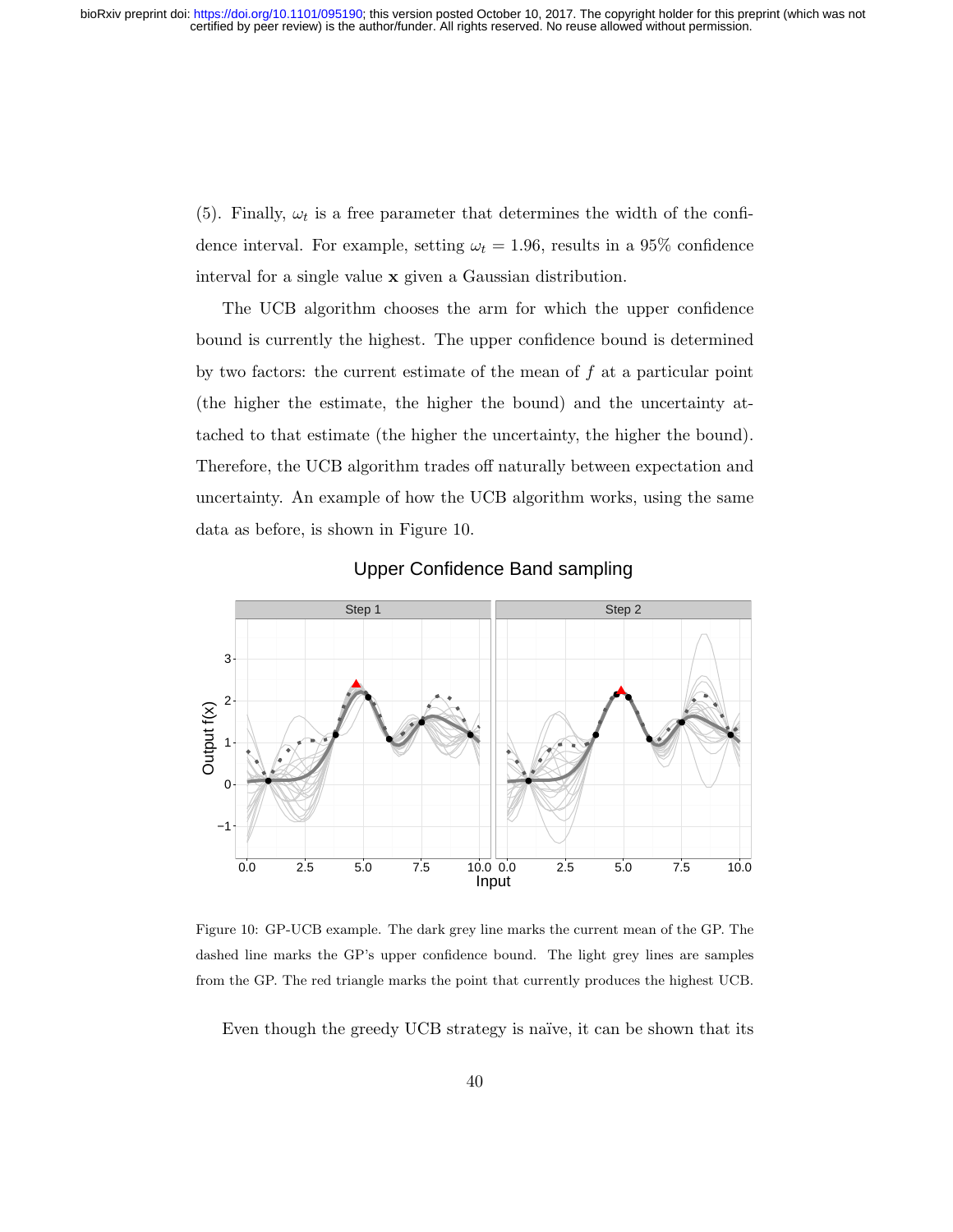regret is sublinear for suitable choices of  $\omega_t$ , again using an argument that relies on the submodularity and monotonicity of the overall information gain (Srinivas, Krause, Kakade, and Seeger, 2009). Sublinear regret here just means that the regret per round goes down in expectation, thereby guaranteeing that the algorithm picks better points over time. These regret bounds are known even for the agnostic case in which the underlying function is unknown (but lies in the RKHS norm, see Srinivas et al., 2009). However, trying to optimize an underlying function with the wrong prior kernel can lead to a noticeable increase in regret (Schulz et al., 2016c).

### 7.1. GP-UCB Example: Recommending movies

As an example of applying Gaussian Process upper confidence bound sampling (GP-UCB) to exploration-exploitation problems, we will use it in a movie recommendation scenario, where the task is to recommend the best movies possible to a user with unknown preferences. This involves both learning how different features of movies influence the liking of a movie and recommending the movies that will be liked the most. For this application, we sampled 5141 movies from the IMDb database and recorded their features such as the year they appeared, the budget that was used to make them, their length, as well as how many people had evaluated the movie on the platform, number of facebook likes of different actors within the movie, genre of the movie, etc. As a proxy for how much a person would enjoy the movie, we used the average IMDb score, which is based on the ratings of registered users. As there were 27 features in total, we performed a Principal Component Analysis extracting 8 components that together explained more than 90% of the variance within the feature sets. These components were then used as an input for the optimization routine. We used a GP-UCB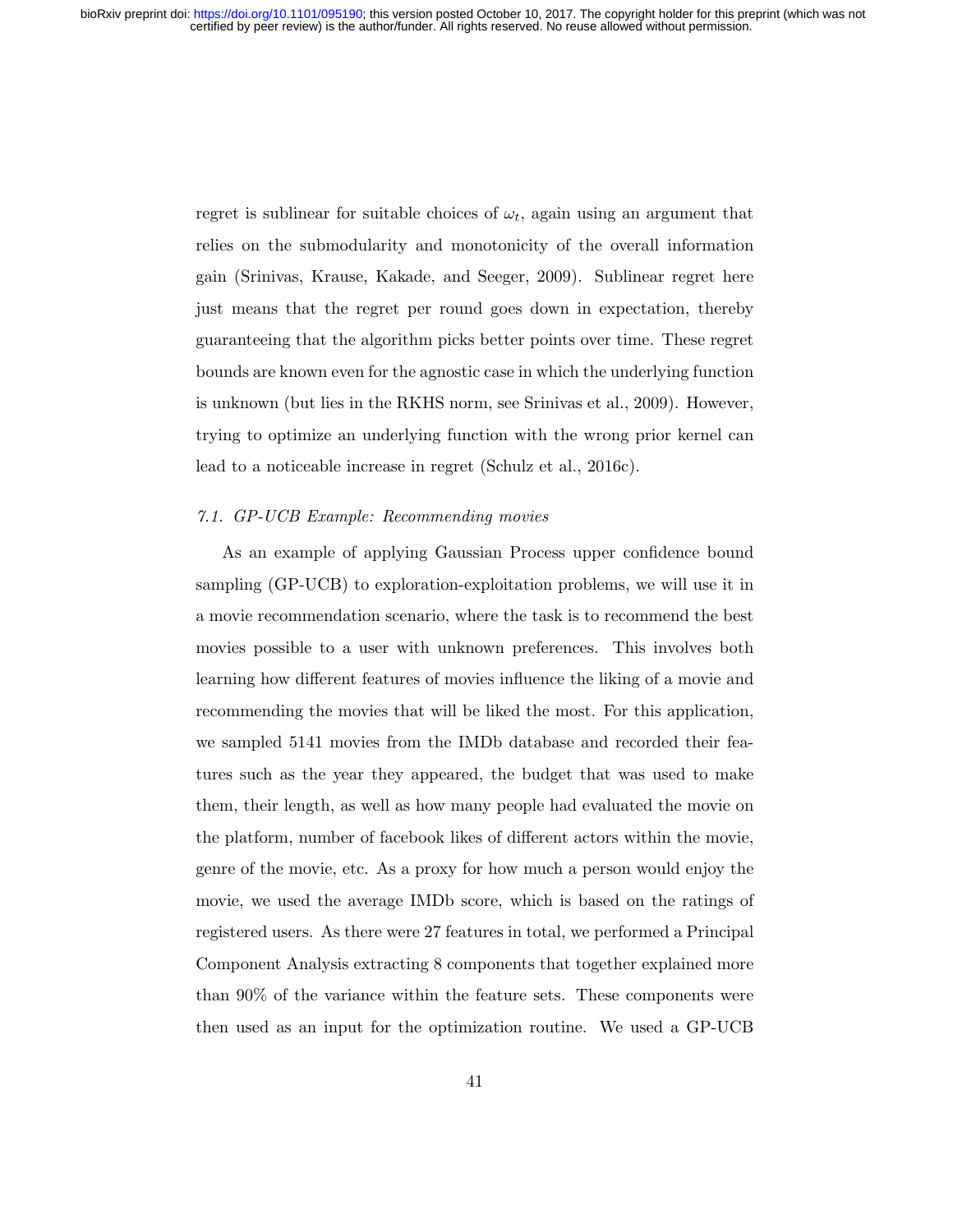with a radial basis function kernel, set  $\omega = 3$  in the UCB acquisition function to encourage exploration<sup>7</sup>, initialized the GP with 5 randomly sampled observations, and then let the algorithm pick 20 movies sequentially. This procedure was repeated 50 times. Even though recommender systems normally try to recommend the best movie for a particular user, this approach can be seen as recommending movies to an average user.

<sup>&</sup>lt;sup>7</sup>Running the algorithm with  $\omega = 2$  or setting  $\omega$  dynamically leads to similar results.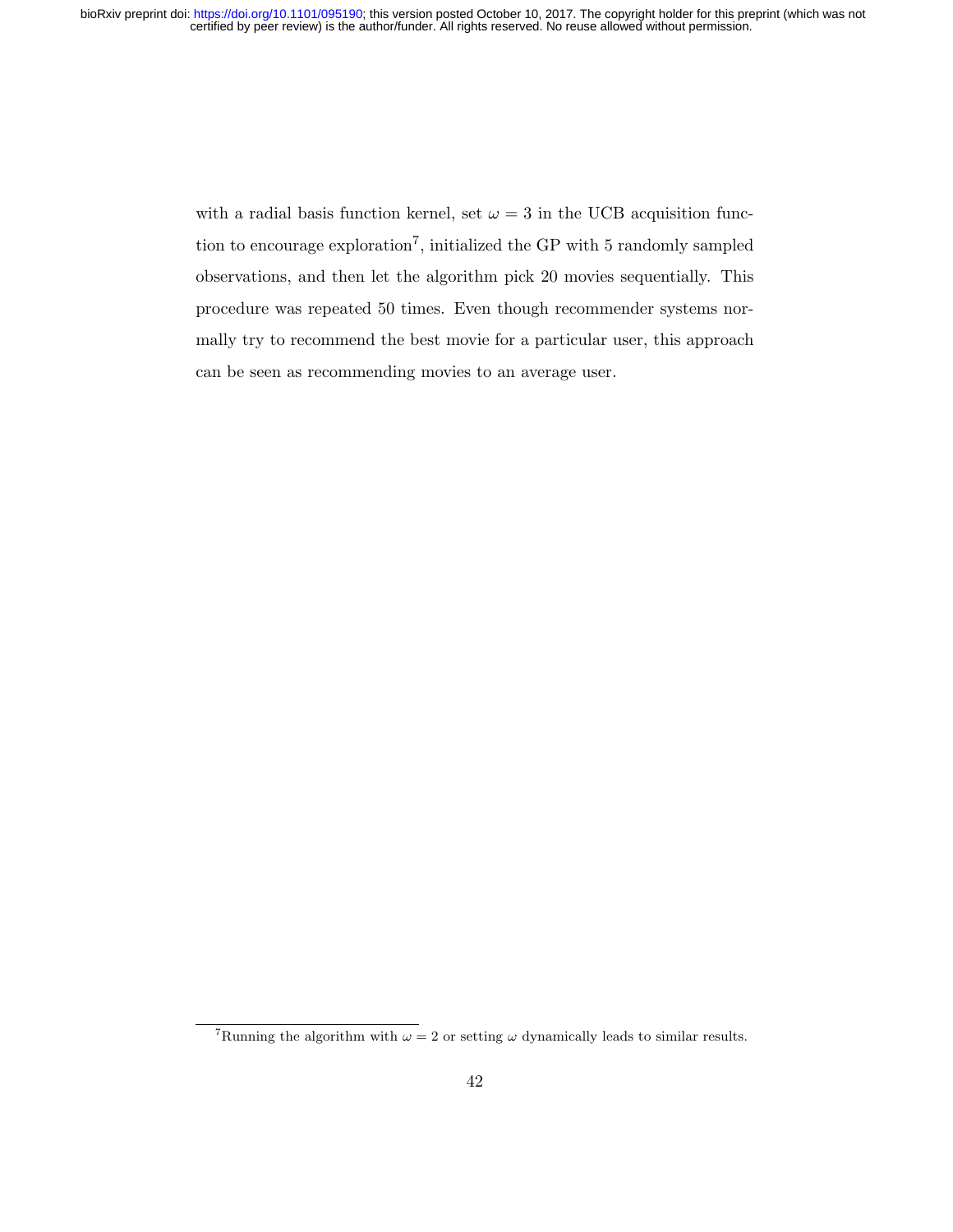

Figure 11: Recommending movies with a GP-UCB algorithm. The score (upper left, error bars represent the standard error of the mean) goes up over all runs and plateaus very quickly at around the highest value possible (9.3). Vice versa, the overall regret (upper right) goes down over trials an quickly approaches 0. Within the first 5 samples, movies are mostly picked at random and no clear pattern of movies seems to dominate (bottom right). However, within the last 5 trials GP-UCB preferentially samples highly rated movies (bottom right).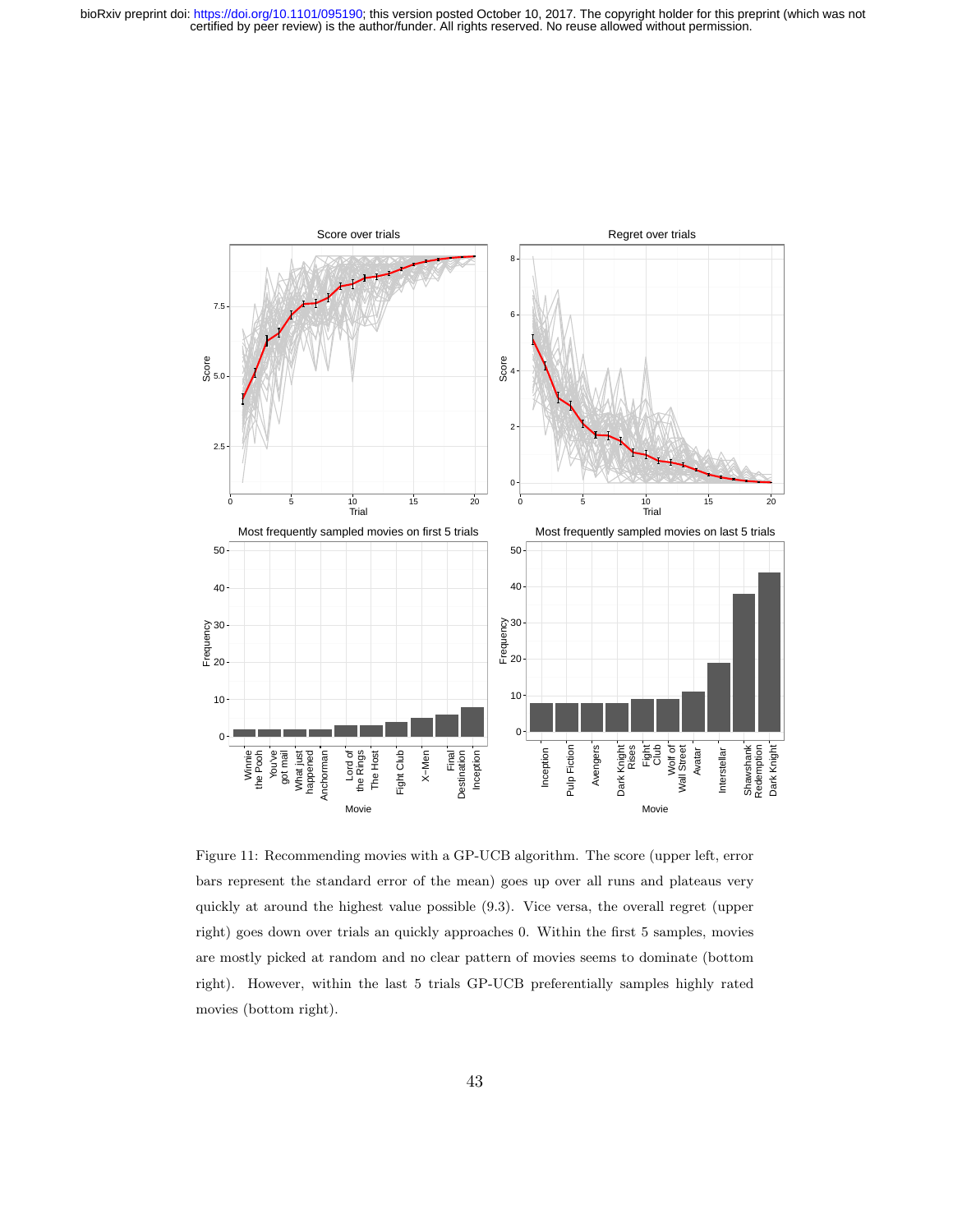Results are shown in Figure 11. It can be seen that the algorithm quickly starts choosing movies that produce high scores which results in the overall mean score to go up and the regret to go down over time. Moreover, the variance of the picked movies also goes down over time as GP-UCB almost exclusively samples highly rated movies later on. Whereas the 10 most frequently sampled movies within the first 5 samples seem to be sampled closely to random, the most frequently sampled movies within the last 5 trials are movies that are generally highly rated. In the end, the algorithm has explored the input space well, learned the unknown preference function of the average user rather well, and returned movies that are on average highly rated. When we let the GP-UCB algorithm run over 200 trials, it frequently starts sampling the movie "The Shawshank Redemption", which is the highest rated movie on the internet movie database.

### 8. Safe exploration-exploitation

Sometimes an exploration-exploitation scenario may come with additional requirements. For example, one such requirement can be to avoid certain outputs. Consider excitatory stimulation treatment, where the task is to stimulate the spinal chord in such a way that certain movements are achieved (Desautels, Choe, Gad, Nandra, Roy, Zhong, Tai, Edgerton, and Burdick, 2015). Here, it is important to stimulate the spinal chord such that optimal recovery is obtained, but not too much as this might lead to painful reactions for the patients.

Again, Gaussian process optimization methods can be used to learn the underlying function of what stimulation leads to which strength of reaction. However, an additional requirement now is to avoid particularly reactions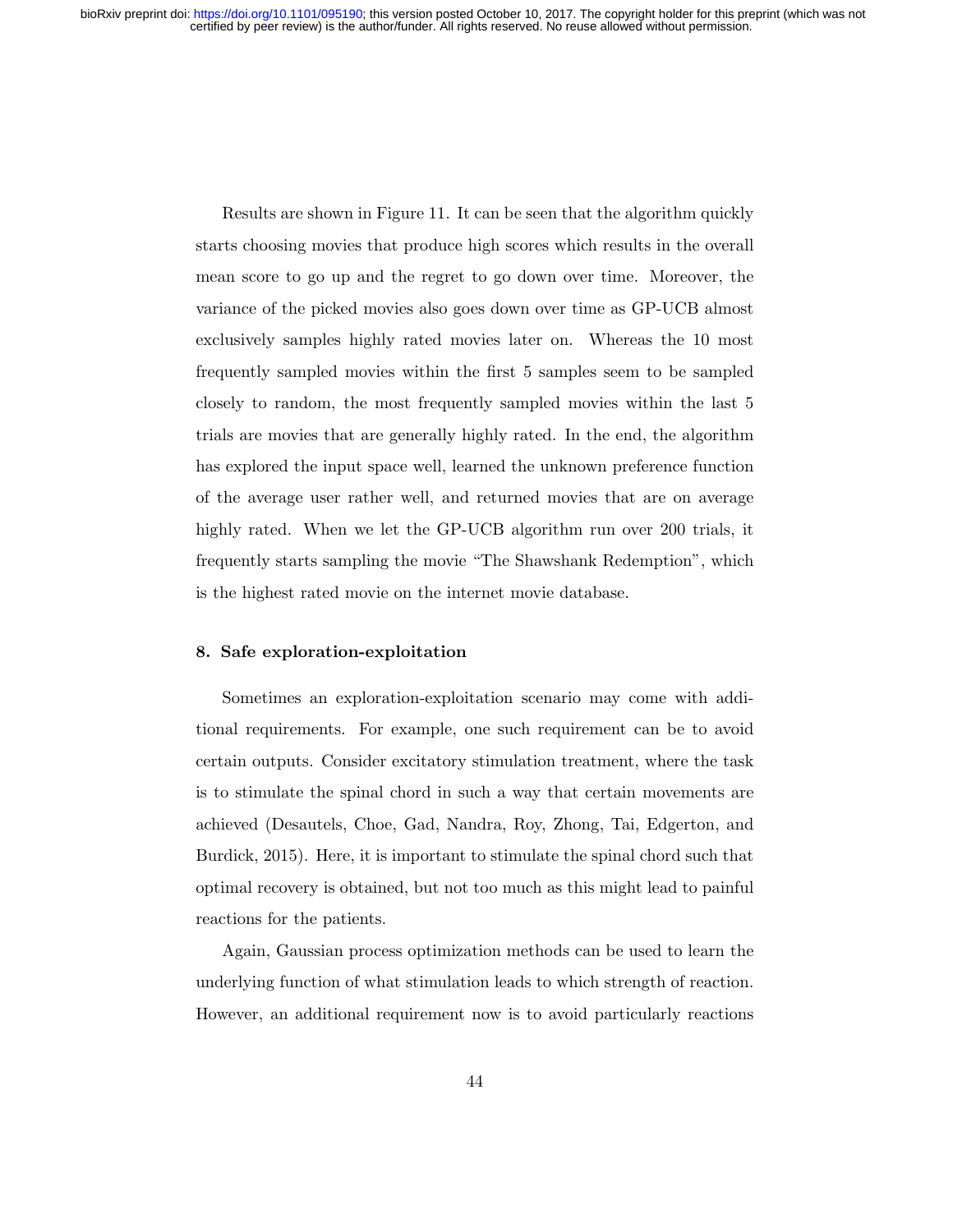that result in pain. An algorithm that balances exploration and exploitation whilst avoiding certain outputs is called Safe Optimization (Sui, Gotovos, Burdick, and Krause, 2015). This algorithm adapts the Upper Confidence Bound approach described earlier to accommodate this additional requirement. It works by trading-off two different goals: Firstly, it keeps track of a set of safe options it considers to be above a given safe threshold (points currently showing a high likelihood of being above the threshold) and tries to expand this set as much as it can. Secondly, it maintains a set of potential maximizers (points likely to produce high outcomes) that, if used as an input, would potentially achieve the highest output. It then chooses as the next input a point within the intersection of these two sets, that is a safe point that is either a maximizer or an expander that has the highest predictive variance and potentially expands the set of maximisers. This algorithm can also be adapted to separate the objective function from a set of constraints as described by (Berkenkamp, Krause, and Schoellig, 2016).

More formally, a safe set of possible inputs that are likely to provide outputs above the threshold is defined and then further separated into a set of maximizers (inputs that promise to provide the maximum output) and expanders (inputs that promise to expand the safe set). This algorithm uses the upper and lower bounds of a confidence interval as described in Equation 13 above, i.e. by either setting  $\omega$  to 3 or −3 for the upper and lower confidence bound respectively. Using these bounds, it is possible to define the safe set as all the input points in the set of available inputs whose lower confidence bound is above the provided threshold. This is intuitive as one would expect these points to be above the threshold in 0.1% of the cases. The set of potential maximizers contains all safe inputs that promise to obtain the maximum output value; these are the safe inputs for which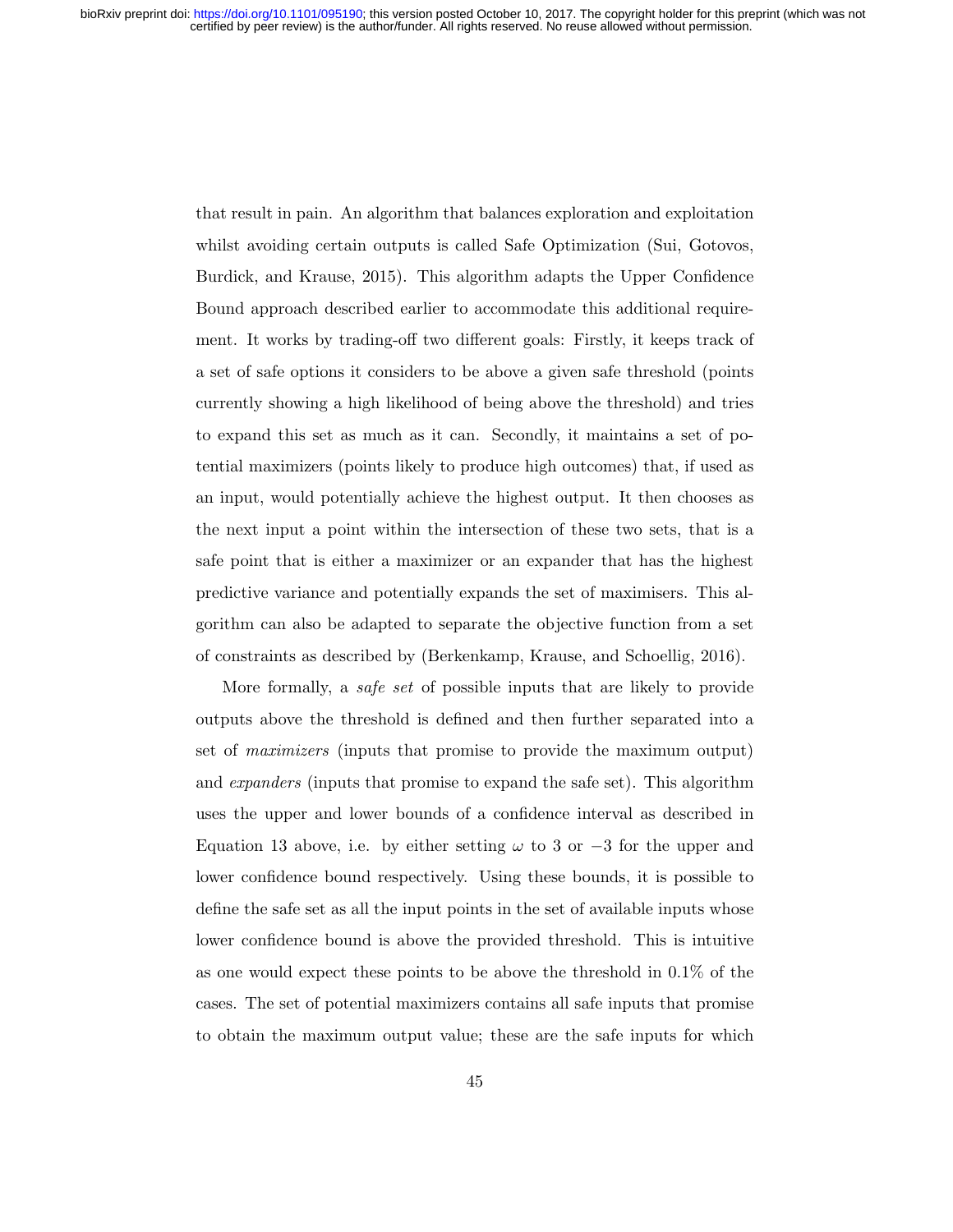their upper confidence bound is above the highest lower bound within the input set, i.e. points with an upper bound better than the best lower bound. The set of expanders is normally found by forward simulations, where it is assessed if the safe set is –in expectation– expanded by sampling a given point. For further technical details, we refer the interested reader to Sui et al. (2015).

### 8.1. Example: Cautious stimulus optimization

As an illustration of the Safe Optimization algorithm, we apply it to a situation in which the objective is to choose inputs  $x$  in order to learn about the underlying function in a two-dimensional space such that –eventually– points that produce high outputs in  $y$  will be sampled whilst avoiding to choose inputs that produce an output below 0. To simplify presentation, we sampled the underlying function from a Gaussian process parameterized by a radial basis function kernel. This can be seen as similar to the case where one wants to present stimuli to participants, but make sure that participants never react with an intensity below a certain threshold.

Results are shown in Figure 12. It can be seen that the Safe Optimization algorithm explores the function exceptionally well in its attempt to expand the space of possible safe inputs. At the same time, the algorithm does not at any time choose inputs from the white area (producing output values below 0). This algorithm could be applied to optimal design settings that require additional constraints.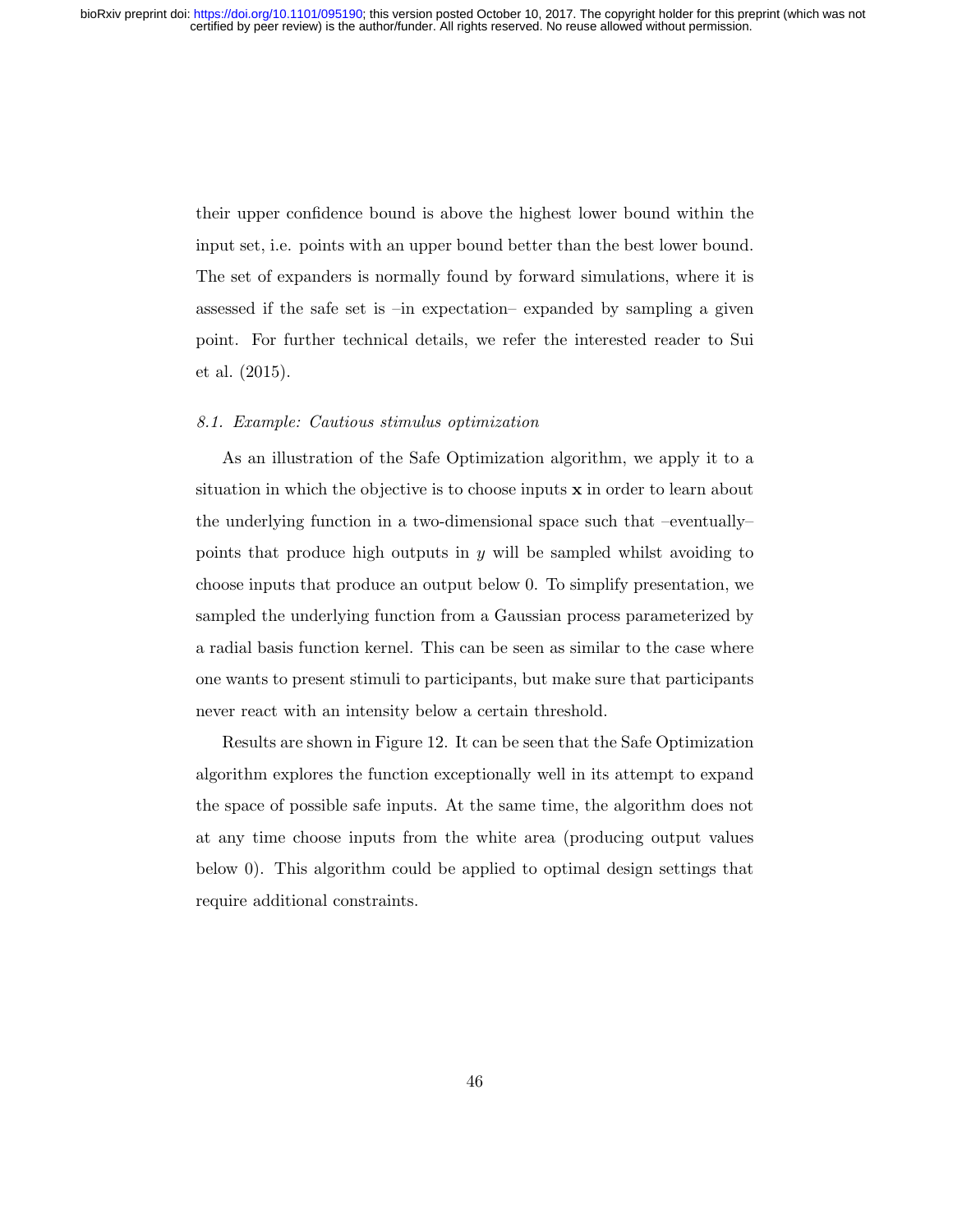

# **GP Safe Optimization**

 $\overline{a}$ č 20 40 60 80 100 20 40 60 80 100  $x_1$  $x_1$ 

Figure 12: GP-Safe Optimization example showing samples after 1,10, 50 and 100 samples. White represents areas below 0. The black crosses show where the Safe Optimization algorithm has sampled. Lighter areas represent higher scores. The algorithm efficiently explores other safe areas. It never samples points within the surrounding white area as these are below the threshold.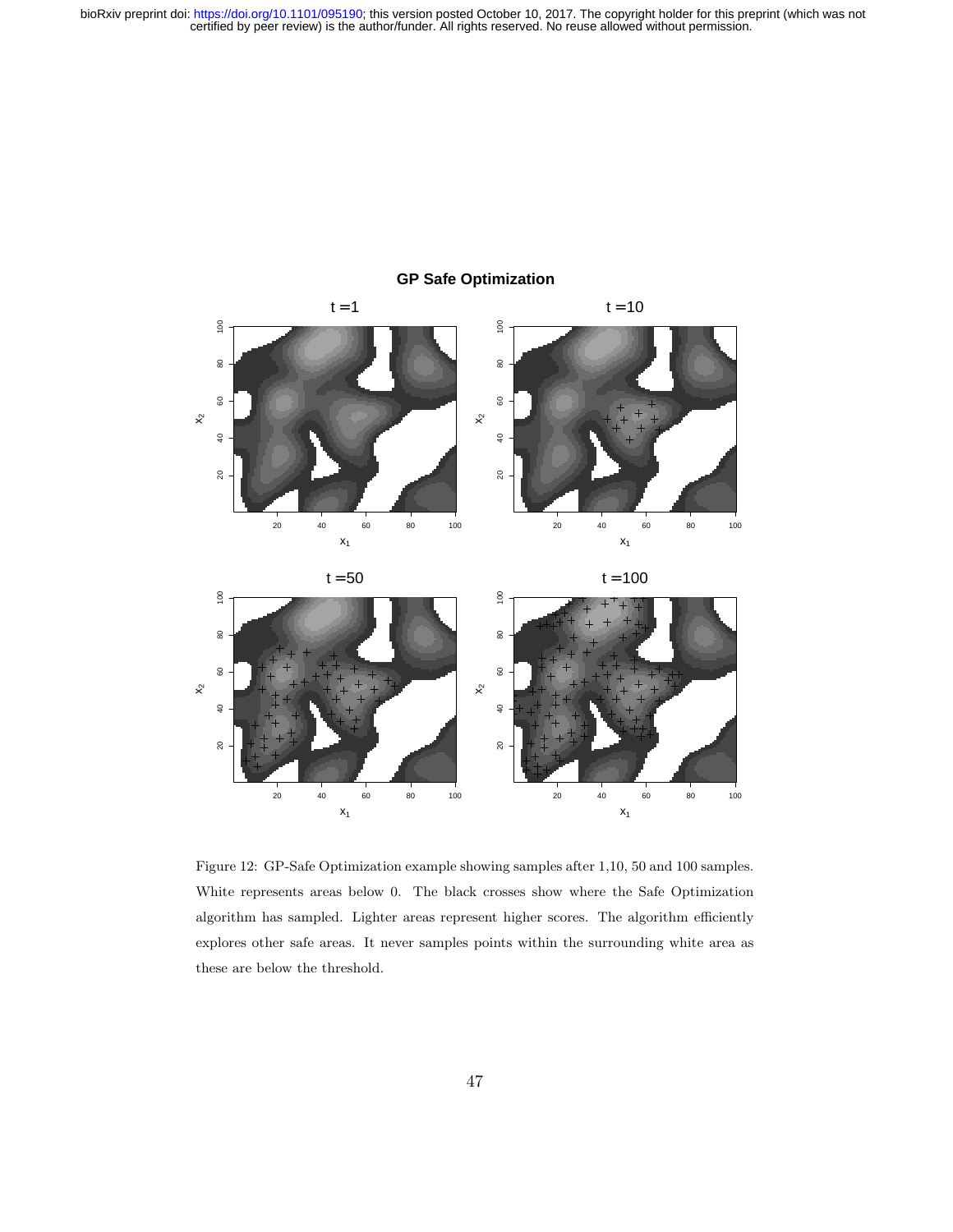### 9. Gaussian processes and cognition

We have seen that Gaussian process regression is a powerful tool to model, explore, and exploit unknown functions. However, Gaussian process regression might also be applied in a different, more psychological context, namely as a model of human cognition in general and function learning in particular. Recently, Lucas, Griffiths, Williams, and Kalish (2015) have proposed to use Gaussian process regression as a rational model of function learning that can explain various effects within the literature of human function learning. Schulz, Tenenbaum, Reshef, Speekenbrink, and Gershman (2015) used Gaussian processes to assess participants' judgements of the predictability of functions in dependency of the smoothness of the underlying kernel. As many different kernels can be used to model function learning, Wilson, Dann, Lucas, and Xing (2015) tried to infer backwards what the human kernel might look like by using a non-parametric kernel approach to Gaussian process regression. As explained above, kernels can also be added together and multiplied to build more expressive kernels, which led Schulz, Tenenbaum, Duvenaud, Speekenbrink, and Gershman (2016d) to assess if participants' functional inductive biases can be described as made up of compositional building blocks. In a slightly different context, Gershman, Malmaud, Tenenbaum, and Gershman (2016) modelled participants' utility of combinations of different objects by a Gaussian process parametrized by a tree-like kernel.

Within an exploration-exploitation context, Borji and Itti (2013) and Wu, Schulz, Speekenbrink, Nelson, and Meder (2017) showed that Gaussian process-based optimization can explain how participants actively search for the best output when trying to optimize one-dimensional functions.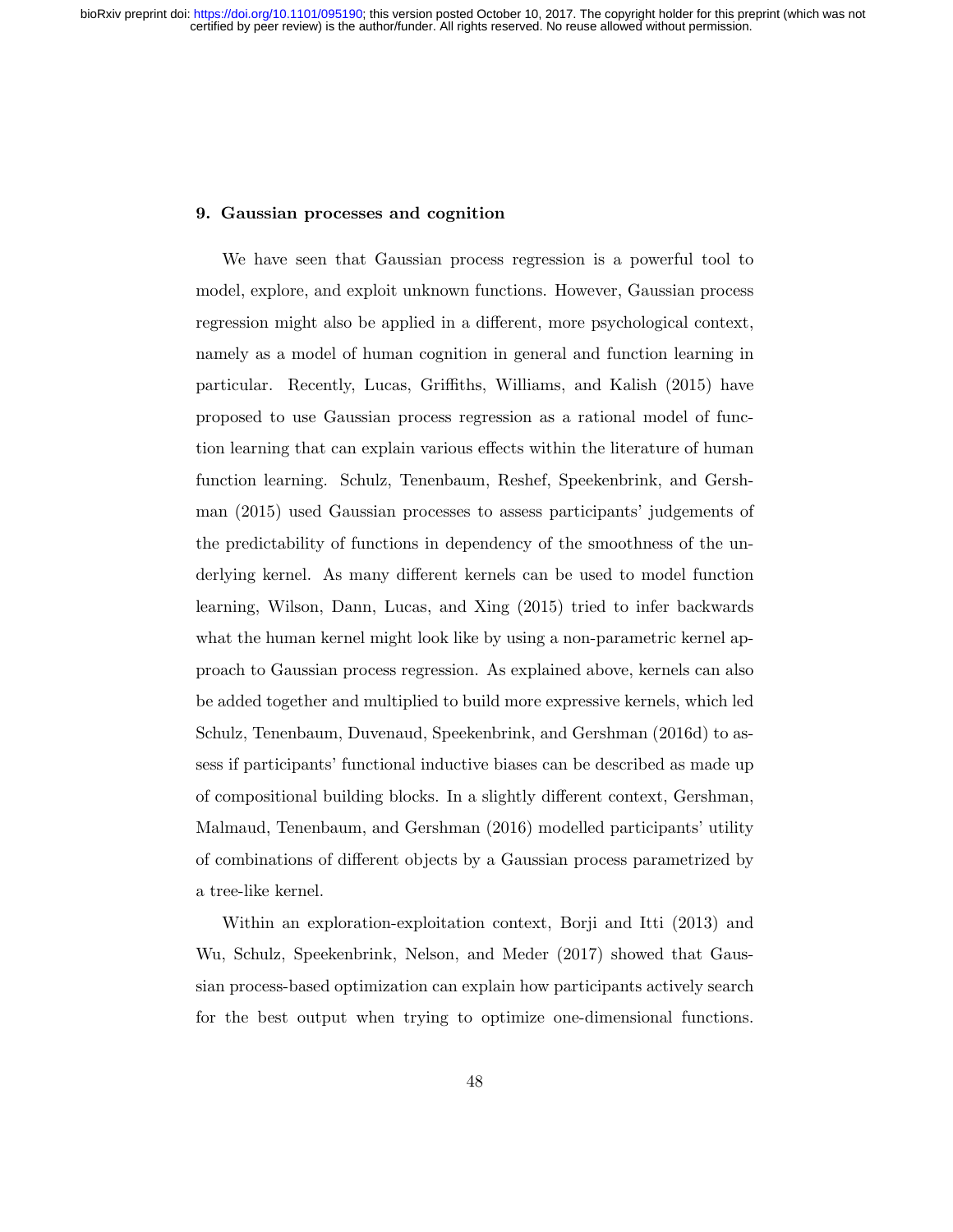Schulz, Konstantinidis, and Speekenbrink (2016b) used Gaussian process exploration-exploitation algorithms to model behaviour in tasks that combine function learning and decision making (contextual multi-armed bandit tasks). Lastly, Schulz, Huys, Bach, Speekenbrink, and Krause (2016a) applied the safe optimization algorithm described here to scenarios in which participants had to cautiously optimize functions while never sampling below a given threshold.

## 10. Discussion

This tutorial has introduced Gaussian process regression as a general purpose technique to model, explore and exploit unknown functions. We have mainly focused on Gaussian process regression with a radial basis function kernel, but many other kernels and kernel combinations are possible and –as we have indicated above– many standard Bayesian regression approaches can be re-parametrized to be equivalent to Gaussian process regression, given specific assumptions about the kernel (Duvenaud et al., 2013).

Of course a tutorial like this can never be fully comprehensive. For example, many other acquisition functions than the ones introduced here (uncertainty sampling and UCB) exist. For pure exploration, another commonly used acquisition function attempts to minimize the expected variance over the whole input space (Gramacy and Apley, 2014). This method tends to sample less on the bounds of the input space, but can be hard to compute, especially if the input space is large. There also exist many different acquisition functions in the exploration-exploitation context, that are mostly discussed under the umbrella term Bayesian optimization (de Freitas, Smola, and Zoghi, 2012). Two other acquisition functions that are frequently ap-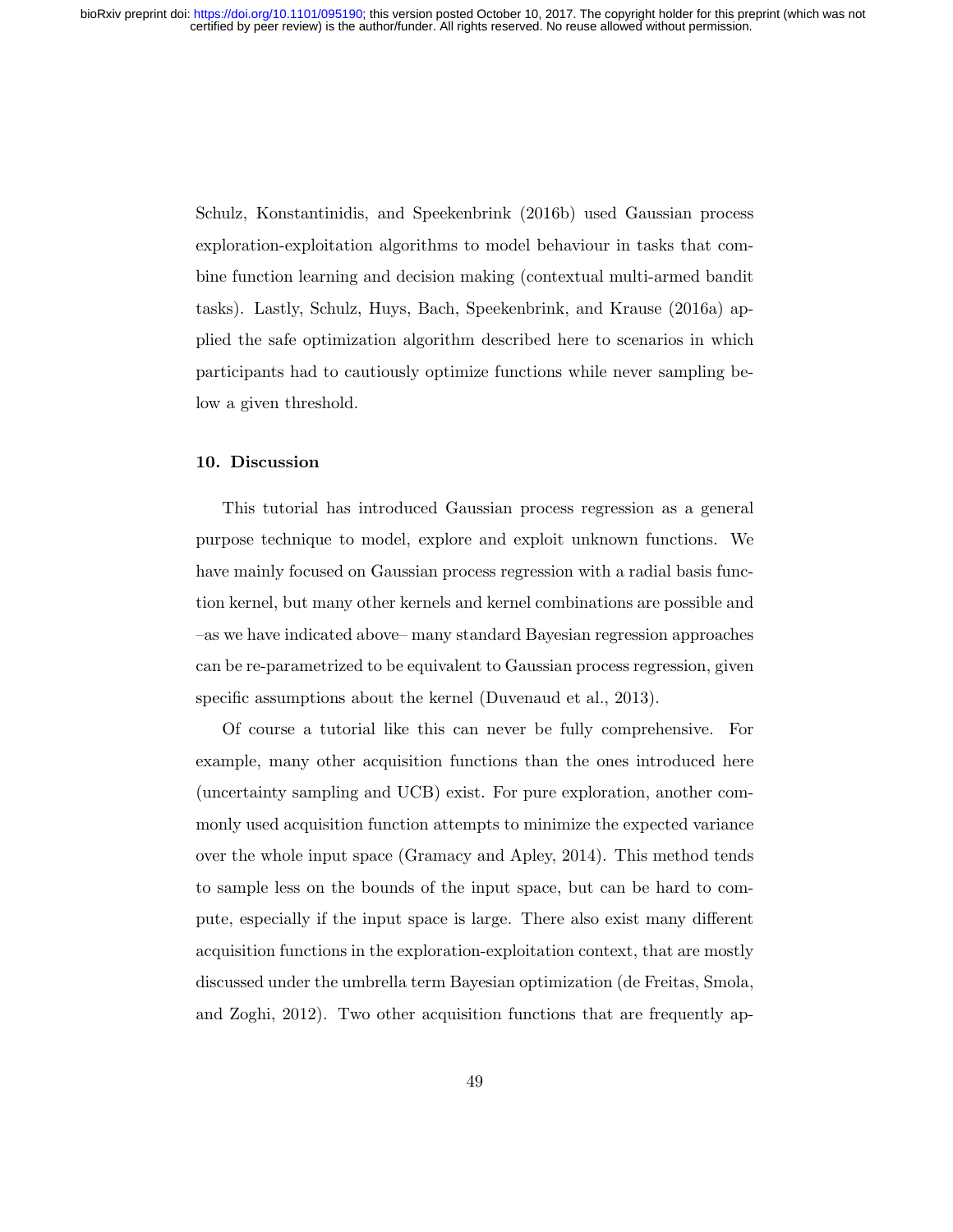plied here are the probability of improvement and the expected improvement  $(Močkus, 1975)$ , which choose inputs that have a high probability to produce a better output than the input that is currently estimated to be best, or that produce an output which is expected to surpass the expected outcome of the input currently thought best. Thompson sampling (Thompson, 1933; May, Korda, Lee, and Leslie, 2012) is another acquisition function, which chooses an action that maximizes the expected outcome with respect to a randomly drawn belief, and has recently gained popularity because of its competitive empirical performance (Chapelle and Li, 2011).

Another situation in which Gaussian processes are frequently applied is called "global optimization", in which the goal is finding the overall maximum of a function as quickly as possible, but without worrying about the outputs that were produced in the search process. Parameter estimation is an example of such a problem and again different algorithms have been proposed, in particular the proposal by Hennig and Schuler (2012) to maximize the information gain about the location of the maximum. There is also a growing community of researchers who apply Gaussian process-based algorithms to return uncertainty estimates of traditional computational methods such as optimization, quadrature, or solving differential equations under the umbrella term "probabilistic numerics" (Hennig, Osborne, and Girolami, 2015).

Gaussian process regression does have some drawbacks. One such drawback, as compared to traditional regression models, is that parameter-based interpretations such as "if x increases by 1, y increases by 2" are not directly possible. However, as different kernels encode different assumptions about the underlying functions, assessing which kernel describes the underlying function best can be used as a basis to interpret the modelled function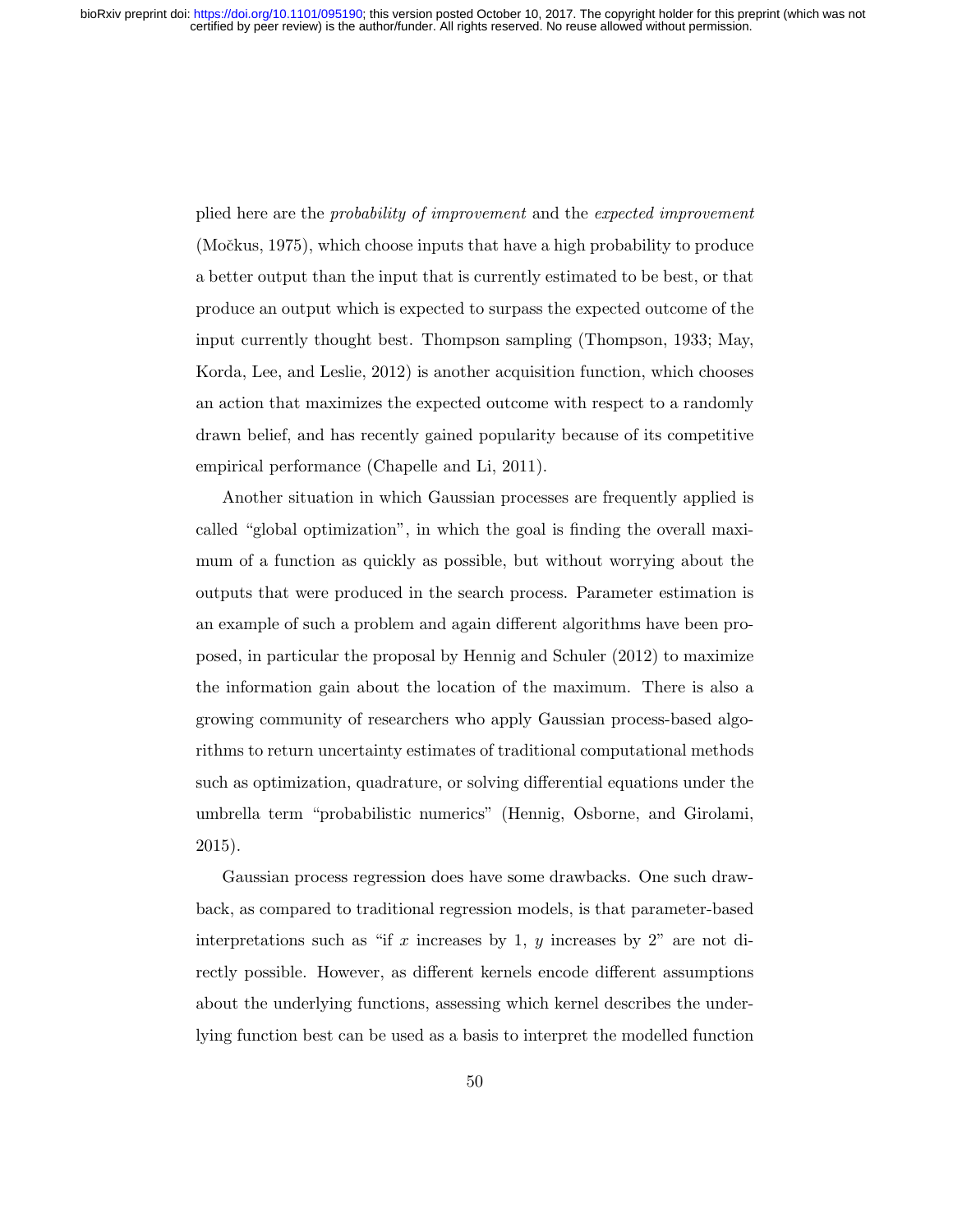(Lloyd et al., 2014). Choosing the appropriate kernel is a difficult problem. General solutions to this are to construct more complicated kernels from a set of relatively simple base kernels (as shown above) and to search the kernel space by proposing and checking new kernel combinations (Duvenaud et al., 2013), or to define the kernel in a non-parametric manner by using a non-parametric approach towards estimating the kernel itself (Wilson and Adams, 2013). Possibly the biggest drawback of Gaussian process regression is its poor scaling. As inferring the posterior involves inverting the matrix  $[K(\mathbf{X}_t, \mathbf{X}_t) + \sigma_{\epsilon}^2 \mathbf{I}]$ , inference scales cubically with the number of observations<sup>8</sup> . Speeding up inference for Gaussian process regression therefore is a topic of ongoing research. Some methods that have been proposed are to sparsely approximate inputs (Lawrence, Seeger, and Herbrich, 2003) or to bound the computational cost of the matrix inversion by projecting into a pre-defined finite basis of functions drawn from the eigen-spectrum of the kernel (Rahimi and Recht, 2007).

We hope to have shown some interesting examples of Gaussian process regression as a powerful tool for many applied situations, specifically exploration-exploitation scenarios, and hope that this tutorial will inspire more scientists to apply these methods in the near future. Currently available software that can assist in this is listed in Table 5.

<sup>8</sup>This is the computational complexity; the regret remains the same as before.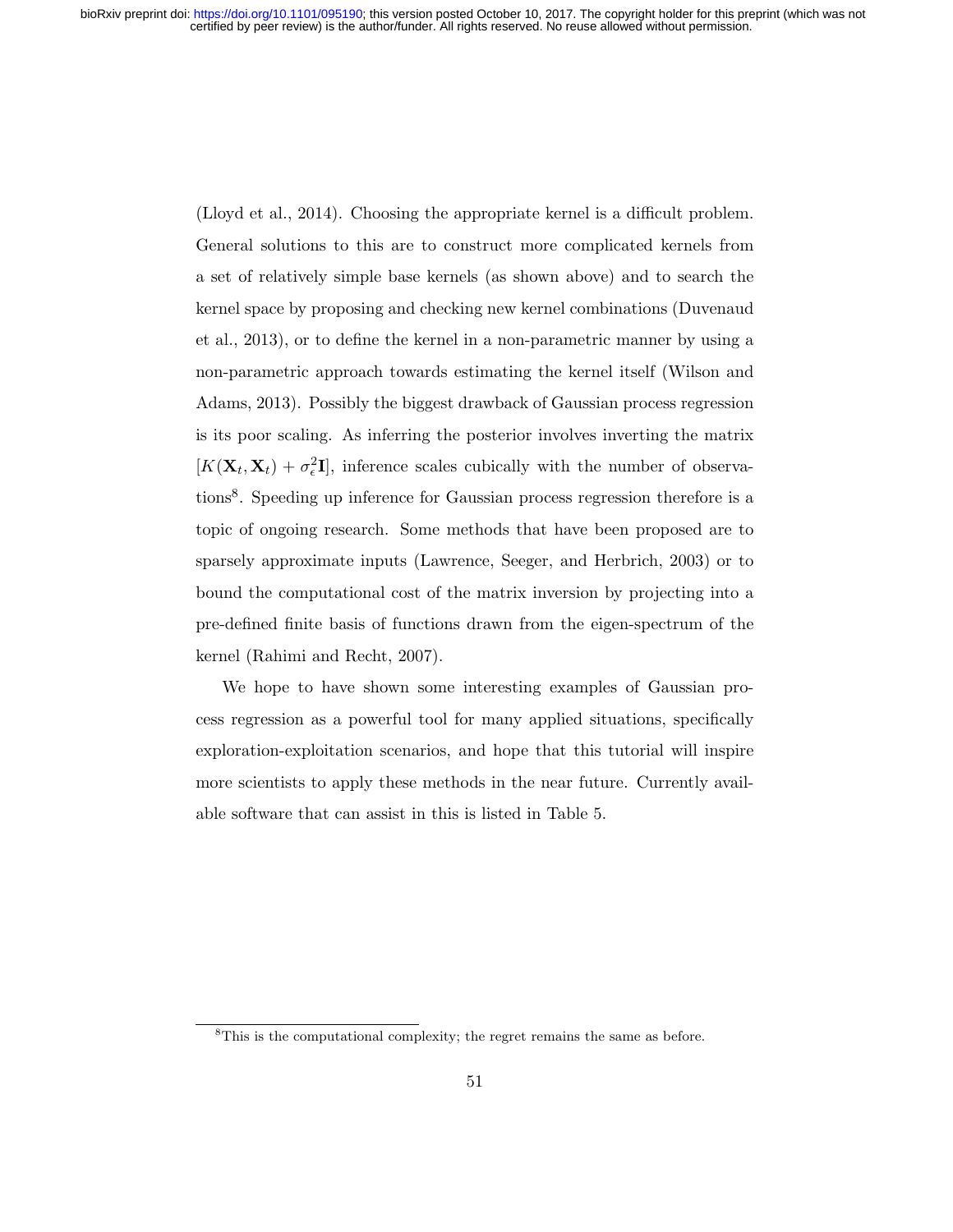| Name        | Algorithm               | Language | Author                                |
|-------------|-------------------------|----------|---------------------------------------|
| <b>GPML</b> | GP Toolbox              | Matlab   | Rasmussen and Nickisch (2010)         |
| <b>SFO</b>  | Optimization            | Matlab   | Krause $(2010)$                       |
| GPV         | GP Toolbox              | Python   | Sheffield ML group (since 2012)       |
|             |                         |          | Matthews, van der Wilk, Nickson,      |
| GPflow      | TensorFlow GP library   | Python   | Fujii, Boukouvalas, León-Villagrá,    |
|             |                         |          | Ghahramani, and Hensman (2017)        |
| GPstuff     | GP Toolbox              | Matlab   | Vanhatalo, Riihimäki, Hartikainen,    |
|             |                         |          | Jylänki, Tolvanen, and Vehtari (2013) |
| tgp         | Tree GPs, GP regression | R        | Gramacy et al. (2007)                 |

### Table 5: Gaussian process packages

# References

- Akaike, H., 1974. A new look at the statistical model identification. IEEE transactions on automatic control 19 (6), 716–723.
- Berkenkamp, F., Krause, A., Schoellig, A. P., 2016. Bayesian optimization with safety constraints: safe and automatic parameter tuning in robotics. arXiv preprint arXiv:1602.04450.
- Borji, A., Itti, L., 2013. Bayesian optimization explains human active search. In: Advances in Neural Information Processing Systems. pp. 55–63.
- Cavagnaro, D. R., Aranovich, G. J., McClure, S. M., Pitt, M. A., Myung, J. I., 2014. On the functional form of temporal discounting: An optimized adaptive test.
- Chapelle, O., Li, L., 2011. An empirical evaluation of thompson sampling. In: Advances in neural information processing systems. pp. 2249–2257.
- Cox, G., Kachergis, G., Shiffrin, R., 2012. Gaussian process regression for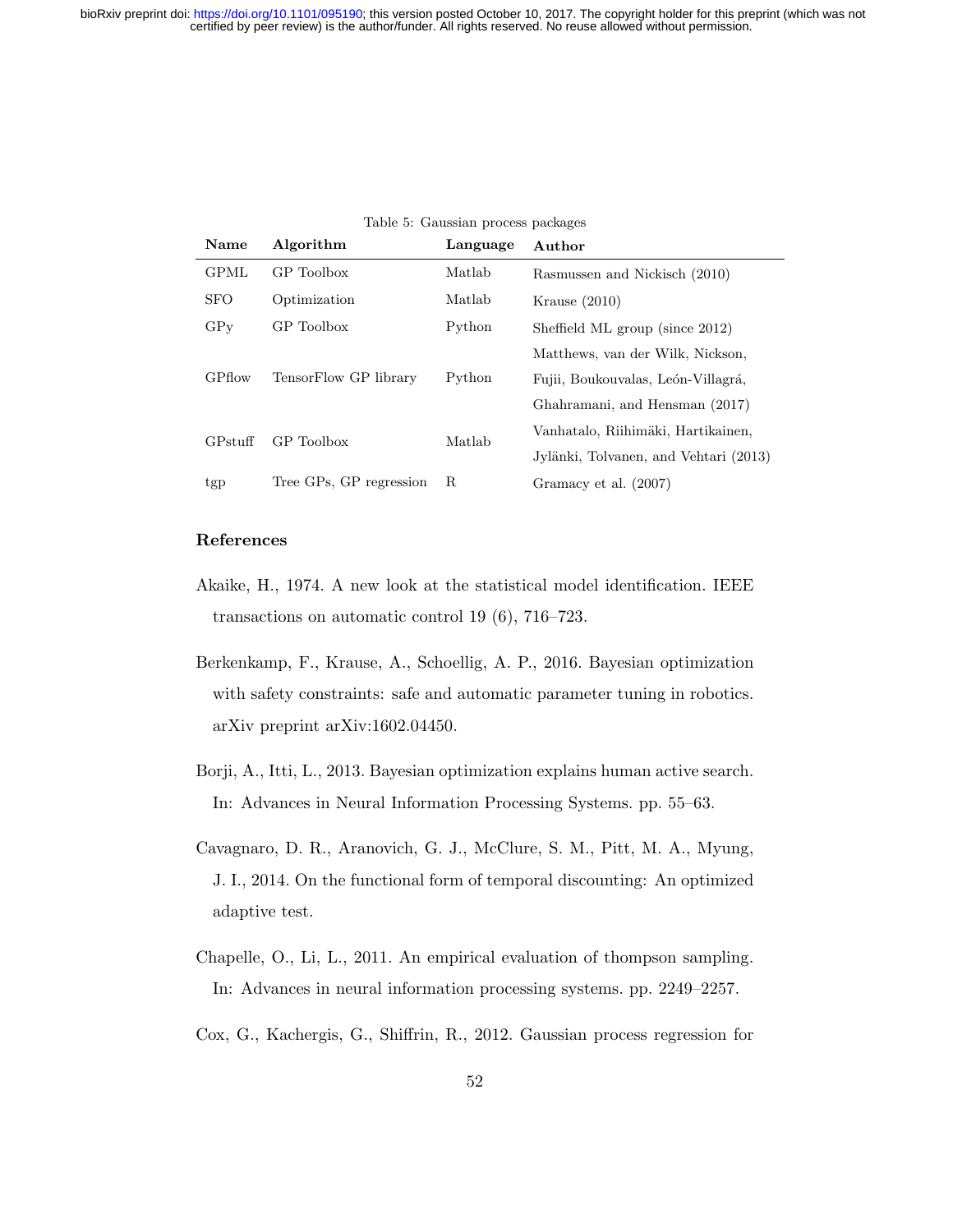trajectory analysis. In: Proceedings of the Cognitive Science Society. Vol. 34.

- de Freitas, N., Smola, A., Zoghi, M., 2012. Regret Bounds for Deterministic Gaussian Process Bandits. arXiv preprint arXiv:1203.2177.
- Desautels, T. A., Choe, J., Gad, P., Nandra, M. S., Roy, R. R., Zhong, H., Tai, Y.-C., Edgerton, V. R., Burdick, J. W., 2015. An active learning algorithm for control of epidural electrostimulation. IEEE Transactions on Biomedical Engineering 62 (10), 2443–2455.
- Durrleman, S., Simon, R., 1989. Flexible regression models with cubic splines. Statistics in medicine 8 (5), 551–561.
- Duvenaud, D., Lloyd, J. R., Grosse, R., Tenenbaum, J. B., Ghahramani, Z., 2013. Structure discovery in nonparametric regression through compositional kernel search. arXiv preprint arXiv:1302.4922.
- Engbert, R., Kliegl, R., 2004. Microsaccades keep the eyes' balance during fixation. Psychological science 15 (6), 431–431.
- Flaxman, S., Gelman, A., Neill, D., Smola, A., Vehtari, A., Wilson, A. G., 2015. Fast hierarchical gaussian processes.
- Freeman, J. B., Ambady, N., 2010. Mousetracker: Software for studying real-time mental processing using a computer mouse-tracking method. Behavior Research Methods 42 (1), 226–241.
- Gershman, S. J., Blei, D. M., 2012. A tutorial on Bayesian nonparametric models. Journal of Mathematical Psychology 56 (1), 1–12.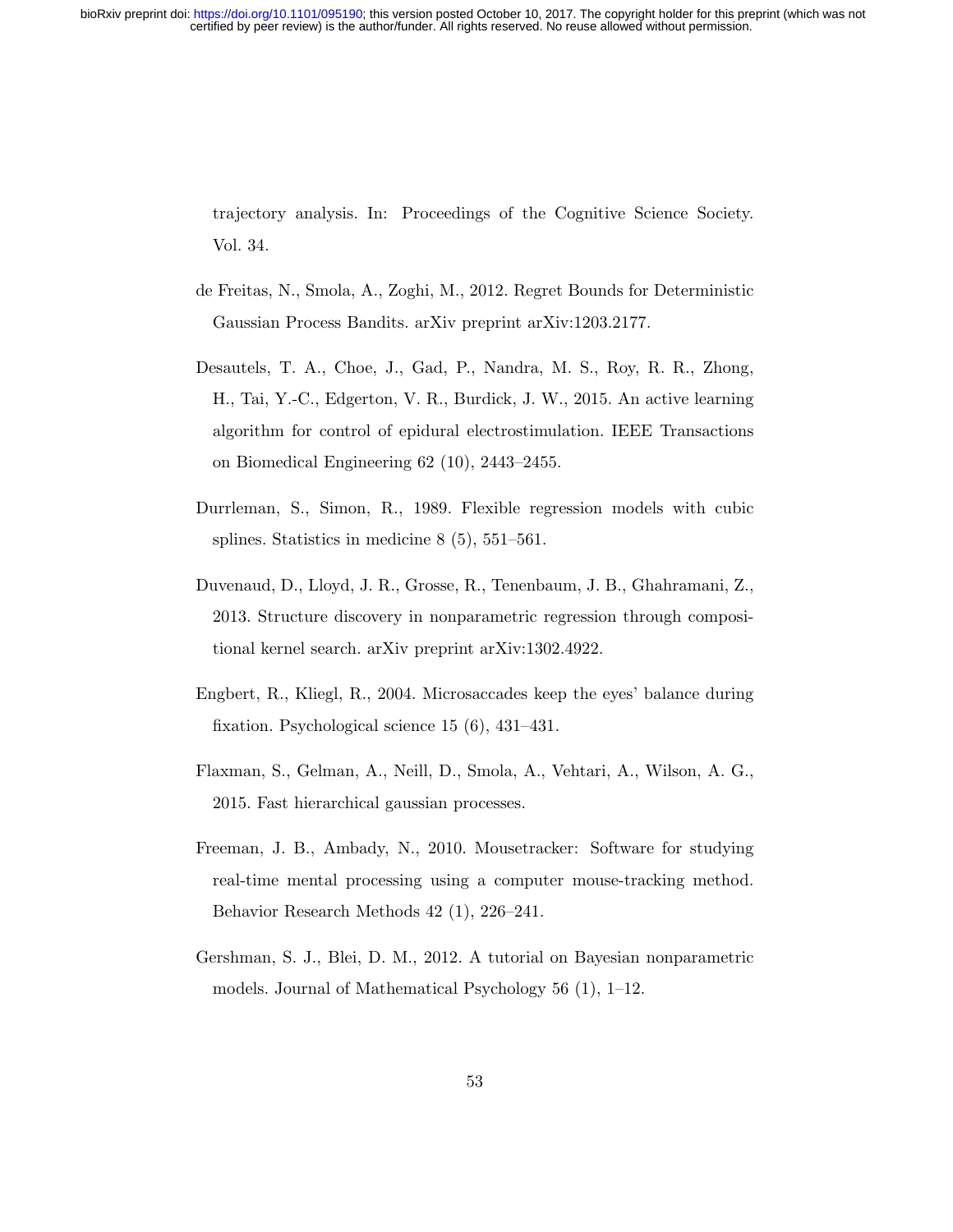- Gershman, S. J., Malmaud, J., Tenenbaum, J. B., Gershman, S., 2016. Structured representations of utility in combinatorial domains.
- Gramacy, R. B., Apley, D. W., 2014. Local gaussian process approximation for large computer experiments. Journal of Computational and Graphical Statistics (just-accepted), 1–28.
- Gramacy, R. B., Lee, H. K., 2008. Bayesian treed Gaussian process models with an application to computer modeling. Journal of the American Statistical Association 103 (483).
- Gramacy, R. B., et al., 2007. tgp: an R package for Bayesian nonstationary, semiparametric nonlinear regression and design by treed Gaussian process models.
- Hennig, P., Osborne, M. A., Girolami, M., 2015. Probabilistic numerics and uncertainty in computations. Proc. R. Soc. A 471 (2179), 20150142.
- Hennig, P., Schuler, C. J., 2012. Entropy search for information-efficient global optimization. Journal of Machine Learning Research 13 (Jun), 1809–1837.
- Jäkel, F., Schölkopf, B., Wichmann, F. A., 2007. A tutorial on kernel methods for categorization. Journal of Mathematical Psychology 51 (6), 343– 358.
- Kac, M., Siegert, A., 1947. An explicit representation of a stationary gaussian process. The Annals of Mathematical Statistics, 438–442.
- Katehakis, M. N., Veinott Jr, A. F., 1987. The multi-armed bandit problem: decomposition and computation. Mathematics of Operations Research 12 (2), 262–268.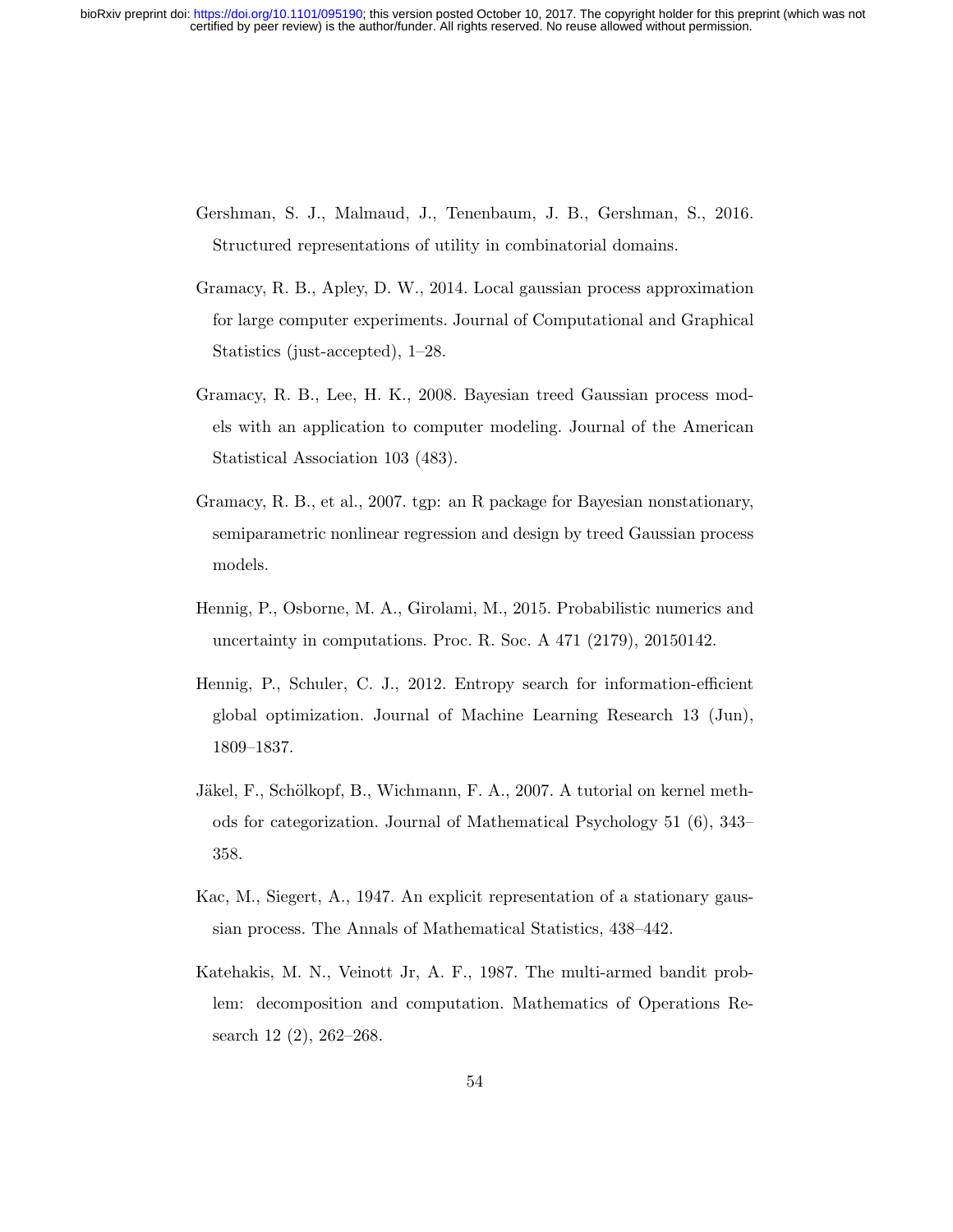- Kieslich, P. J., Henniger, F., 2017. Mousetrap: An integrated, open-source mouse-tracking package. Behavioral Research Methods.
- Krause, A., 2010. Sfo: A toolbox for submodular function optimization. Journal of Machine Learning Research 11 (Mar), 1141–1144.
- Krause, A., Golovin, D., 2012. Submodular function maximization. Tractability: Practical Approaches to Hard Problems 3, 19.
- Krause, A., Singh, A., Guestrin, C., 2008. Near-optimal sensor placements in gaussian processes: Theory, efficient algorithms and empirical studies. The Journal of Machine Learning Research 9, 235–284.
- Lawrence, N., Seeger, M., Herbrich, R., 2003. Fast sparse gaussian process methods: The informative vector machine. In: Proceedings of the 16th Annual Conference on Neural Information Processing Systems. No. EPFL-CONF-161319. pp. 609–616.
- Lee, C. H., 2004. A phase space spline smoother for fitting trajectories. IEEE Transactions on Systems, Man, and Cybernetics, Part B (Cybernetics) 34 (1), 346–356.
- Lloyd, J. R., Duvenaud, D., Grosse, R., Tenenbaum, J. B., Ghahramani, Z., 2014. Automatic construction and natural-language description of nonparametric regression models. arXiv preprint arXiv:1402.4304.
- Lucas, C. G., Griffiths, T. L., Williams, J. J., Kalish, M. L., 2015. A rational model of function learning. Psychonomic bulletin & review, 1–23.
- Matthews, A. G. d. G., van der Wilk, M., Nickson, T., Fujii, K., Boukouvalas, A., León-Villagrá, P., Ghahramani, Z., Hensman, J., 2017. Gpflow: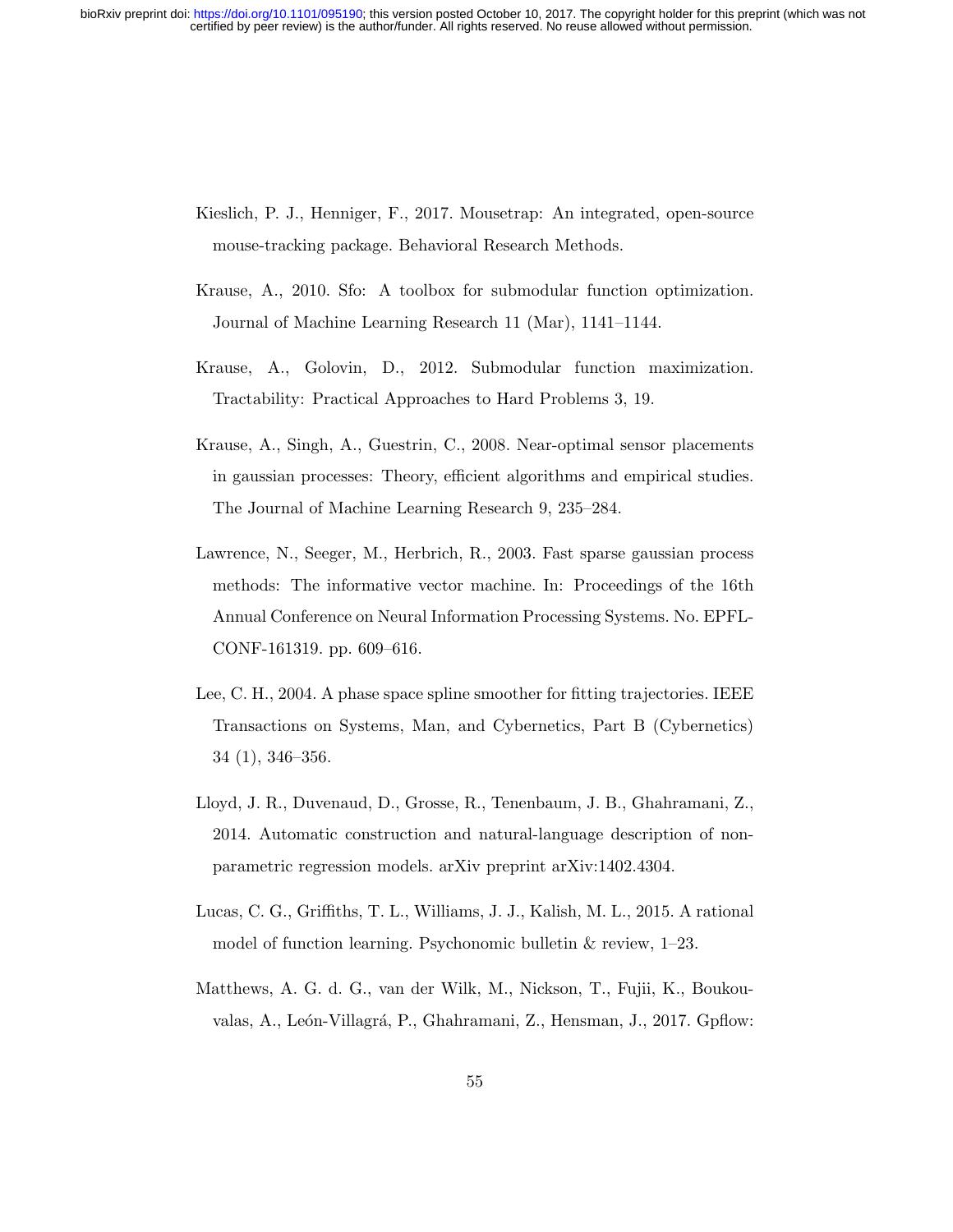A gaussian process library using tensorflow. Journal of Machine Learning Research 18 (40), 1–6.

- May, B. C., Korda, N., Lee, A., Leslie, D. S., 2012. Optimistic bayesian sampling in contextual-bandit problems. Journal of Machine Learning Research 13 (Jun), 2069–2106.
- Meder, B., Nelson, J. D., 2012. Information search with situation-specific reward functions. Judgment and Decision Making 7 (2), 119–148.
- Močkus, J., 1975. On Bayesian methods for seeking the extremum. In: Optimization Techniques IFIP Technical Conference. Springer, pp. 400–404.
- Myung, J. I., Cavagnaro, D. R., Pitt, M. A., 2013. A tutorial on adaptive design optimization. Journal of mathematical psychology 57 (3), 53–67.
- Myung, J. I., Pitt, M. A., 2009. Optimal experimental design for model discrimination. Psychological review 116 (3), 499.
- Rahimi, A., Recht, B., 2007. Random features for large-scale kernel machines. In: Advances in neural information processing systems. pp. 1177– 1184.
- Rasmussen, C. E., Nickisch, H., 2010. Gaussian processes for machine learning (gpml) toolbox. Journal of Machine Learning Research 11 (Nov), 3011–3015.
- Schulz, E., Huys, Q. J., Bach, D. R., Speekenbrink, M., Krause, A., 2016a. Better safe than sorry: Risky function exploitation through safe optimization. arXiv preprint arXiv:1602.01052.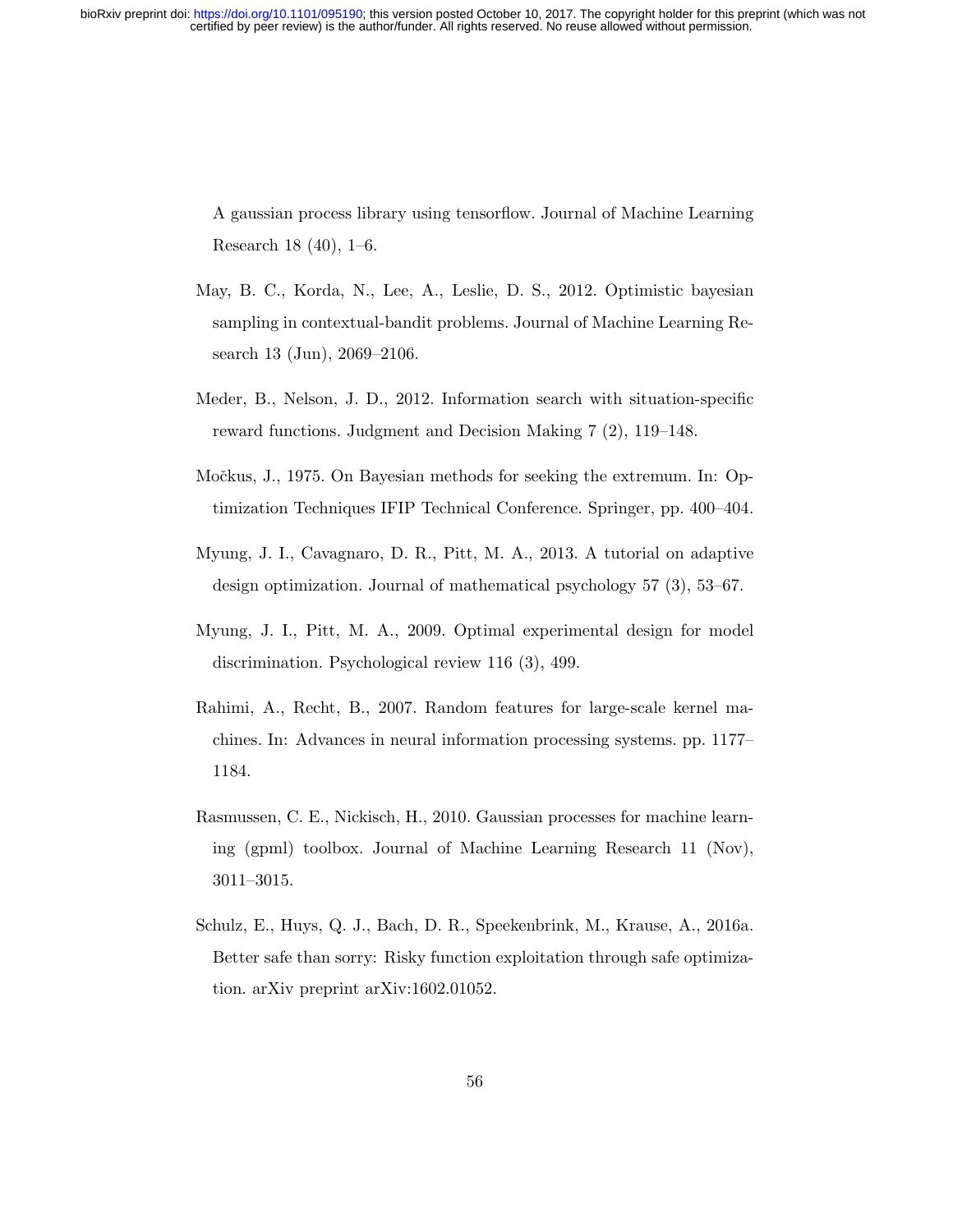- Schulz, E., Konstantinidis, E., Speekenbrink, M., 2016b. Putting bandits into context: How function learning supports decision making. Journal of Experimental Psychology: Learning, Memory, and Cognition.
- Schulz, E., Speekenbrink, M., Hernández-Lobato, J. M., Ghahramani, Z., Gershman, S. J., 2016c. Quantifying mismatch in bayesian optimization. In: Nips workshop on bayesian optimization: Black-box optimization and beyond.
- Schulz, E., Tenenbaum, J. B., Duvenaud, D., Speekenbrink, M., Gershman, S. J., 2016d. Probing the compositionality of intuitive functions. Tech. rep., Center for Brains, Minds and Machines (CBMM).
- Schulz, E., Tenenbaum, J. B., Reshef, D. N., Speekenbrink, M., Gershman, S. J., 2015. Assessing the perceived predictability of functions. In: Proceedings of the Thirty-Seventh Annual Conference of the Cognitive Science Society.
- Sheffield ML group, since 2012. GPy: A gaussian process framework in python. http://github.com/SheffieldML/GPy.
- Srinivas, N., Krause, A., Kakade, S. M., Seeger, M., 2009. Gaussian process optimization in the bandit setting: No regret and experimental design. arXiv preprint arXiv:0912.3995.
- Sui, Y., Gotovos, A., Burdick, J., Krause, A., 2015. Safe exploration for optimization with gaussian processes. In: Proceedings of the 32nd International Conference on Machine Learning (ICML-15). pp. 997–1005.
- Thompson, W. R., 1933. On the likelihood that one unknown probability ex-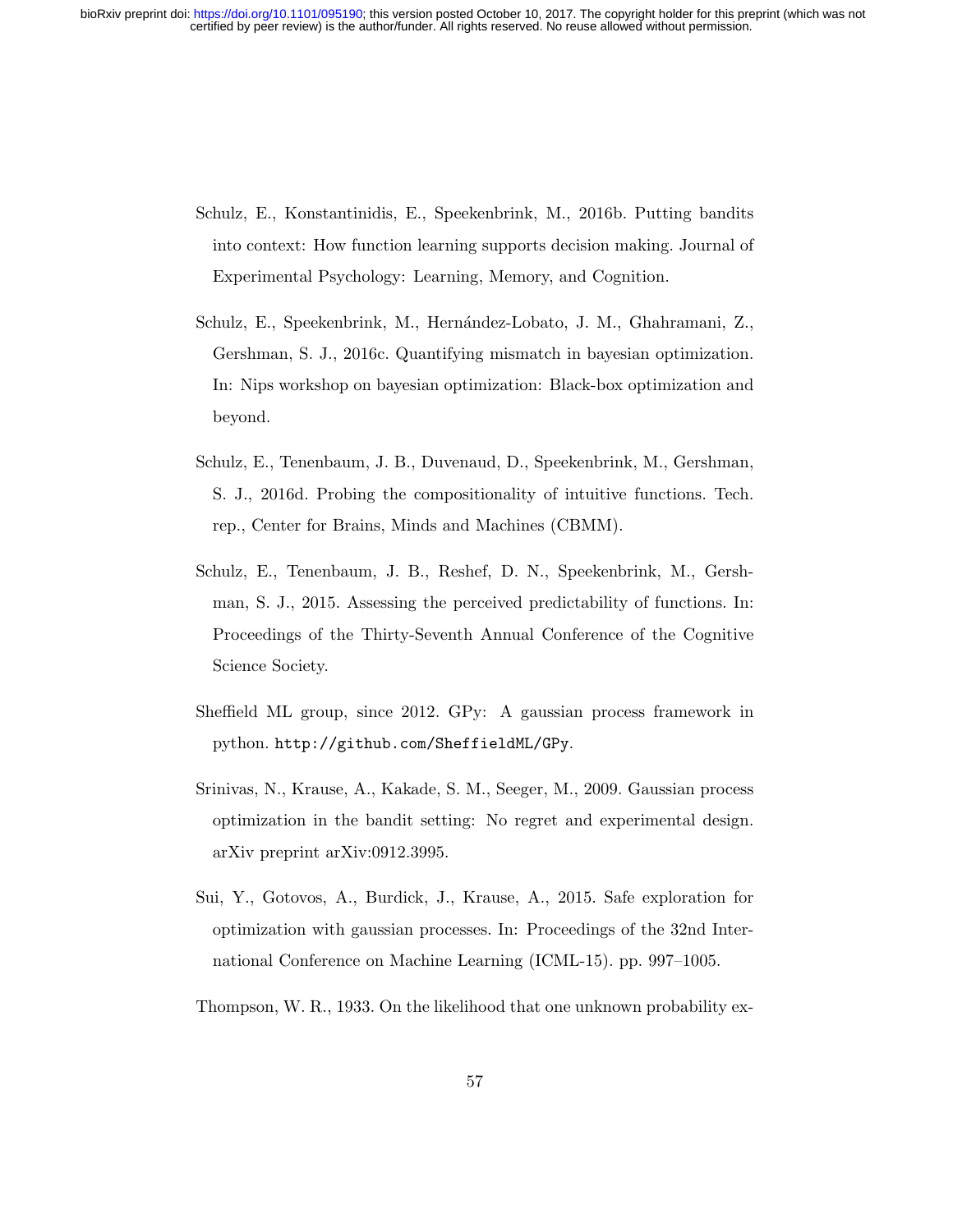ceeds another in view of the evidence of two samples. Biometrika 25 (3/4), 285–294.

- Van Zandt, T., Townsend, J. T., 2014. Designs for and analyses of response time experiments. The Oxford Handbook of Quantitative Methods: Foundations 1, 260.
- Vanhatalo, J., Riihimäki, J., Hartikainen, J., Jylänki, P., Tolvanen, V., Vehtari, A., 2013. Gpstuff: Bayesian modeling with gaussian processes. Journal of Machine Learning Research 14 (Apr), 1175–1179.
- Wagenmakers, E.-J., Farrell, S., Ratcliff, R., 2004. Estimation and interpretation of  $1/f\alpha$  noise in human cognition. Psychonomic bulletin & review 11 (4), 579–615.
- Wetzels, R., Vandekerckhove, J., Tuerlinckx, F., Wagenmakers, E.-J., 2010. Bayesian parameter estimation in the expectancy valence model of the iowa gambling task. Journal of Mathematical Psychology 54 (1), 14–27.
- Williams, C. K., 1998. Prediction with gaussian processes: From linear regression to linear prediction and beyond. In: Learning in graphical models. Springer, pp. 599–621.
- Williams, C. K., Rasmussen, C. E., 2006. Gaussian processes for machine learning. the MIT Press 2 (3), 4.
- Wilson, A. G., Adams, R. P., 2013. Gaussian process kernels for pattern discovery and extrapolation. In: ICML (3). pp. 1067–1075.
- Wilson, A. G., Dann, C., Lucas, C., Xing, E. P., 2015. The human kernel. In: Advances in Neural Information Processing Systems. pp. 2854–2862.